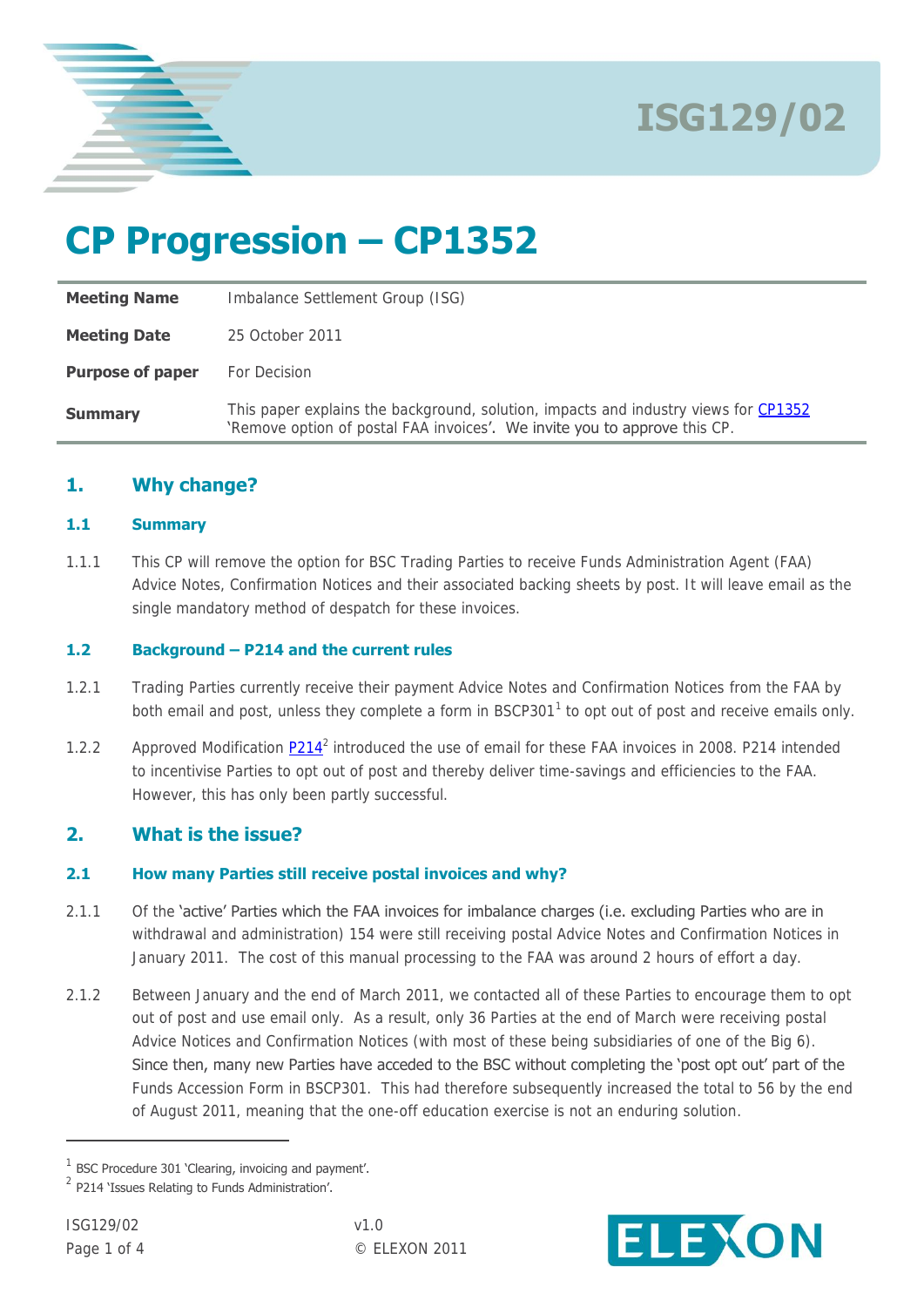



- 2.1.3 The exercise did, however, help clarify the reasons why Parties had/have not opted out. In most cases this is simply due to lack of awareness, or the effort involved in completing the BSCP 'opt out' form (particularly for the larger companies with multiple Party IDs).
- 2.1.4 However, some smaller Parties who would like to opt out of post feel unable to because they cannot read the electronic email versions of the Advice Note backing sheets. These backing sheets contain the detailed breakdown of Parties' charges. There are three types of backing sheet: those for Trading Charges, those for Default Charges and those for ad-hoc charges. The email backing sheets for both Default Charges and ad-hoc charges are Portable Document Format (PDF) files, and their postal versions are paper printouts of these files. The email Trading Charges backing sheets are in ASCII pipe-delimited format, which can be loaded directly into Parties' own systems. ASCII files are not an easily humanreadable format for Parties without such systems. Some smaller Parties therefore continue to receive postal invoices because the posted Trading Charges backing sheets are printouts of a human-readable PDF format.

#### **2.2 Why is using post inefficient?**

- 2.2.1 We believe that continuing to post Advice Notes and Confirmation Notices is inefficient, as it involves time and manual effort which the FAA could spend on other activities such as dealing with Parties' queries. Since the implementation of P214, email invoicing has become widely accepted and used.
- 2.2.2 However, removing post must not disadvantage smaller Parties without the systems to load/read the ASCII backing sheets.

#### **3. Solution**

- 3.1 CP1352 will discontinue the option of postal Advice Notes and Confirmation Notices, so that Parties receive these by email only. Post will remain an available emergency back-up option in the event of email failure.
- 3.2 To resolve the backing sheets issue, the CP will amend FAA systems to include both the PDF and ASCII versions of the Trading Charges backing sheets in the emails sent to Parties. This will not significantly increase the size of the emails. The backing sheets for Default Charges and ad-hoc charges will continue to be provided in PDF format only.
- 3.3 This solution requires changes to the following documents:
	- BSCP301 (see Attachment A); ä
	- FAA Service Description (see Attachment B);
	- Communication Requirements Document (CRD) (see Attachment C);  $\bullet$
	- FAA User Requirements Specification (URS) (see Attachment D); and  $\bullet$
	- FAA Interface Definition and Design (IDD) Part 1 (see Attachment E).

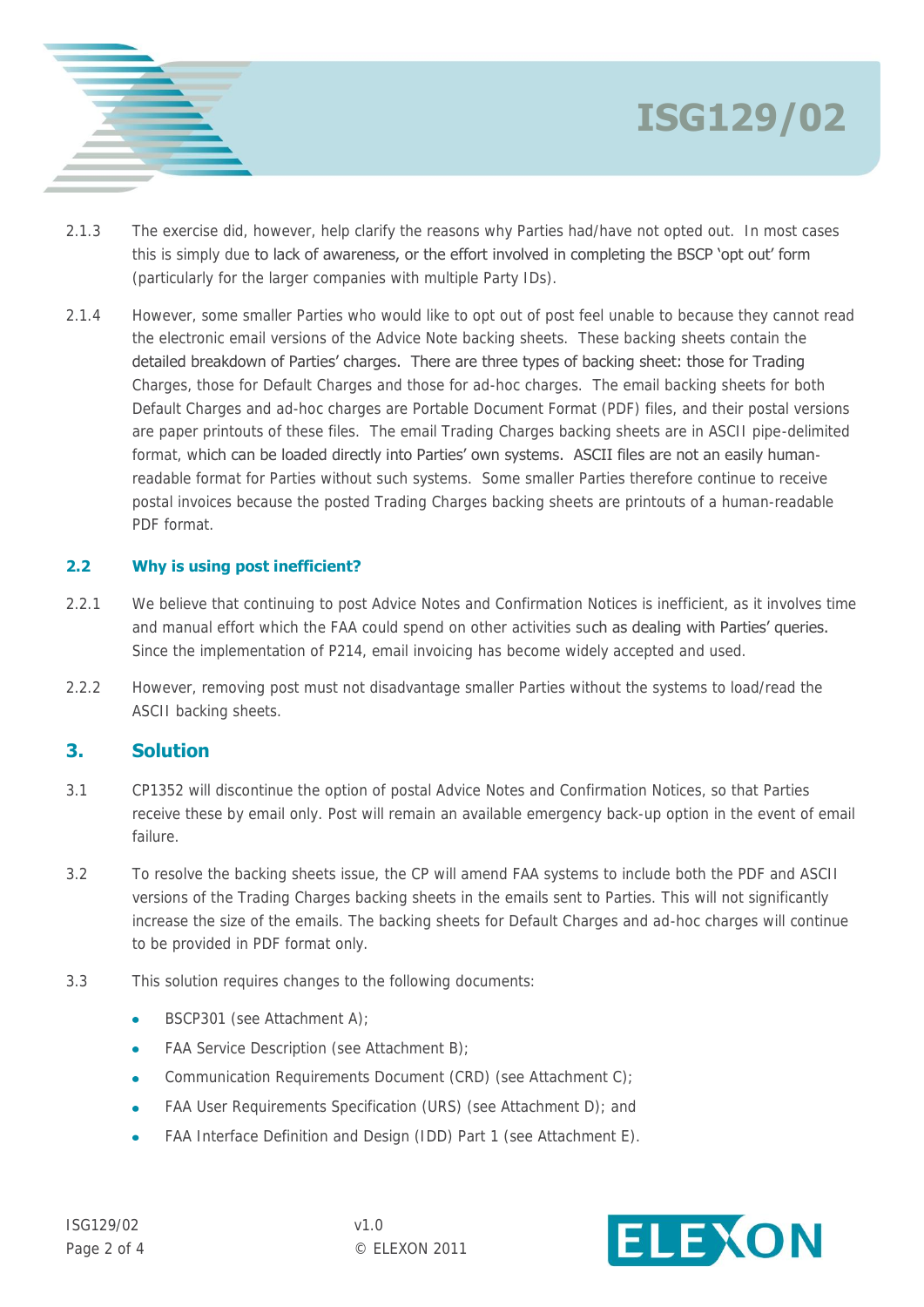

- 3.4 A change to the BSC is not required, as BSC Section N does not specify the method of invoice despatch and refers to the CRD.
- 3.5 The ISG and Supplier Volume Allocation Group (SVG) jointly own the CRD. We will therefore also ask the SVG to approve the CRD changes at its next meeting on 1 November 2011.

#### **4. Intended benefits**

- 4.1 We believe that postal invoicing is unnecessary duplication because:
	- All Trading Parties already receive Advice Notes and Confirmation Notices by email;
	- The posted invoices are delivered after their email versions and, in the case of Advice Notes, potentially after the charges concerned have already been paid;
	- The emailed invoices are the official documents (e.g. for VAT purposes), and the postal versions are simply paper copies;
	- Any Party wishing to keep paper records can simply print the emailed versions; and
	- Automated email despatch involves less potential for human error (e.g. invoices being sent to the wrong Party/address) than manual postage.
- 4.2 Removing the need to provide posted copies will free up FAA resource, increasing the overall efficiency of the process. The BSC Auditor has supported this approach during its review of FAA processes under the recent BSC Audit.
- 4.3 There is a cost in amending FAA systems so that they automatically email both PDF and ASCII Trading Charges backing sheets. However, the efficiency savings from removing post will exceed the total implementation cost of this CP (£29.5k) within 9 months of implementation.

#### **5. Industry views**

5.1 We raised [CP1352,](http://www.elexon.co.uk/Pages/CP1352.aspx) and issued it for industry impact assessment in CPC00701, on 2 September 2011. We received nine responses as summarised below. You can find the full responses on our website [here.](http://www.elexon.co.uk/Pages/CP1352.aspx)

| <b>Respondent role</b>             | <b>Respondent view</b> |           |                |  |  |
|------------------------------------|------------------------|-----------|----------------|--|--|
|                                    | Yes                    | <b>No</b> | <b>Neutral</b> |  |  |
| <b>Trading Party</b>               | 3                      |           | -              |  |  |
| Party Agent only                   |                        |           |                |  |  |
| Other (1 Distributor, 1 non-Party) |                        |           |                |  |  |
| <b>Total</b>                       | З                      |           |                |  |  |

#### **5.2 Comments on the proposed redlining**

5.2.1 We received no comments on our proposed redlined changes.



**ISG129/02**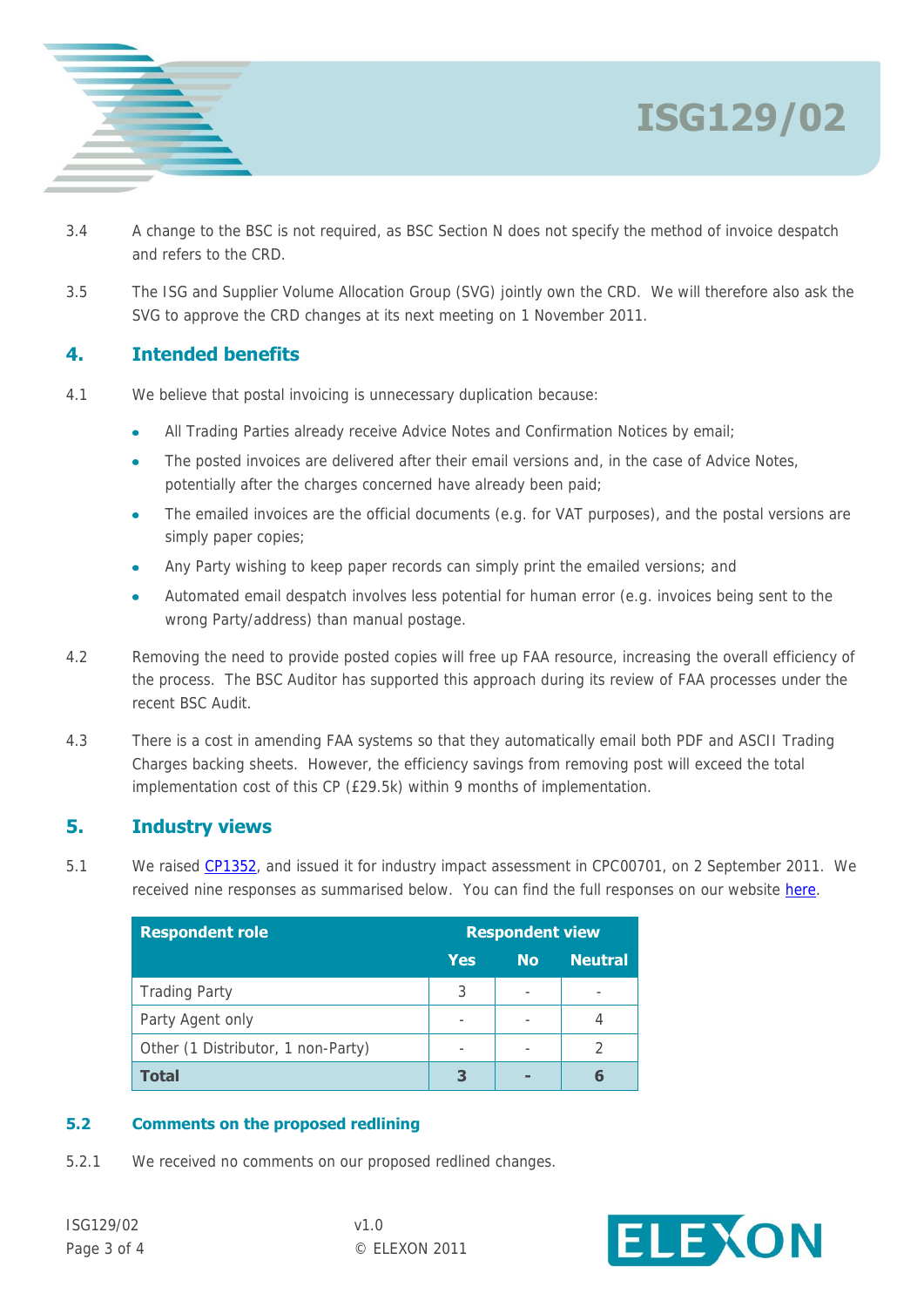

# **6. Impacts and costs**

| <b>Market</b><br>participant | <b>Cost/impact</b>                                                                                                                                                                                    | <b>Implementation</b><br>time needed |
|------------------------------|-------------------------------------------------------------------------------------------------------------------------------------------------------------------------------------------------------|--------------------------------------|
| FAA                          | £22.5k to amend and test FAA systems.                                                                                                                                                                 | February 2012<br>Release suitable.   |
| ELEXON                       | 30 man days of effort (equating to £7k).                                                                                                                                                              | February 2012                        |
| (implementation)             | This includes managing and testing the systems change, applying the<br>changes to impacted documents and publicising the removal of post to<br>affected Parties.                                      | Release suitable.                    |
| <b>Trading Parties</b>       | From the Implementation Date, those Trading Parties who currently<br>receive Advice Notes, Confirmation Notices and related backing sheets<br>by both email and post will only receive them by email. | February 2012<br>Release suitable.   |
|                              | No Parties have identified any associated costs or lead times for their<br>organisations.                                                                                                             |                                      |

#### **7. Implementation approach**

- 7.1 We propose that CP1352 is implemented in the February 2012 Release, as this is the next available systems Release. There is no need to tie implementation to the start of a financial quarter/year.
- 7.2 This CP will be implemented on a calendar day basis. From the Implementation Date all Advice Notes, Confirmation Notices and related backing sheets will be despatched by email only, regardless of the Settlement Day(s) and Payment Date(s) to which they relate.

### **8. Recommendation**

8.1 We invite you to **APPROVE** CP1352 for implementation in the February 2012 Release, **SUBJECT TO** the SVG's approval of the CRD changes at its meeting on 1 November 2011.

#### **Attachments:**

- Attachment A BSCP301 redlining
- Attachment B FAA Service Description redlining
- Attachment C Communication Requirements Document redlining
- Attachment D FAA URS redlining
- Attachment E FAA IDD redlining

#### **For more information, please contact:** Kathryn Coffin, Change Analyst

[kathryn.coffin@elexon.co.uk](mailto:kathryn.coffin@elexon.co.uk) 020 7380 4030

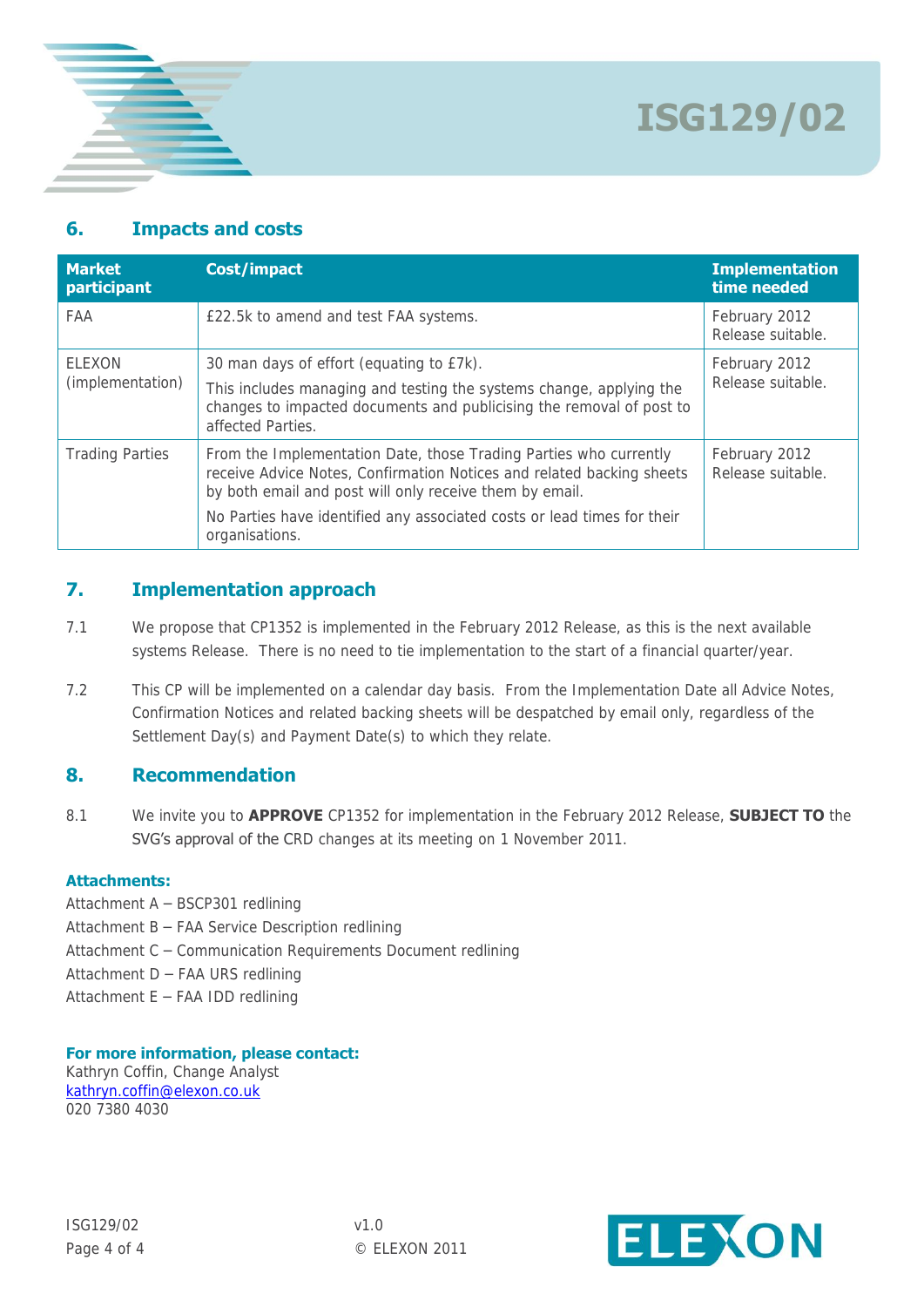

### **CP1352 – Remove option of postal FAA invoices**

CP1352 proposes changes to BSCP301 sections 4.2, 4.5.1 and 5.1.4.

We have redlined these changes against version 14.0 of the BSCP.

#### [Sections 1.1-4.1 are unchanged]

#### **4.2 Calculate and Arrange Payments**

| <b>REF</b> | <b>WHEN</b>                                         | <b>ACTION</b>                                                                                                                                             | <b>FROM</b> | <b>TO</b>  | <b>INFORMATION REQUIRED</b>                                                                                                                                                                                                                                                                                                                                                                                                                                   | <b>METHOD</b> |
|------------|-----------------------------------------------------|-----------------------------------------------------------------------------------------------------------------------------------------------------------|-------------|------------|---------------------------------------------------------------------------------------------------------------------------------------------------------------------------------------------------------------------------------------------------------------------------------------------------------------------------------------------------------------------------------------------------------------------------------------------------------------|---------------|
| 4.2.1      | To be received by<br>10:00 on Notification<br>Date. | Send SAA Settlement Results for each<br>relevant Settlement Day (i.e. all<br>Settlement Days with this Notification<br>Date as per the Payment Calendar). | <b>SAA</b>  | <b>FAA</b> | Credits and Debits Report for Initial,<br>Reconciliation and Post-Final Settlement<br>Runs (where applicable)<br>For each Settlement Day and for each<br><b>Trading Party:</b><br>Daily Party BM Unit Cashflow<br>Daily Party Non-Delivery Charge<br>Daily Party Energy Imbalance<br>Cashflow<br>Daily Party Information Imbalance<br>Charges<br>Daily Party Residual Settlement<br>Cashflow<br>For each Settlement Day:<br>Daily System Operator BM Cashflow | Electronic    |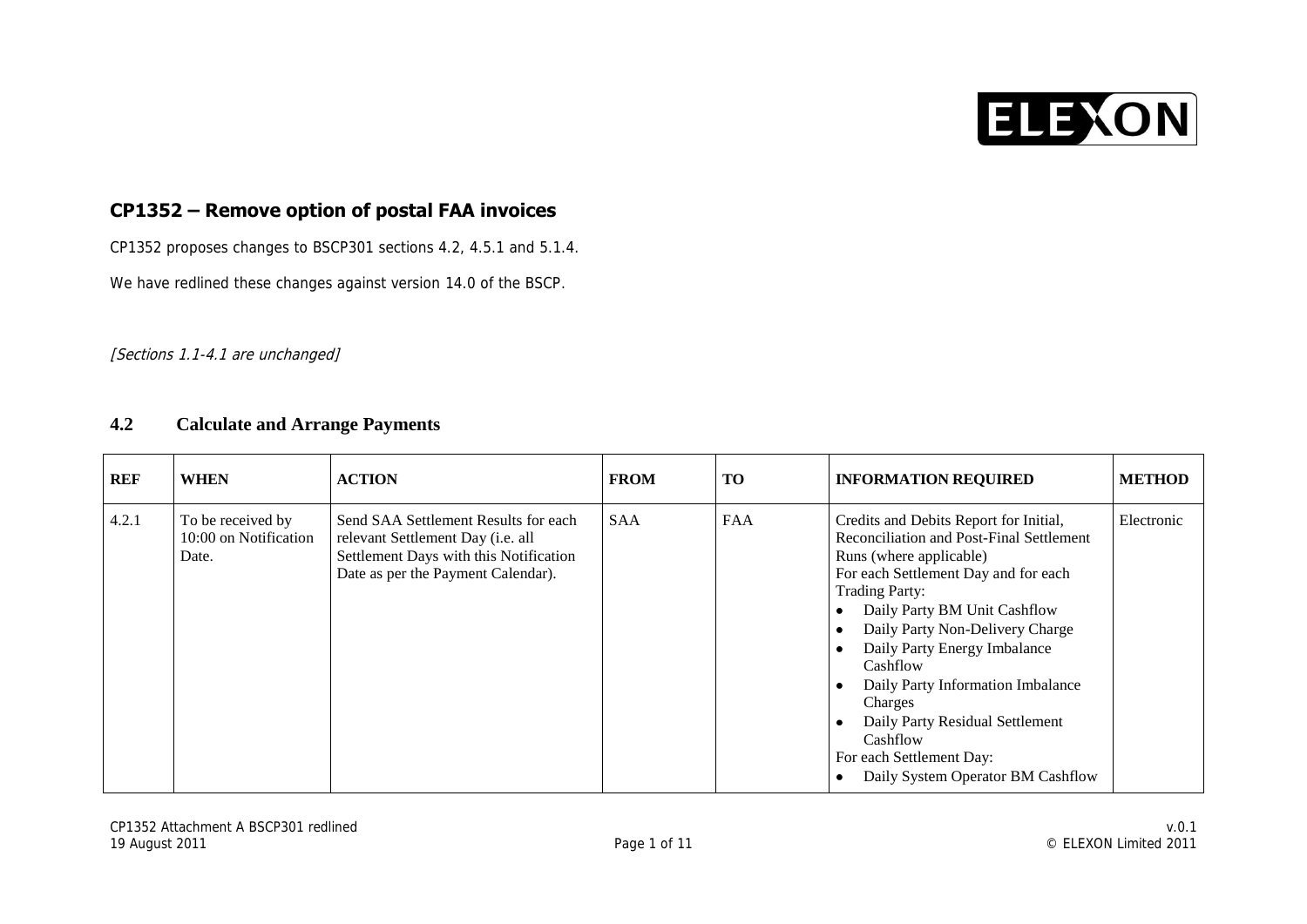| <b>REF</b> | <b>WHEN</b>                                                                                                                                                  | <b>ACTION</b>                                                                                                                                                                           | <b>FROM</b> | <b>TO</b>                  | <b>INFORMATION REQUIRED</b>       | <b>METHOD</b>       |
|------------|--------------------------------------------------------------------------------------------------------------------------------------------------------------|-----------------------------------------------------------------------------------------------------------------------------------------------------------------------------------------|-------------|----------------------------|-----------------------------------|---------------------|
| 4.2.2      | If SAA Settlement<br>Results not received<br>by 10:00.                                                                                                       | Send notification of non-receipt and<br>liaise with SAA to attempt to obtain data<br>in time to run production and despatch<br>processes.                                               | <b>FAA</b>  | <b>SAA</b><br><b>BSCCo</b> | Notification of non-receipt       | Tel/Fax             |
| 4.2.3      | If final Reconciliation<br>postponed.                                                                                                                        | Reschedule final Reconciliation.                                                                                                                                                        | <b>FAA</b>  |                            |                                   | Internal<br>Process |
| 4.2.4      | If SAA Settlement<br>Results received on<br>time.                                                                                                            | Validate results for completeness, against   FAA<br>Standing Data and for balance (within<br>£10) between total debits and total<br>credits.                                            |             |                            | <b>Credits and Debits Report</b>  | Internal<br>Process |
| 4.2.5      | If SAA Settlement<br>Results are invalid<br>$(E10$ difference or<br>more) or data is<br>missing then notify as<br>soon as possible after<br>receipt from SAA | Notify invalidity or missing data as soon<br>as aware of invalidity. (If this is not<br>done by close of business on Notification<br>Date, SAA will assume that the data are<br>valid). | <b>FAA</b>  | <b>SAA</b>                 | Notification of invalidity        | Tel/Fax             |
| 4.2.6      | Using its best<br>endeavours                                                                                                                                 | Resolve problem and send revised SAA<br>Settlement Results.                                                                                                                             | <b>SAA</b>  | FAA                        | Revised Credits and Debits Report | Electronic          |
| 4.2.7      | If valid results<br>available in time for<br>production and<br>despatch processes to<br>be run                                                               | Run FTS.                                                                                                                                                                                | <b>FAA</b>  |                            |                                   | Internal<br>Process |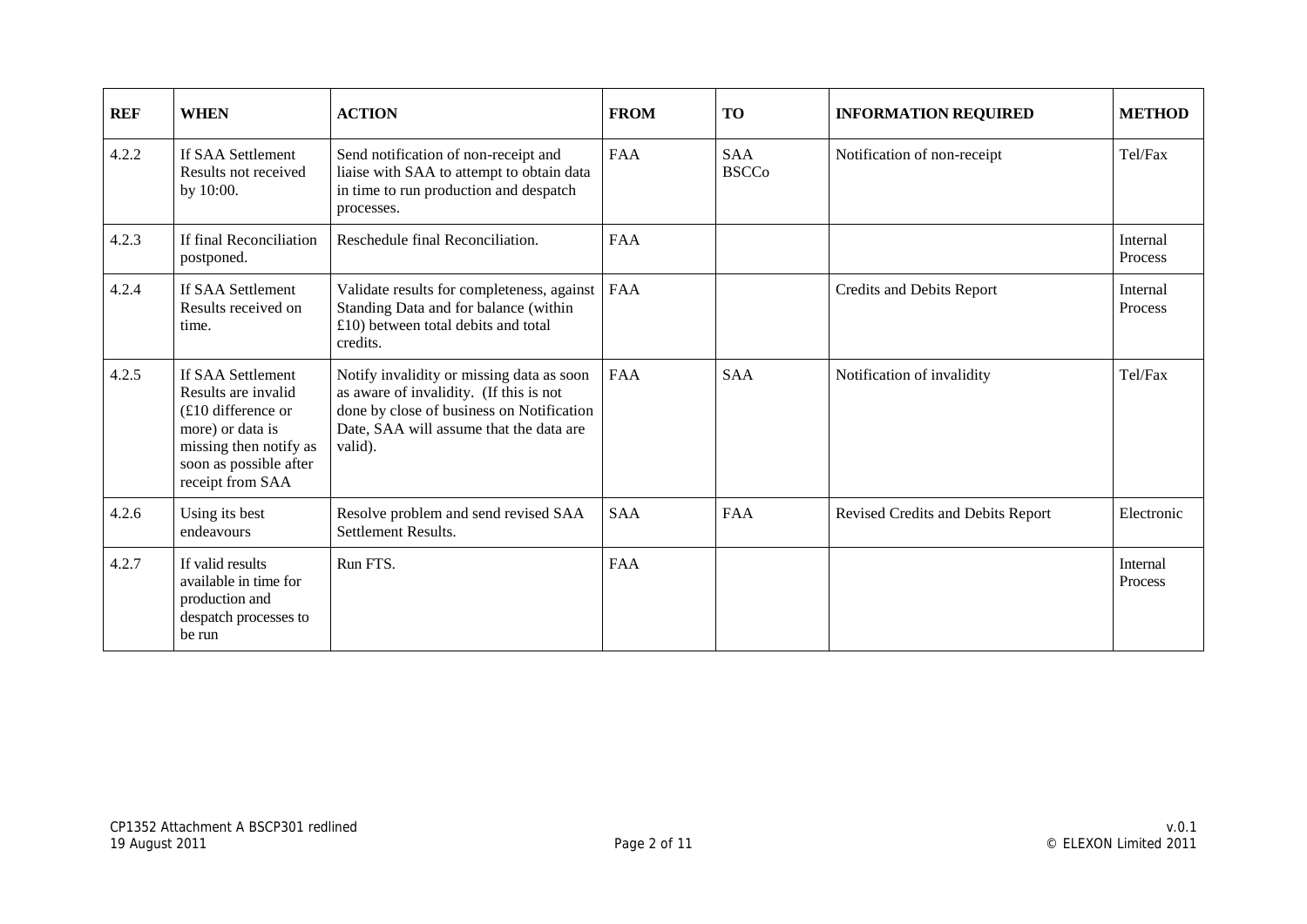| <b>REF</b> | <b>WHEN</b>                                                                                                                                                                                                                                                                                                                 | <b>ACTION</b>                                            | <b>FROM</b> | <b>TO</b>             | <b>INFORMATION REQUIRED</b>                                                                                                                                                                          | <b>METHOD</b>                                             |
|------------|-----------------------------------------------------------------------------------------------------------------------------------------------------------------------------------------------------------------------------------------------------------------------------------------------------------------------------|----------------------------------------------------------|-------------|-----------------------|------------------------------------------------------------------------------------------------------------------------------------------------------------------------------------------------------|-----------------------------------------------------------|
| 4.2.8      | No later than the<br>$\bullet$<br>Notification Date,<br>if the Advice Note<br><b>Threshold Limit</b><br>has been<br>exceeded; or<br>on a Quarter<br>Date <sup>1</sup> ; or<br>as requested by<br>BSCCo or by a<br>Payment Party in<br>accordance with<br>Section N7.1.8 of<br>the Code; or<br>as determined by<br>the Panel | Send Advice Note with combined<br>charges <sup>2</sup> . | <b>FAA</b>  | Each Payment<br>Party | Advice Note showing the combined amount<br>that is to be paid by the Party to the Code<br>Clearer or to that Payment Party by the Code<br>Clearer on that Payment Date. Sample in<br>Appendix 5.1.1. | Email and<br>optionally<br>by First<br><b>Class Post</b>  |
| 4.2.9      | <b>When Trading Charges</b><br>are incurred and no<br>later than the<br><b>Notification Date</b>                                                                                                                                                                                                                            | Send Trading Charges backing sheets.                     | <b>FAA</b>  | Each Payment<br>Party | <b>Backing Documentation for Trading</b><br>Charges. Sample in Appendix 5.1.5.                                                                                                                       | Email and<br>optionally<br>by First<br><b>Class Post.</b> |
| 4.2.10     | When Default<br>$\bullet$<br>Charges have<br>accrued; and<br>either the<br>$\bullet$<br>monetary or time<br>thresholds have<br>been exceeded;<br>and<br>no later than the<br>Notification Date.                                                                                                                             | Send Default Charges backing sheet.                      | <b>FAA</b>  | Each Payment<br>Party | <b>Backing Documentation for Default</b><br>Charges. Sample in Appendix 5.1.5.                                                                                                                       | Email and<br>optionally<br>by First<br><b>Class Post</b>  |

 <sup>1</sup> Where a Quarter Date falls on a non-Working Day, Advice Notes will be sent on the last Working Day prior to the Quarter Date.

 $<sup>2</sup>$  The FAA will include ad-hoc charges into the Advice Note where the Payment Date for the Advice Note matches the ad-hoc charge Payment Date.</sup>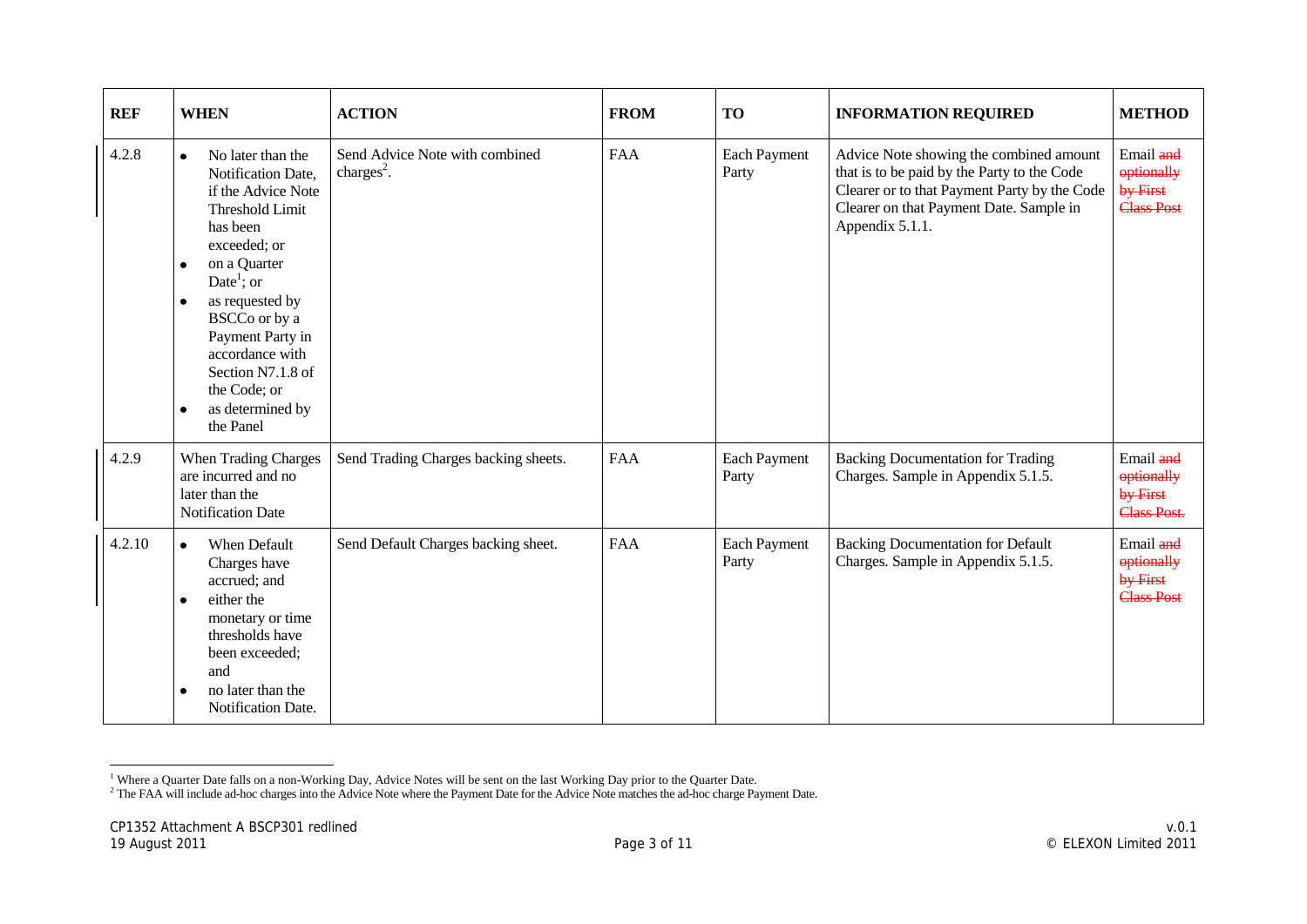| <b>REF</b> | <b>WHEN</b>                                                                                                                               | <b>ACTION</b>                                                                                                                                                                                                                                                                                      | <b>FROM</b> | <b>TO</b>                    | <b>INFORMATION REQUIRED</b>                                            | <b>METHOD</b>                                            |
|------------|-------------------------------------------------------------------------------------------------------------------------------------------|----------------------------------------------------------------------------------------------------------------------------------------------------------------------------------------------------------------------------------------------------------------------------------------------------|-------------|------------------------------|------------------------------------------------------------------------|----------------------------------------------------------|
| 4.2.11     | When an ad-hoc charge<br>occurs, and no later<br>than the Notification<br>Date                                                            | Send ad-hoc charges backing sheets.                                                                                                                                                                                                                                                                | FAA         | <b>Each Payment</b><br>Party | Backing Documentation for ad-hoc charges.<br>Sample in Appendix 5.1.5. | Email and<br>optionally<br>by First<br><b>Class Post</b> |
| 4.2.12     | If Payment Date<br>postponed                                                                                                              | Resume at 4.2.6 above on the next<br>Business Day (so that the postponed<br>Payment Date is the second Business<br>Day after valid Settlement Results<br>received).                                                                                                                                |             |                              |                                                                        |                                                          |
| 4.2.13     | 10 WD after the FAA<br>receives notification of<br>ad-hoc payment, or as<br>otherwise agreed by<br>the Panel                              | Include ad-hoc payment in Advice Note<br>for Payment Date in question. <sup>3</sup>                                                                                                                                                                                                                | <b>FAA</b>  | <b>Payment Party</b>         |                                                                        | Email and<br>optionally<br>by First<br><b>Class Post</b> |
|            |                                                                                                                                           | Where an undeliverable return receipt is received relating to the electronic delivery of an Advice Note/Confirmation Notice/Advice Note Backing Sheet                                                                                                                                              |             |                              |                                                                        |                                                          |
| 4.2.14     | If electronic delivery<br>of an Advice Note /<br>Confirmation Notice<br>backing sheet fails                                               | Contact affected Party and either:<br>request a temporary email address<br>a)<br>to deliver the file electronically;<br>request a fax number to fax to the<br>b)<br>document to the Party;<br>advise the Party of the amount<br>$\mathcal{C}$ )<br>payable or receivable and post the<br>document. | <b>FAA</b>  | <b>Payment Party</b>         |                                                                        | Telephone                                                |
| 4.2.15     | If electronic delivery<br>of an Advice Note /<br>Confirmation Notice /<br>backing sheet fails and<br>telephone contact is<br>not possible | Send document to Party by post until<br>such time as the FAA can contact the<br>Party and confirm the situation or resolve<br>the email non-delivery problem.                                                                                                                                      | <b>FAA</b>  | <b>Payment Party</b>         |                                                                        | <b>First Class</b><br>Post                               |

-<sup>3</sup> An Advice Note will not be issued unless the ad-hoc payment breaches the Monetary Threshold or if the Payment Date is on a Quarter Date.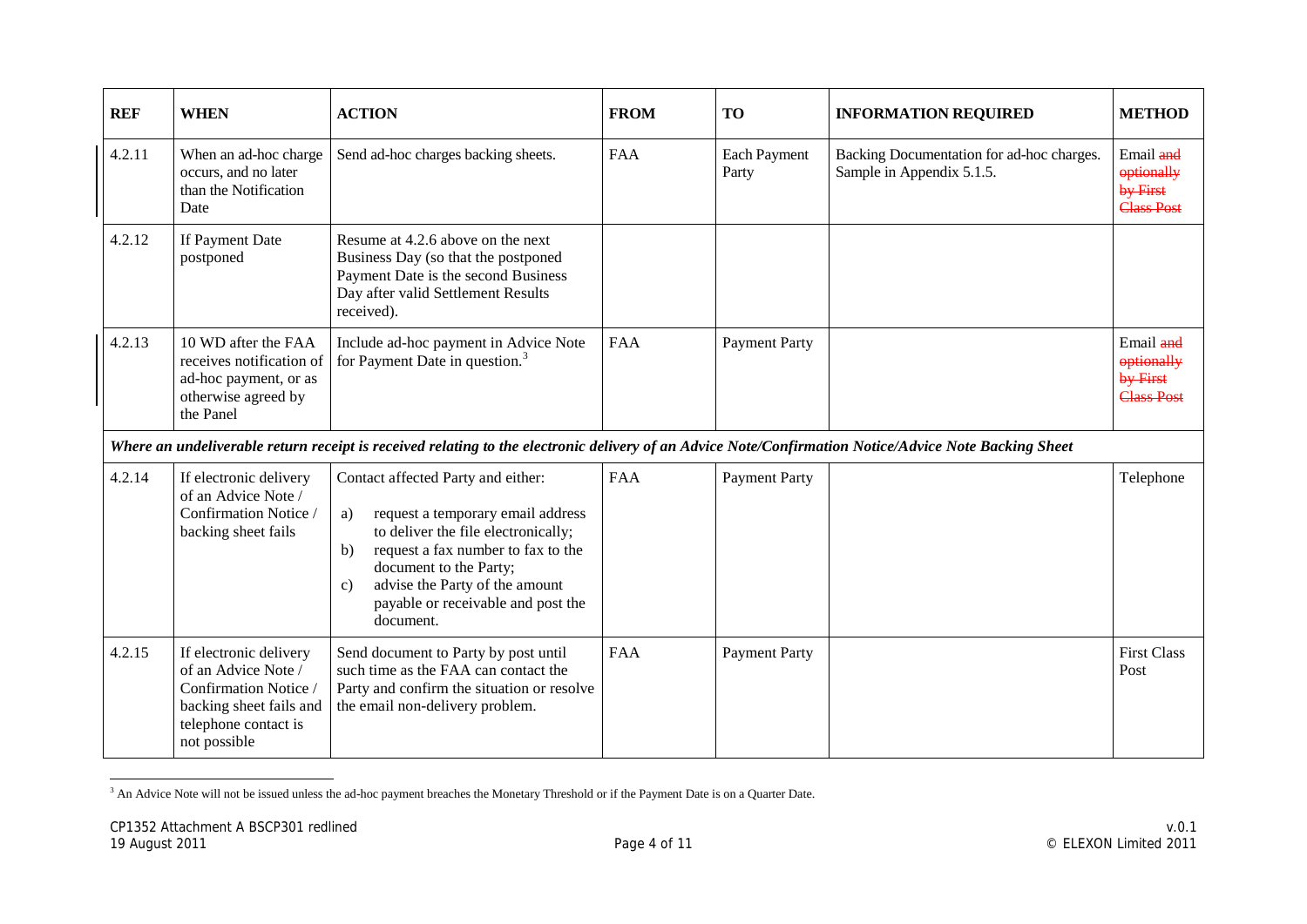| REF    | <b>WHEN</b>                                                                                                             | <b>ACTION</b>                                                  | <b>FROM</b>   | <b>TO</b>     | <b>INFORMATION REQUIRED</b> | <b>METHOD</b>                               |
|--------|-------------------------------------------------------------------------------------------------------------------------|----------------------------------------------------------------|---------------|---------------|-----------------------------|---------------------------------------------|
| 4.2.16 | If Payment Party<br>suspects they should<br>have received an<br>Advice Note /<br>Confirmation Notice /<br>backing sheet | Contact FAA and advise of non-receipt<br>of expected document. | Payment Party | <b>FAA</b>    |                             | Telephone,<br>Email                         |
| 4.2.17 | Following 4.2.16                                                                                                        | Investigate and advise Payment Party as<br>necessary.          | FAA           | Payment Party |                             | Internal<br>process,<br>telephone,<br>email |

[Sections 4.3-4.4 are unchanged]

#### **4.5 Maintain Arrangements with Banks**

#### **4.5.1 Obtain new and changed banking details and authorisations**

| <b>REF</b> | <b>WHEN</b>                                                                                          | <b>ACTION</b>                                                                                                                                          | <b>FROM</b> | TО         | <b>INFORMATION REQUIRED</b>                                                                                                                                      | <b>METHOD</b> |
|------------|------------------------------------------------------------------------------------------------------|--------------------------------------------------------------------------------------------------------------------------------------------------------|-------------|------------|------------------------------------------------------------------------------------------------------------------------------------------------------------------|---------------|
| 4.5.1.1    | than 5 WD before a<br>change in VAT status<br>that alters the liability<br>of the Party to UK<br>VAT | As required and no later Send completed and authorised "Funds"<br>Accession" form or "Amendments to<br>Funds Accession Details" form, as<br>necessary. | Party       | FAA, BSCCo | Sample forms in Appendix 5.1.4<br>Signatory must be authorised as per<br>BSCP38<br>BSCP301/04(a) if new details<br>BSCP301/04(b) if details have been<br>changed | Manual        |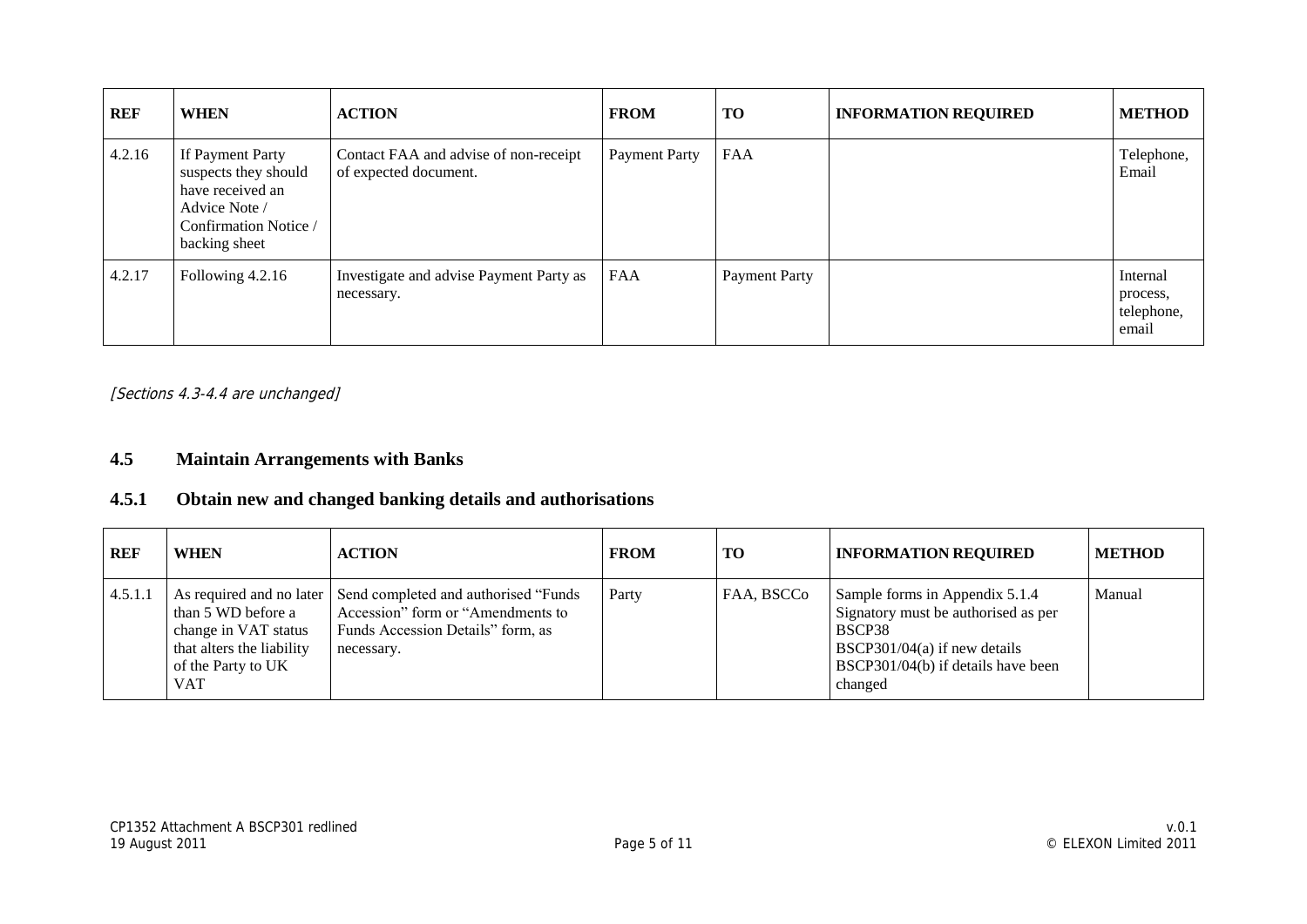| <b>REF</b> | <b>WHEN</b>                                                                                                                                                                                                          | <b>ACTION</b>                                                                                                                                                                                                                                        | <b>FROM</b>                  | <b>TO</b>           | <b>INFORMATION REQUIRED</b>                                                      | <b>METHOD</b>           |
|------------|----------------------------------------------------------------------------------------------------------------------------------------------------------------------------------------------------------------------|------------------------------------------------------------------------------------------------------------------------------------------------------------------------------------------------------------------------------------------------------|------------------------------|---------------------|----------------------------------------------------------------------------------|-------------------------|
| 4.5.1.2    | Within 1 WD of 4.5.1.1<br>where notice of a<br>change in VAT status<br>that alters liability of<br>the Party to UK VAT,<br>has been given                                                                            | Check "Amendments to Funds Accession"<br>Details."<br>Where VAT declaration is complete,<br>notify consent to change in VAT status.<br>Where VAT declaration is incomplete or<br>believed to be erroneous <sup>4</sup> contact Party<br>and resolve. | <b>BSCCo</b><br><b>BSCCo</b> | <b>FAA</b><br>Party | Completed<br>BSCP301/04 (a); or<br>BSCP301/04 (b).                               | Manual                  |
| 4.5.1.3    | No later than 3 WD<br>before the Payment<br>Date on which the<br>change in VAT status<br>takes effect, and prior<br>to calculation of<br>payments, where<br><b>BSCCo</b> has consented<br>to change in VAT<br>status | Validate Funds Accession Form or Funds<br>Accession Details Form & update VAT<br>details                                                                                                                                                             | <b>FAA</b>                   |                     | Consent to change in VAT status from<br><b>BSCCo</b>                             | <b>Internal Process</b> |
| 4.5.1.4    | Within 3 WD of<br>4.5.1.1, as appropriate                                                                                                                                                                            | Update record of Payment Parties who<br>have opted to receive posted Advice<br>Notes, Confirmation Notices and backing<br>sheets, on Funds Accession Form or<br><b>Amendments to Funds Accession Details</b><br>Form.                                | <b>FAA</b>                   |                     | $BSCP301/04(a)$ if new details<br>BSCP301/04(b) if details have been<br>changed. | <b>Internal Process</b> |
| 4.5.1.45   | Within 4 WD of 4.5.1.1                                                                                                                                                                                               | Check Payment Party's contact details<br>against those received from CRA.                                                                                                                                                                            | <b>FAA</b>                   |                     |                                                                                  | <b>Internal Process</b> |
| 4.5.1.56   | Within 10 WD of<br>4.5.1.1                                                                                                                                                                                           | Establish / revise transfer details.                                                                                                                                                                                                                 | FAA                          | Party Banks         | Direct Debit instructions, CHAPS,<br><b>BACS</b>                                 | Manual                  |

  $4$  Examples of incomplete or erroneous VAT declarations may include (but may not be restricted to): where a Party has declared that they are not liable for UK VAT but provided an UK address (or vice versa); or has given an address within the EU but has not declared a VAT number and/or the two-letter country identifier Code for the relevant EU member state.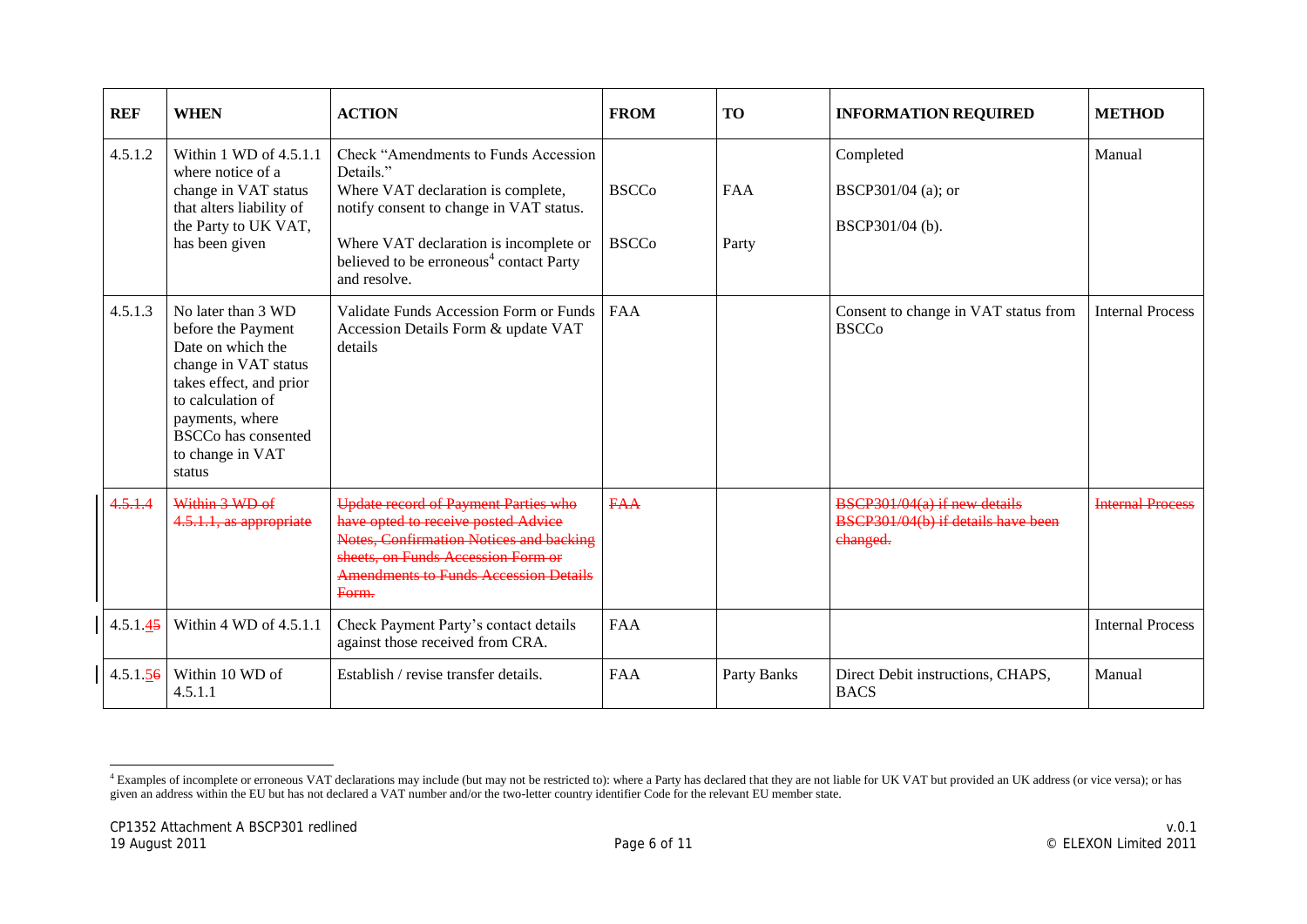| <b>REF</b> |          | <b>WHEN</b>                                                      | <b>ACTION</b>                       | <b>FROM</b> | <b>TO</b>                                   | <b>INFORMATION REQUIRED</b> | <b>METHOD</b>    |
|------------|----------|------------------------------------------------------------------|-------------------------------------|-------------|---------------------------------------------|-----------------------------|------------------|
|            | 4.5.1.67 | Before the new Party<br>can take part in Trading<br>Arrangements | Set up banking communication links. | <b>FAA</b>  | <b>BSC</b> Banker,<br>Collection<br>Account | As required                 | Internal Process |

[Sections 4.5.2-5.1.3 are unchanged]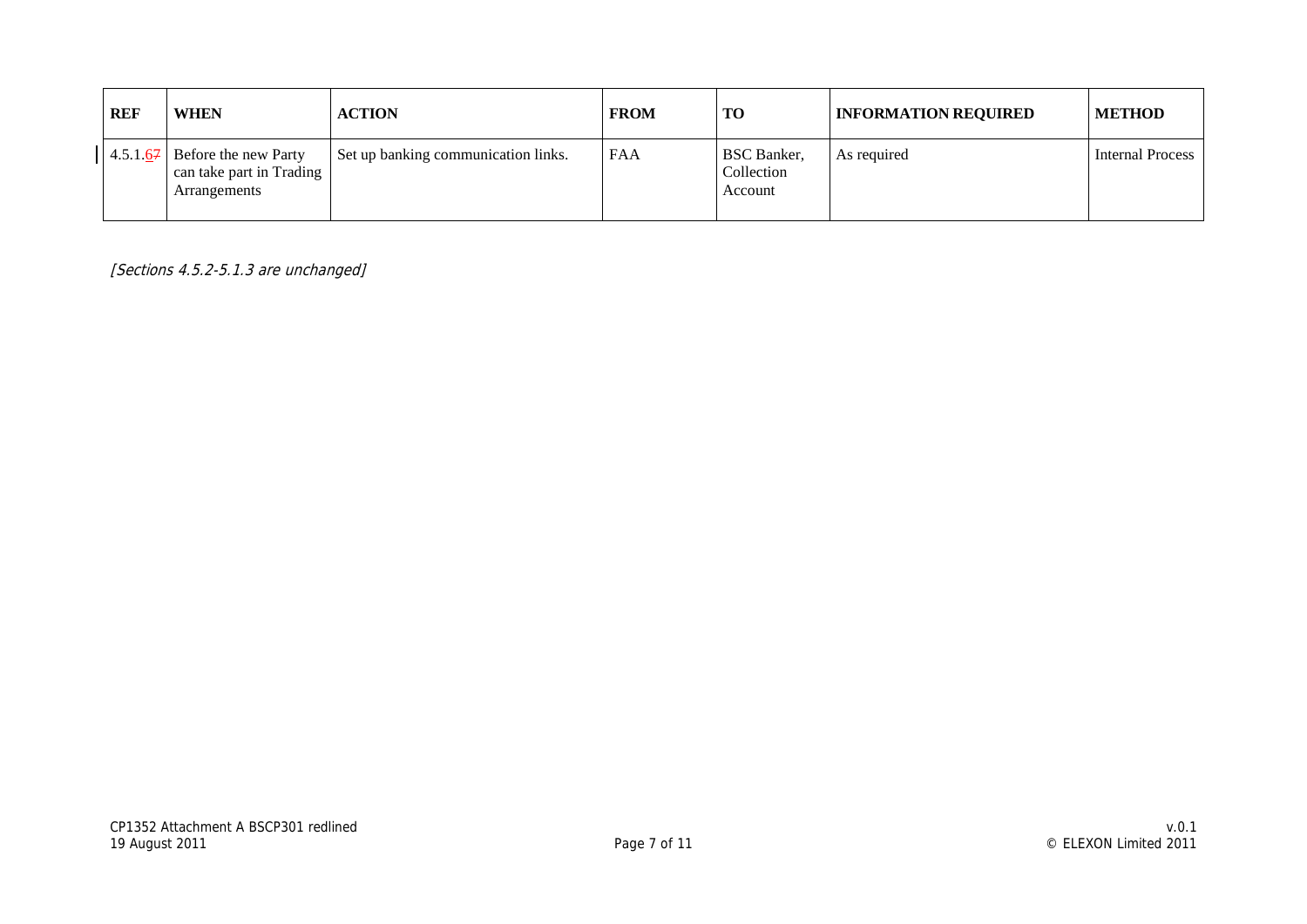#### **5.1.4 BSCP301/04(a) Funds Accession Form**

| Date Sent:       |
|------------------|
|                  |
|                  |
|                  |
| Contact Tel. No. |
|                  |
| Password:        |
|                  |

<span id="page-11-1"></span><span id="page-11-0"></span>

| <b>PARTY NAME:</b>                                                                                                                               |                                    |                                 |                                   |
|--------------------------------------------------------------------------------------------------------------------------------------------------|------------------------------------|---------------------------------|-----------------------------------|
| Party Address:                                                                                                                                   |                                    |                                 |                                   |
|                                                                                                                                                  |                                    |                                 |                                   |
|                                                                                                                                                  |                                    |                                 |                                   |
| Company Registered Number:                                                                                                                       |                                    |                                 |                                   |
| Point of Contact Name <sup>6</sup> :                                                                                                             |                                    |                                 |                                   |
| Point of Contact Postal Address <sup>7</sup> Address<br>details for Advice/Confirmation Note:                                                    |                                    |                                 |                                   |
|                                                                                                                                                  |                                    |                                 |                                   |
| Point of Contact Telephone Number:                                                                                                               |                                    |                                 |                                   |
|                                                                                                                                                  | Point of Contact Facsimile Number: |                                 |                                   |
| Point of Contact email address (for<br>general queries) $8$ :                                                                                    |                                    |                                 |                                   |
| Payment Notice email address <sup>9</sup>                                                                                                        |                                    |                                 |                                   |
| Collection<br><b>Barclays Bank</b><br>Account:                                                                                                   |                                    | Elect Method of<br>Payment      | <b>CHAPS/BACS</b><br>Direct Debit |
| Receive copy Advice Notes,<br><b>Confirmation Notices and Advice Note</b><br><b>Backing Sheets in hard copy by First</b><br>Class pre-paid post? |                                    | Yes / No (delete as applicable) |                                   |

<span id="page-11-3"></span><span id="page-11-2"></span>

| For the purposes of Council of the          | $UK / Non-UK$ (delete as applicable) |
|---------------------------------------------|--------------------------------------|
| European Union Directive 2003/92/EC as      |                                      |
| regards the rules on the place of supply of |                                      |
| gas and electricity, should the place of    |                                      |
| supply of electricity for this Party ID be  |                                      |
| considered to be in the UK or not?          |                                      |
|                                             |                                      |

CP1352 Attachment A BSCP301 redlined v.0.1

<sup>&</sup>lt;sup>5</sup> Refer to BSCP38 for authorised signatory category details.

<sup>&</sup>lt;sup>6</sup> This must be a department name (e.g. 'Accounts Payable') or, if this is not possible, a job title (e.g. 'Finance Director').

<sup>&</sup>lt;sup>7</sup> If the FAA is unable to deliver Advice Notes, Confirmation Notices and/or Advice Notes Backing Sheets to the Payment Notice email address specified below, it may deliver these to this postal address in accordance with section 4.2 of this Procedure.  $8$  This email address will be used as the first point of contact for the FAA.

<sup>&</sup>lt;sup>9</sup> Thise email address will be used for the delivery of all Advice Notes, Confirmation Notices and Advice Note Backing Sheets, except in the event of an email delivery failure as described in section 4.2 of this Procedure. This email address must be an anonymised email address which should be accessible to more than one individual recipient e.g. bscpaymentnotice@nameofparty.co.uk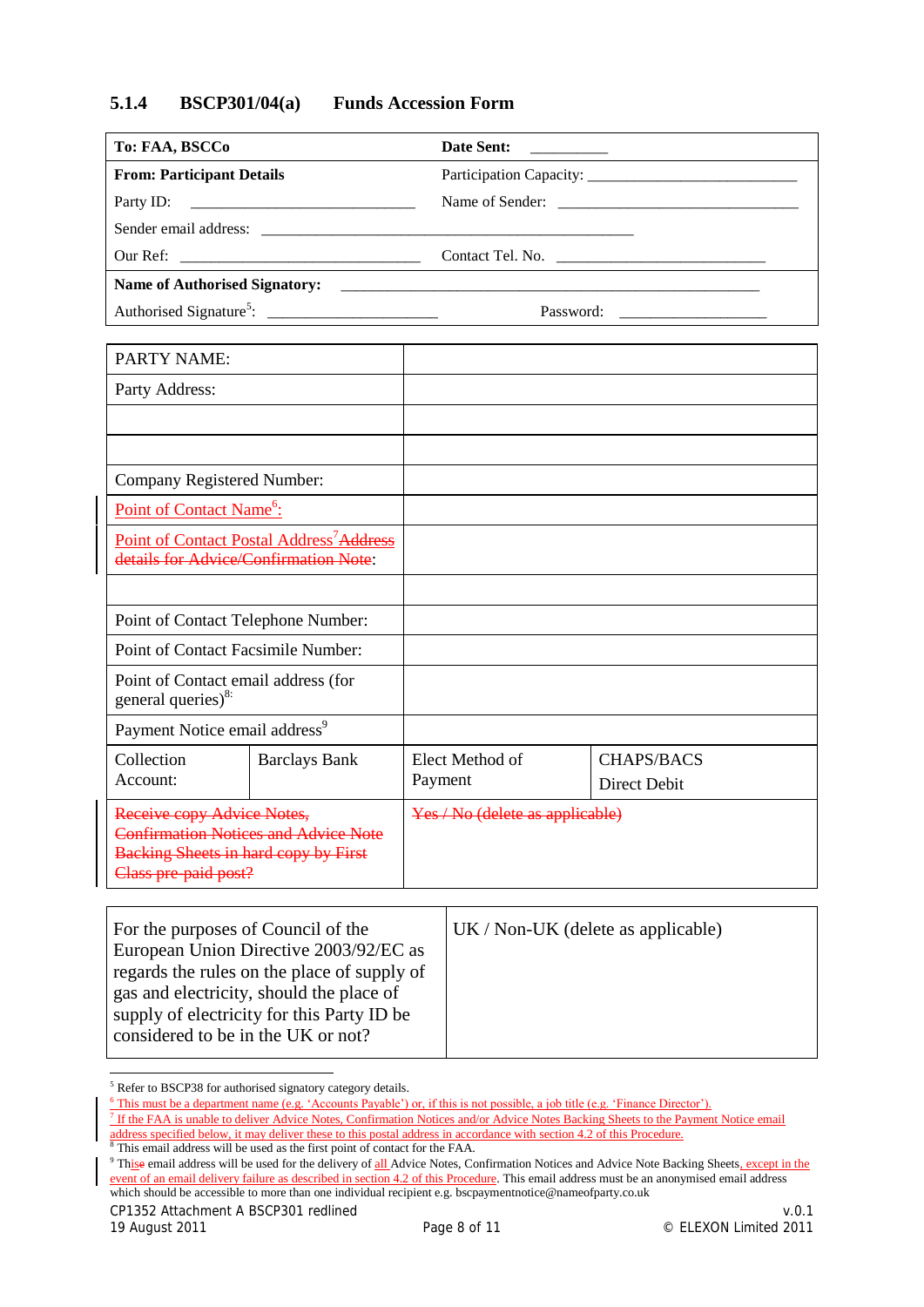| VAT Number:                                                                                                                                                                                                                                                                                                                          |  |
|--------------------------------------------------------------------------------------------------------------------------------------------------------------------------------------------------------------------------------------------------------------------------------------------------------------------------------------|--|
| If for the purposes of Council of the<br>European Union Directive 2003/92/EC as<br>regards the rules on the place of supply of<br>gas and electricity, the place of supply of<br>electricity for this Party ID is within the<br>European Union, please supply the two-<br>letter identifier code for the place of supply<br>country. |  |
| Type of Credit Cover:                                                                                                                                                                                                                                                                                                                |  |

Settlement Bank Name:

Settlement Bank Address:

Settlement Bank Sort Code:

Settlement Account Number:

Settlement Name of Account:

Settlement Bank Contact Details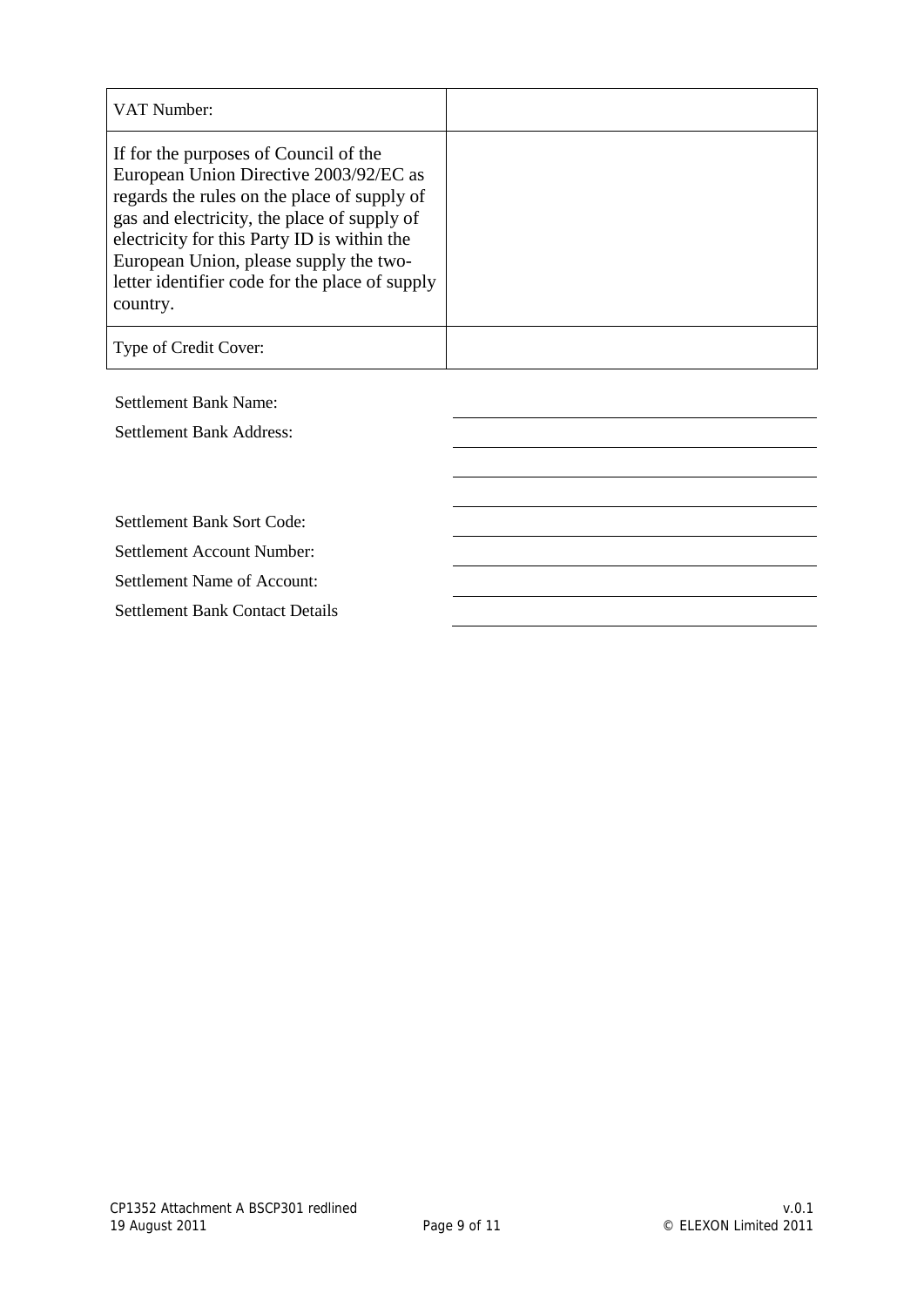## **BSCP301/04(b) Amendments to Funds Accession Details<sup>10</sup>**

| To: FAA, BSCCo:                  |  |
|----------------------------------|--|
| <b>From: Participant Details</b> |  |
|                                  |  |
|                                  |  |
|                                  |  |
|                                  |  |
| Password:                        |  |

|                                                                                                                                               |                                      | <b>Current Details</b>                   | <b>New Details</b> | <b>Effective Date</b> |
|-----------------------------------------------------------------------------------------------------------------------------------------------|--------------------------------------|------------------------------------------|--------------------|-----------------------|
| <b>PARTY NAME:</b>                                                                                                                            |                                      |                                          |                    |                       |
| Party Address:                                                                                                                                |                                      |                                          |                    |                       |
|                                                                                                                                               |                                      |                                          |                    |                       |
|                                                                                                                                               |                                      |                                          |                    |                       |
| Company Registered Number:                                                                                                                    |                                      |                                          |                    |                       |
| Point of Contact Name <sup>6</sup> :                                                                                                          |                                      |                                          |                    |                       |
| <b>Point of Contact Postal</b><br>Address <sup>7</sup> Address details for<br><b>Advice/Confirmation Note:</b>                                |                                      |                                          |                    |                       |
|                                                                                                                                               |                                      |                                          |                    |                       |
| Point of Contact Telephone Number:                                                                                                            |                                      |                                          |                    |                       |
| Point of Contact Facsimile Number:                                                                                                            |                                      |                                          |                    |                       |
| queries $)^8$ :                                                                                                                               | Point of Contact e-mail (for general |                                          |                    |                       |
| Payment Notice email address <sup>9</sup>                                                                                                     |                                      |                                          |                    |                       |
| Collection<br>Account:                                                                                                                        | <b>Barclays Bank</b>                 |                                          |                    |                       |
| Elect Method of<br>Payment                                                                                                                    | <b>CHAPS/BACS</b><br>Direct Debit    |                                          |                    |                       |
| Receive Advice Notes, Confirmation<br>Notices and backing sheets in hard<br>copy by First Class pre-paid post?                                |                                      | Yes / No (delete as applicable)          |                    |                       |
| For the purposes of Council of the<br><b>European Union Directive</b><br>2003/92/EC as regards the rules on<br>the place of supply of gas and |                                      | UK / Non-UK<br>(delete as<br>applicable) |                    |                       |

<sup>-</sup><sup>10</sup> It is the responsibility of each Party to notify the FAA and BSCCo immediately upon any changes to its Funds Accession Details by submitting this BSCP 301/04(b) form. In the absence of such notification, and any notice or other communication given in connection with the Code or relevant BSC Procedure(s) and sent to the Funds Accession Details provided by a Party shall be treated as valid for the purposes of the Code, except where otherwise expressly provided in the Code or relevant Code Subsidiary Document.

<sup>&</sup>lt;sup>11</sup> Refer to BSCP38 for authorised signatory category details.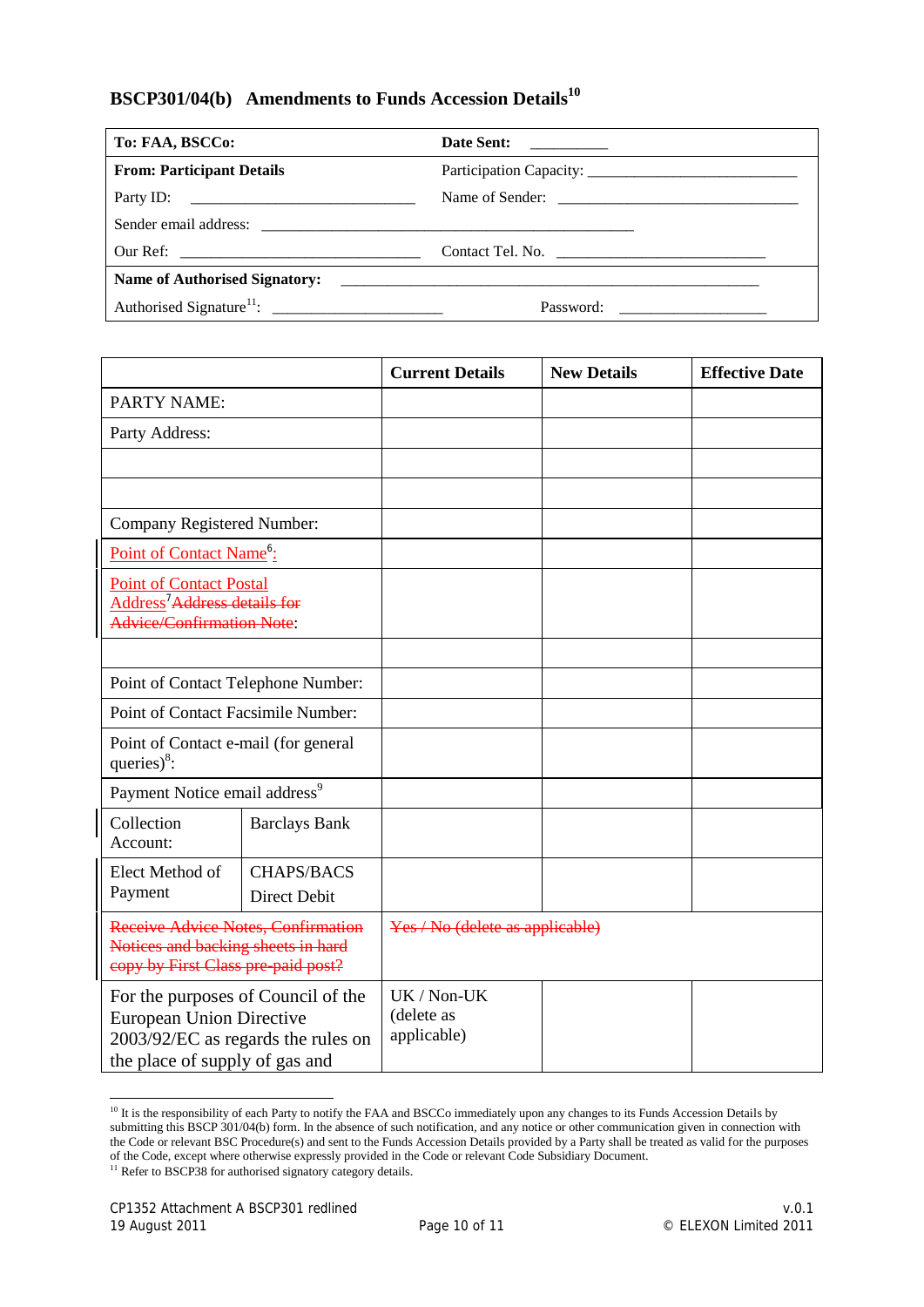|                                                                                                                                                                                                                                                                                                                                           | <b>Current Details</b> | <b>New Details</b> | <b>Effective Date</b> |
|-------------------------------------------------------------------------------------------------------------------------------------------------------------------------------------------------------------------------------------------------------------------------------------------------------------------------------------------|------------------------|--------------------|-----------------------|
| electricity, should the place of<br>supply of electricity for this Party<br>ID be considered to be in the UK<br>or not?                                                                                                                                                                                                                   |                        |                    |                       |
| VAT Number:                                                                                                                                                                                                                                                                                                                               |                        |                    |                       |
| If for the purposes of Council of<br>the European Union Directive<br>2003/92/EC as regards the rules on<br>the place of supply of gas and<br>electricity, the place of supply of<br>electricity for this Party ID is<br>within the European Union, please<br>supply the two-letter identifier<br>code for the place of supply<br>country. |                        |                    |                       |
| Type of Credit Cover:                                                                                                                                                                                                                                                                                                                     |                        |                    |                       |

|                                        | <b>Current Details</b> | <b>New Details</b> | <b>Effective Date</b> |
|----------------------------------------|------------------------|--------------------|-----------------------|
| <b>Settlement Bank Name:</b>           |                        |                    |                       |
| Settlement Bank Address:               |                        |                    |                       |
|                                        |                        |                    |                       |
|                                        |                        |                    |                       |
| Settlement Bank Sort Code:             |                        |                    |                       |
| <b>Settlement Account Number:</b>      |                        |                    |                       |
| Settlement Name of Account:            |                        |                    |                       |
| <b>Settlement Bank Contact Details</b> |                        |                    |                       |

[Sections 5.1.5-5.3 are unchanged]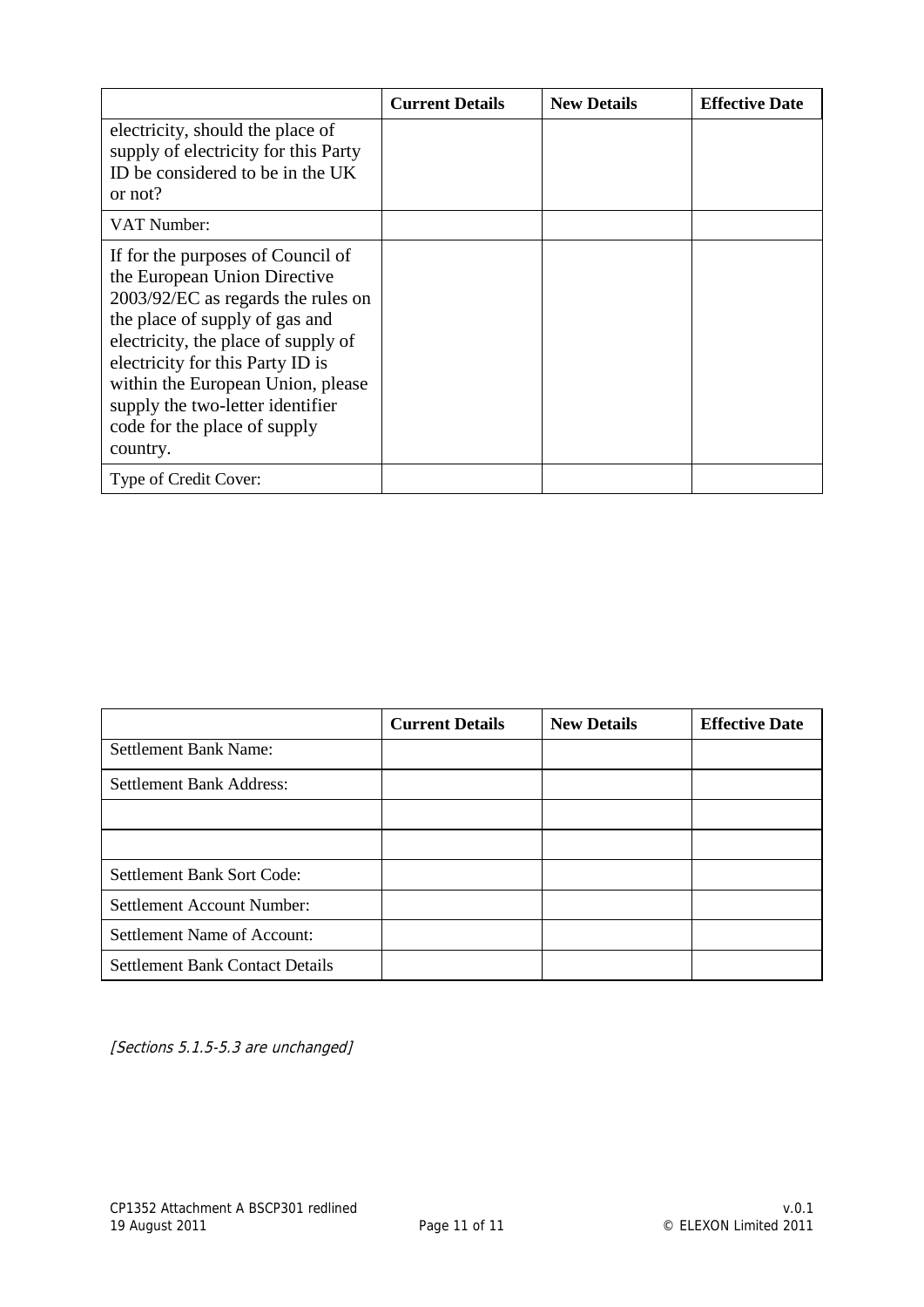

#### **CP1352 – Remove option of postal FAA invoices**

CP1352 proposes changes to sections 10.1 and 13.1 of the FAA Service Description.

We have redlined these changes against version 13.0 of the Service Description.

Section 17 is unchanged but is shown for reference/completeness.

[Sections 1-9 are unchanged]

#### **10 Advice Notes**

#### **10.1 Despatch of Advice Notes**

- 10.1.1 On each Advice Note Date, the FAA shall (in good time for Payment Parties to give all necessary instructions for payments to be effected on the relevant Payment Date) despatch to each Payment Party an Advice Note showing the amounts (inclusive of any VAT where applicable) which, according to its calculations, are to be paid either:
	- (a) by each Payment Party to the BSC Clearer, or
	- (b) to each Payment Party by the BSC Clearer,

on that Payment Date, in respect of the Advice Note Period.

- 10.1.2 In each Advice note under paragraph 10.1.1, the FAA shall set out in respect of each Notification Date in the Advice Note Period:
	- (a) in relation to Initial Settlement Runs:
		- (i) an amount in respect of each of the items set out in paragraph  $8.1.3(a)(ii)$ or 8.1.3(b) (as the case may be);
		- (ii) the Trading Charges; and
		- (iii) in respect of a Postponed Payment Date, any interest pursuant to paragraph 8.4.2.
	- (b) in relation to Reconciliation Settlement Runs:
		- (i) the Reconciliation Charge;
		- (ii) the Reconciliation Charge excluding interest and any withholdings on account of taxation;
		- (iii) the interest included in the Reconciliation Charge pursuant to paragraph 8.3.3;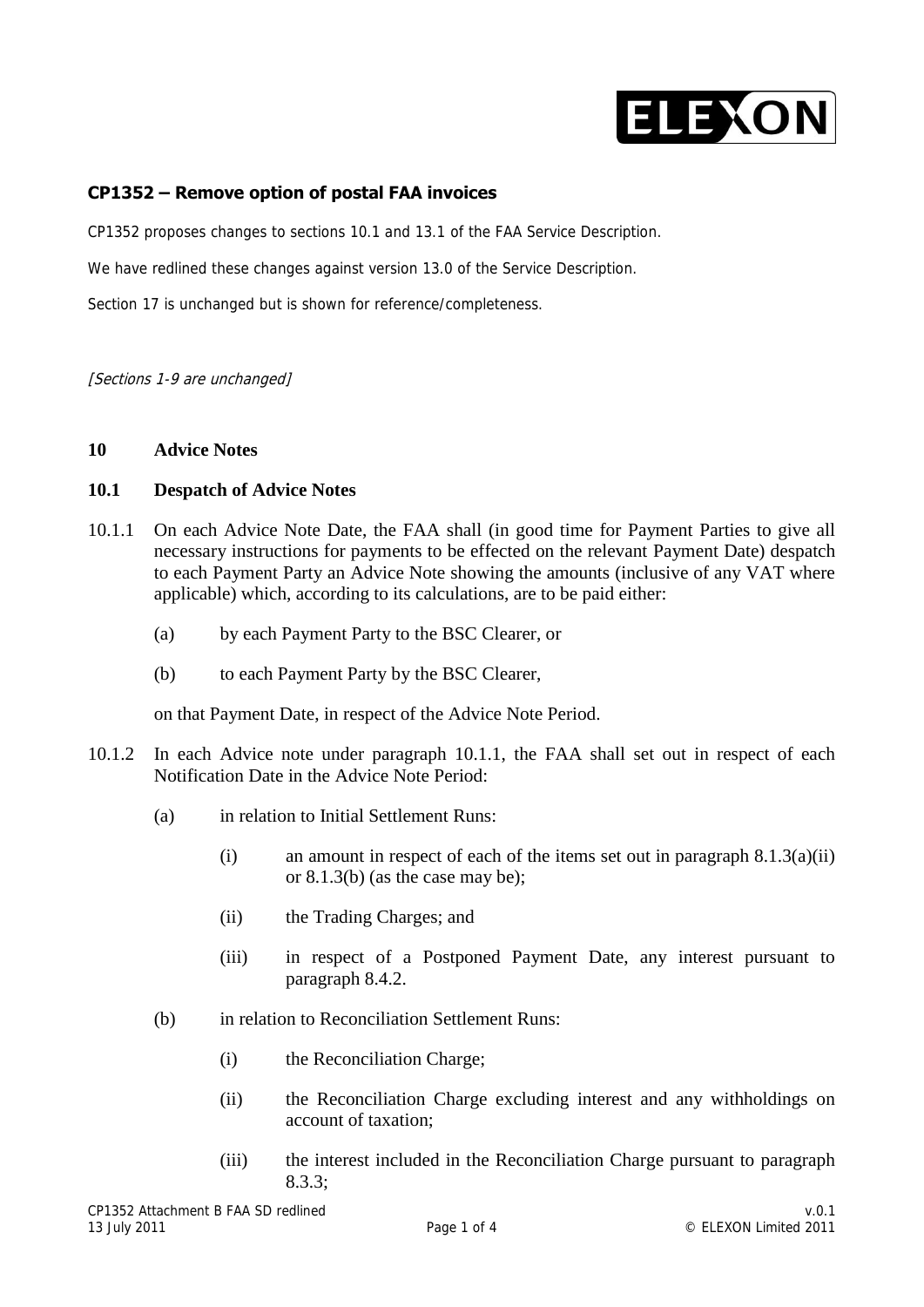- (iv) the amount of any withholdings on account of taxation; and
- (v) the Trading Charges in respect of which the FAA has calculated there to be a Reconciliation Charge due.
- (c) in relation to Ad-Hoc Trading Charges:
	- (i) the Extra-Settlement Determination initial payment under paragraph 9.6.1; and
	- (ii) the Extra-Settlement Determination secondary payment (including interest) under paragraph 9.6.2.
- (d) the aggregate amount which is to be paid by that Payment Party to the BSC Clearer or to that Payment Party by the BSC Clearer on the relevant Payment Date over the Advice Note Period.
- (e) the amount of VAT in respect of the total amount payable or the total amount receivable.
- 10.1.3 The FAA shall despatch each Payment Party an Advice Note:
	- (a) on each Notification Date where the aggregate amount payable or receivable by the Payment Party in respect of the Advice Note Period is equal to or exceeds the Advice Note Threshold Limit; and/or
	- (b) where the Notification Date is a Quarter Date or, where a Quarter Date falls on non-working day, the last working day prior to that Quarter Date.
- 10.1.4 A Payment Party may request (by notice to BSCCo) that the FAA despatch an Advice Note (for such Notification Date or other period specified by the Payment Party) where the Payment Party:
	- (a) has given a Withdrawal Notice to BSCCo;
	- (b) has given notification to BSCCo of a change in VAT status that alters the liability of the Payment Party in respect of UK VAT; or
	- (c) is a Defaulting Party.

and following such a request, the FAA will accordingly despatch an Advice Note to the Payment Party.

- 10.1.5 Without limitation to the foregoing, the FAA shall despatch an Advice Note to a Payment Party at such other times as may be requested by BSCCo.
- 10.1.6 The FAA shall despatch all Advice Notes by email and optionally by first class post, or by such other means as BSCCo may reasonably direct from time to time.

[Sections 10.2-12.10 are unchanged]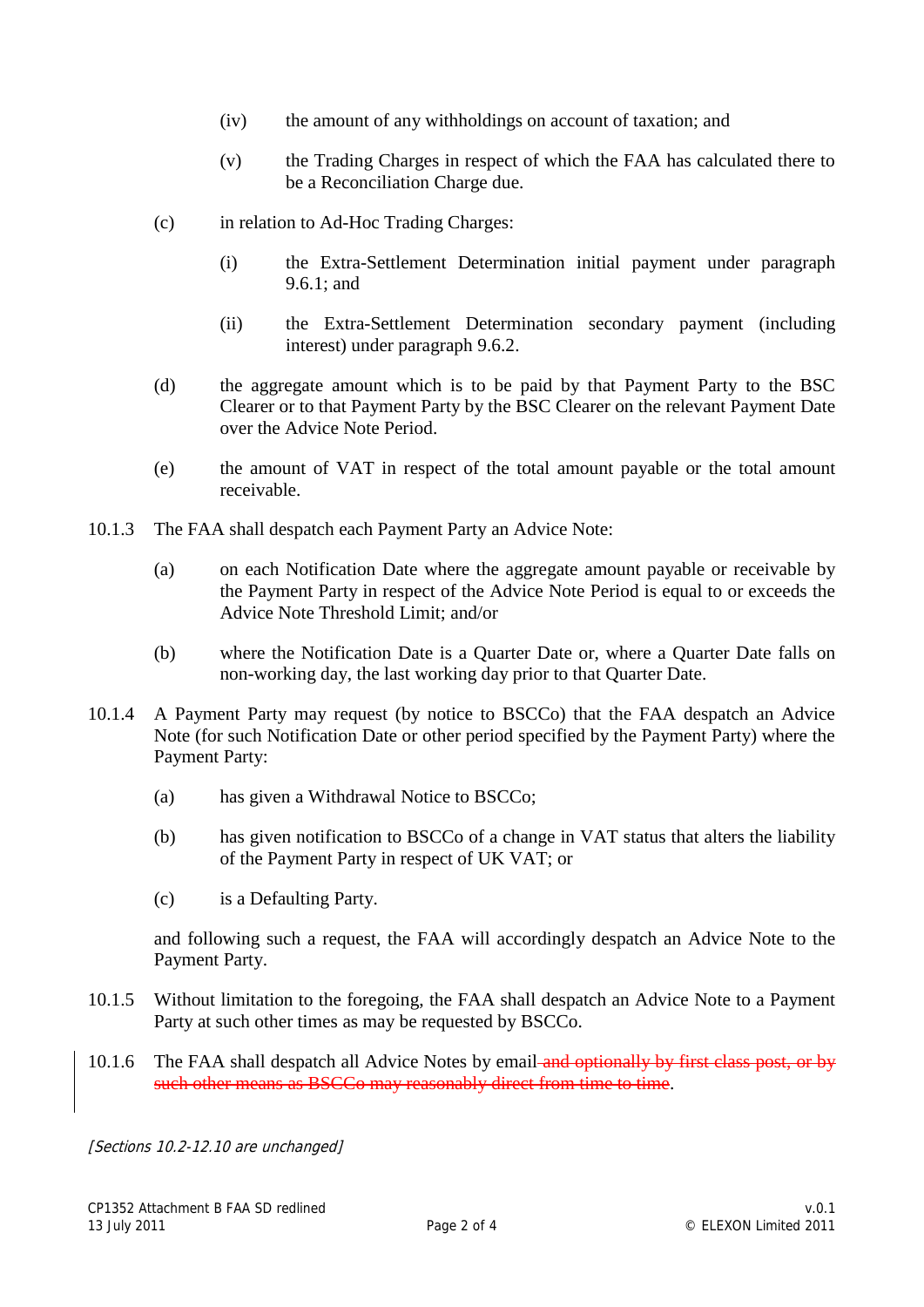#### **13 Confirmation Notices in respect of a Payment Date**

#### **13.1 Despatch of Confirmation Notices**

- 13.1.1 Within two Working Days after each Payment Date, the FAA shall issue a Confirmation Notice to each Payment Party in respect of that Payment Date setting out the information required in paragraphs 13.2 and 13.3 and any other information required in invoices for the purposes of VAT.
- 13.1.2 The FAA shall despatch Confirmation Notices by email-and optionally by first class post, or by such other means as the BSCCo may reasonably direct. In order to satisfy Her Majesty's Revenue and Customs (HMRC) requirements for VAT any posted Confirmation Notice shall be clearly marked 'copy'.

[Sections 13.2-16.5 are unchanged]

[Section 17 is unchanged but is shown for reference]

#### **17 Email Despatchment**

#### **17.1 Content Specific Emails**

- 17.1.1 In despatching Advice Notes, Confirmation Notices, and Backing Sheets the FAA shall ensure that it sends to each Payment Party a separate email for each of the following:
	- (a) Advice Notes;
	- (b) Confirmation Notices;
	- (c) Trading Charges Backing Sheets;
	- (d) Default Charges Backing Sheets; and
	- (e) Ad-hoc Charges Backing Sheets.
- 17.1.2 When despatching each of the above by email, the subject of each email shall clearly identify the file which it contains.

#### **17.2 Email Delivery Failure**

- 17.2.1 Should an emailed Advice Note/Confirmation Notice fail to be delivered then the FAA will initially contact the affected Payment Party by telephone and either:
	- (a) request a temporary email address to deliver the file electronically;
	- (b) request a fax number in order to fax the document to the Payment Party; or
	- (c) agree with the Payment Party to deliver the document by post.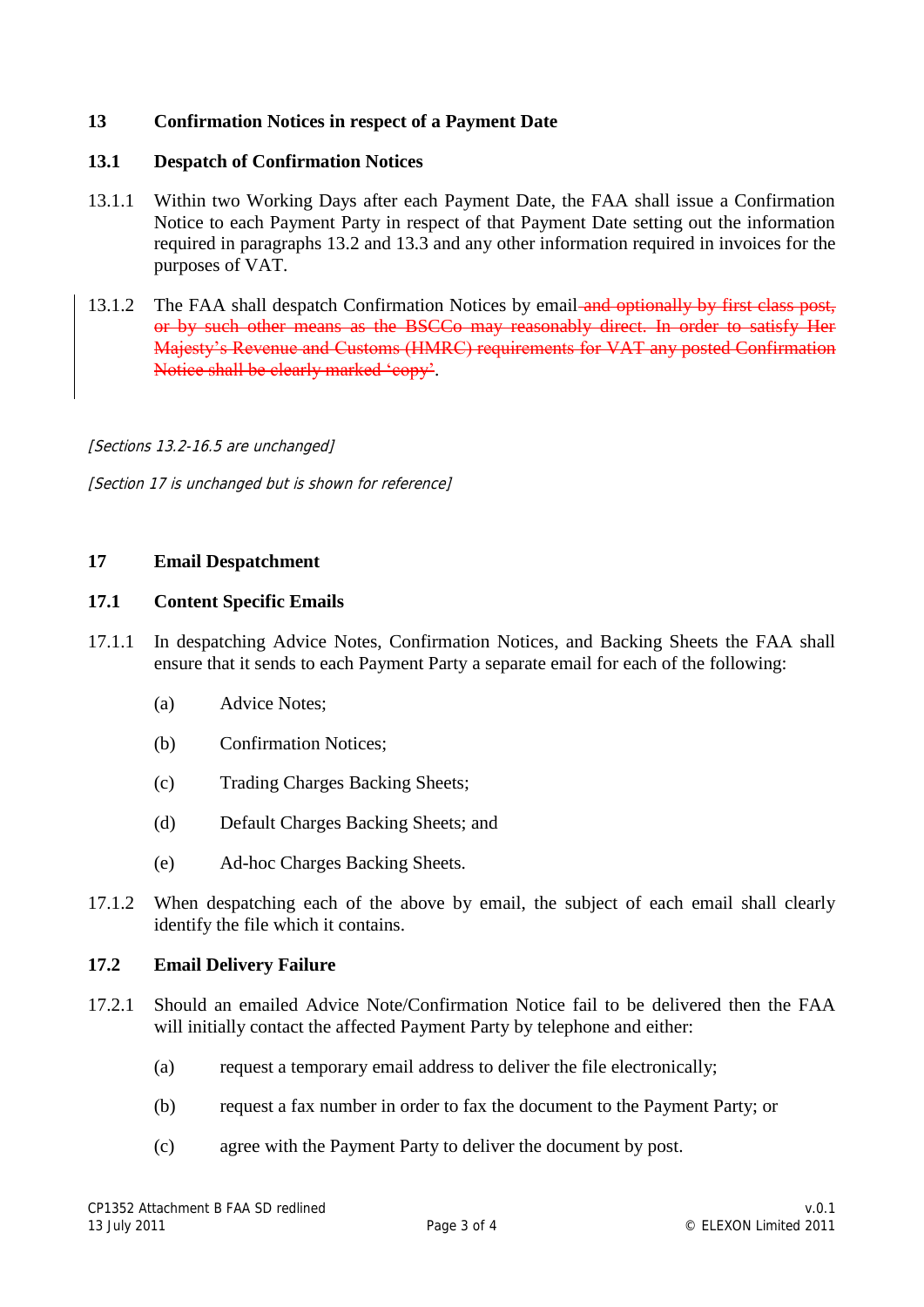17.2.2 In the event that the FAA is unable to contact the affected Payment Party, the FAA shall despatch Advice Notes/Confirmation Notices to the Payment Party by post until such time as the FAA is able to contact the Payment Party and resolve the situation.

#### **17.3 Deemed Receipt**

Advice Notes, Confirmation Notices and backing sheets sent by email shall be deemed to have been received one hour after being sent in the absence of any undeliverable return receipt received by the FAA.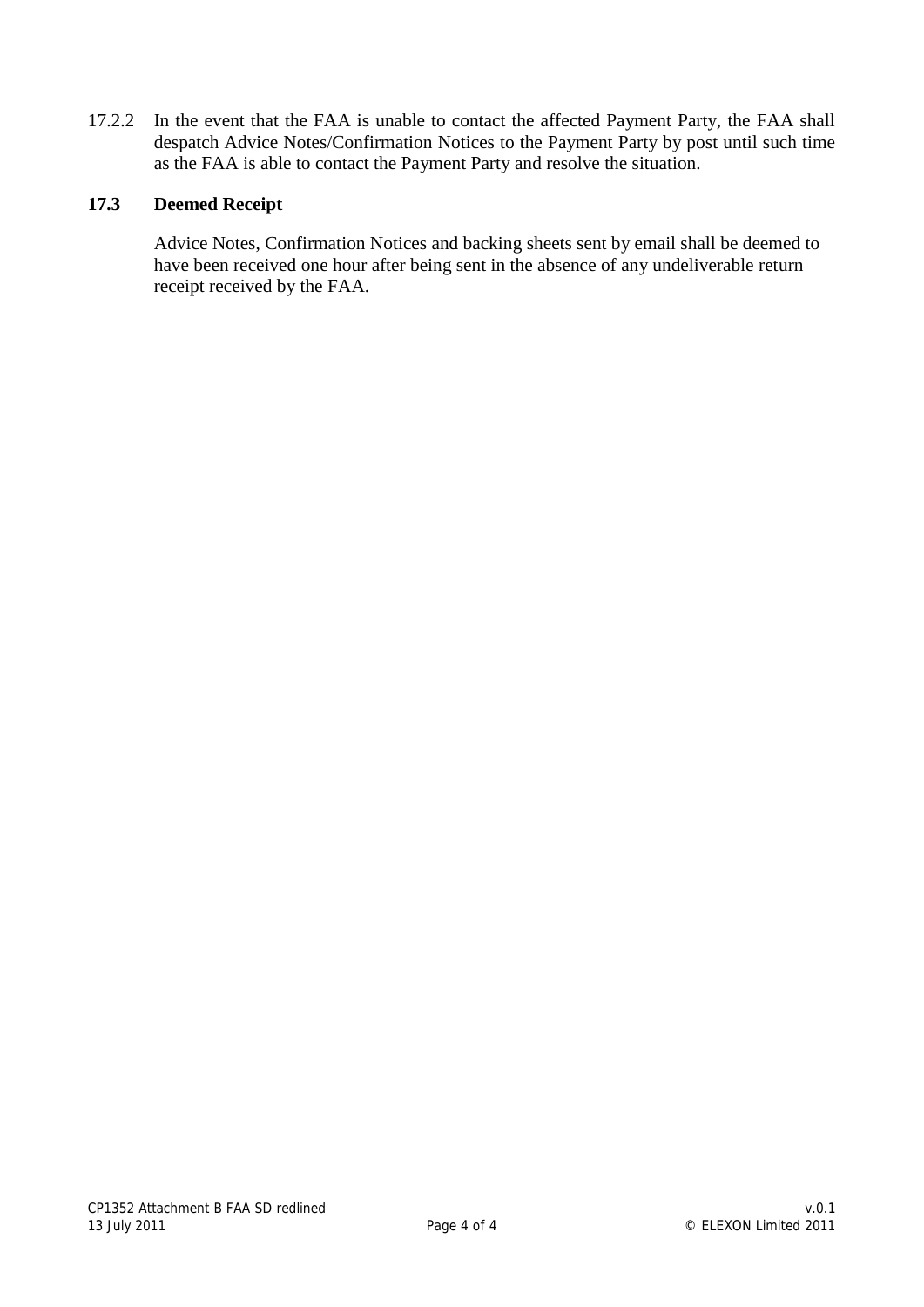

#### **CP1352 – Remove option of postal FAA invoices**

CP1352 proposes changes to section 6 of the Communication Requirements Document.

We have redlined these changes against version 16.0 of the document.

[Sections 1-5 are unchanged]

#### **6. Communications Relating to the FAA**

The FAA shall send Advice Notes, Confirmation Notices and Advice Note Backing Sheets to a Party by e-mail to the Payment Notice e-mail address submitted by that Party from time to time in accordance with BSCP301. All other notices or other communications contemplated by the Code or Code Subsidiary Documents to be given by the FAA to a Party shall be sent to the contact e-mail address submitted by that Party from time to time in accordance with BSCP301.

Notices or other communications sent by e-mail between the FAA and Parties shall, for the purposes of the Code and Code Subsidiary Documents, be deemed to have been received one hour after being sent in the absence of any undeliverable return receipt received by the sender, except that if the time at which the e-mail is deemed to have been received falls after 17.00 hours on a day, the notice or other communication shall be deemed to have been received at 09.00 hours on the following day.

The FAA shall send separate e-mail messages for each Advice Note, Confirmation Notice or Advice Note Backing Sheet.

A Party may, from time to time in accordance with BSCP301, request that the FAA send a copy of an Advice Note, Confirmation Note or Advice Note Backing Sheet to that Party by first class pre-paid post and the FAA shall comply with such request.

No testing of communications between Participants and the FAA will be required.

Qualification Tests are not required for the FAA under this document.

[Sections 7-8 are unchanged]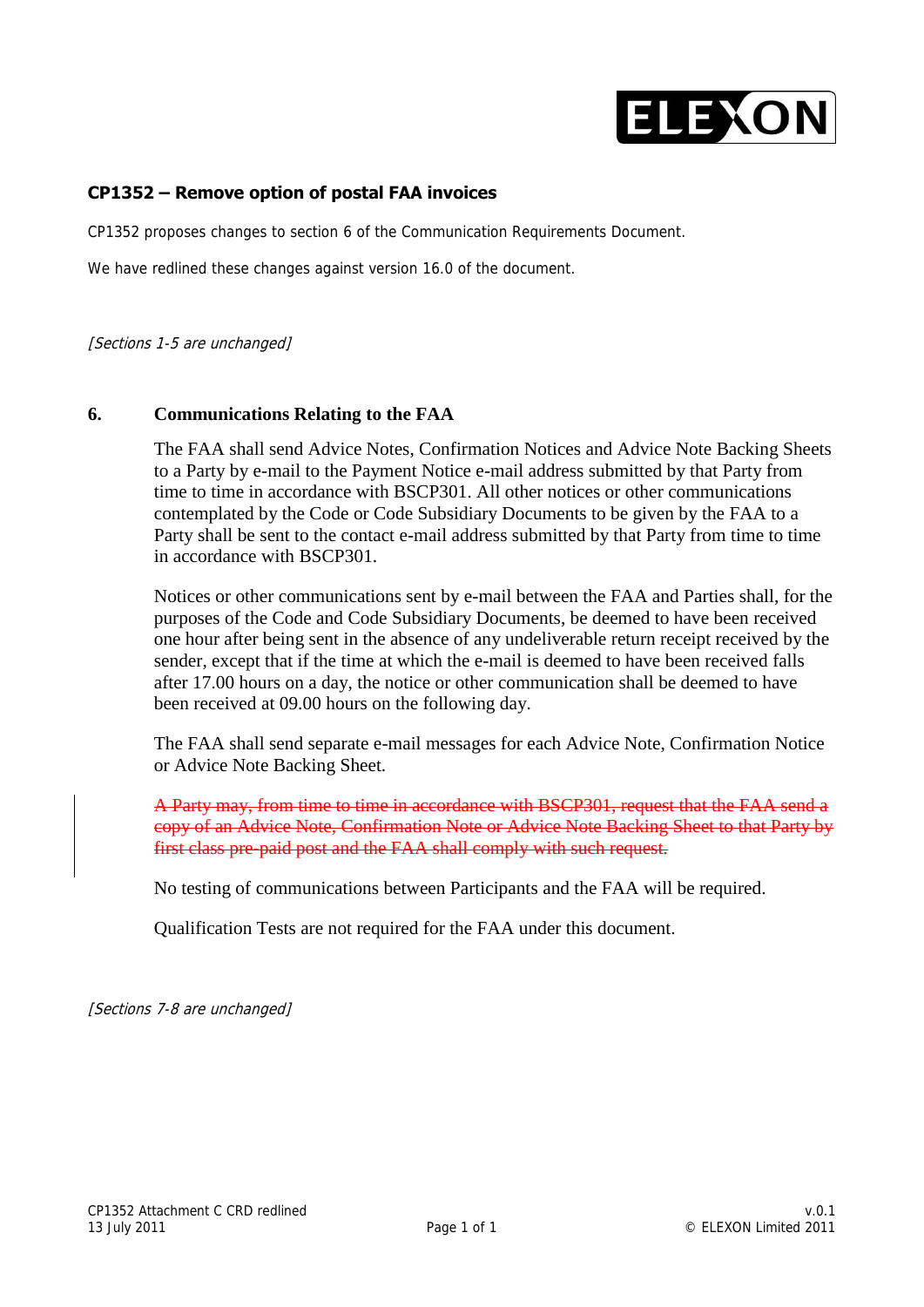

#### **CP1352 – Remove option of postal FAA invoices**

CP1352 proposes changes to sections 2.1.12, 2.1.13, 2.1.21, 2.1.32, 2.1.35, 2.2.18, 2.2.32, 2.2.33, 2.2.34 and 2.2.35 of the FAA User Requirements Specification (URS).

We have redlined these changes against version 24.0 of the document.

We also show for reference/completeness the other sections of the URS which relate to Advice Notes, Confirmation Notices or Backing Sheets, although these remain unchanged.

[Sections 1.1-2.1.11 are unchanged]

#### **2.1.12 Generate Advice Notes**

| <b>Requirement ID:</b>   Status: |                                   | <b>Title:</b>                |                           | Source:    |
|----------------------------------|-----------------------------------|------------------------------|---------------------------|------------|
| FAA-R012 as                      | M                                 | <b>Generate Advice Notes</b> |                           | FAA SD 10  |
| amended by P214                  |                                   |                              |                           | RETA Sch 4 |
| <b>Mechanism:</b>                | <b>Frequency:</b>                 |                              | <b>FAA Interface Ref:</b> |            |
| Manual                           | Daily (per calendar Payment Date) |                              | <b>FAA-I001</b>           |            |
| User driven                      |                                   |                              | FAA-I022                  |            |
| system process                   |                                   |                              | FAA-I023                  |            |
| <b>Requirement:</b>              |                                   |                              |                           |            |

*[Housekeeping]This requirement is retained for the purpose of generating Advice Notes for Payment Dates prior to the P214 implementation date.*

Once the Create Payments process has completed successfully, Advice Notes will be generated for the relevant calendar Payment Date. A unique number will be assigned to each Advice Note. Details stored on the system relating to the Advice Notes will include the following as referenced in Section N, part 7.1.2 of the BSC.

The BSCCo will be allocated an Advice Note detailing VAT imbalances.

- Backing sheet number  $\bullet$
- Advice Note type (Daily billing, default or dispute)  $\bullet$
- $\bullet$ Calendar Payment Date
- Payment Party ID  $\bullet$
- Pay flag (credit or debit)
- Amount excluding VAT  $\bullet$
- Amount including VAT  $\bullet$
- Interest amount  $\bullet$
- Default Share Amount (only applicable to BSC Parties)
- Scale down amount (only applicable to BSC Parties)  $\bullet$
- $\bullet$ Tax amount (only printed if non-zero)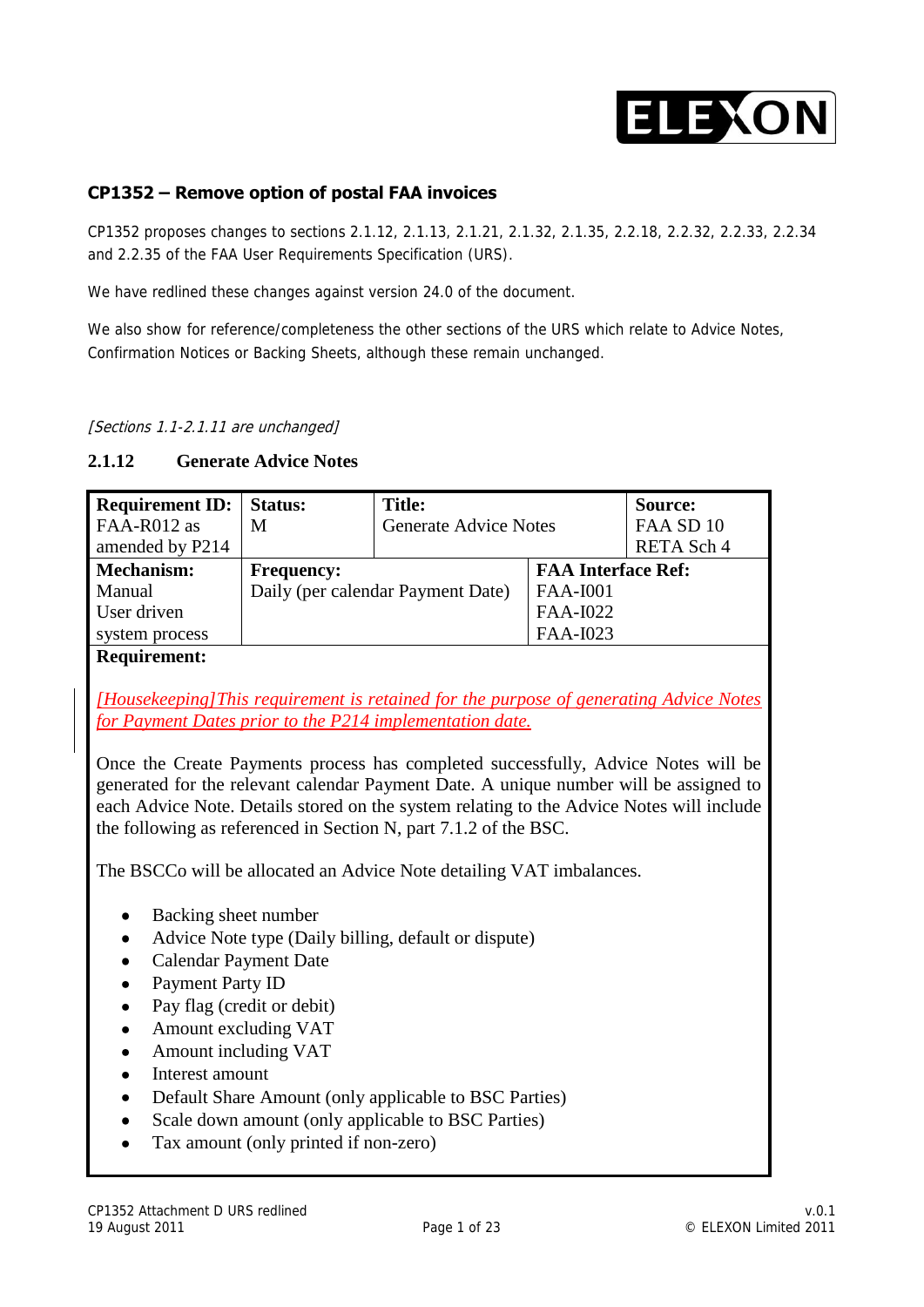#### **2.1.13 Produce Statements**

| <b>Requirement ID:</b>                                                                                                                                                                                                                                                                                                                                                                                                                                         | <b>Status:</b>    | <b>Title:</b>                     |                           | <b>Source:</b> |  |
|----------------------------------------------------------------------------------------------------------------------------------------------------------------------------------------------------------------------------------------------------------------------------------------------------------------------------------------------------------------------------------------------------------------------------------------------------------------|-------------------|-----------------------------------|---------------------------|----------------|--|
| <b>FAA-R013</b>                                                                                                                                                                                                                                                                                                                                                                                                                                                | M                 | <b>Produce Statements</b>         |                           | FAA SD 10      |  |
| as amended by                                                                                                                                                                                                                                                                                                                                                                                                                                                  |                   |                                   |                           | RETA Sch 4     |  |
| CR 044, MP61                                                                                                                                                                                                                                                                                                                                                                                                                                                   |                   |                                   |                           |                |  |
| and P <sub>214</sub>                                                                                                                                                                                                                                                                                                                                                                                                                                           |                   |                                   |                           |                |  |
| <b>Mechanism:</b>                                                                                                                                                                                                                                                                                                                                                                                                                                              | <b>Frequency:</b> |                                   | <b>FAA Interface Ref:</b> |                |  |
| Manual                                                                                                                                                                                                                                                                                                                                                                                                                                                         |                   | Daily (per calendar Payment Date) | FAA-I002                  |                |  |
| User driven                                                                                                                                                                                                                                                                                                                                                                                                                                                    |                   |                                   | FAA-I022                  |                |  |
| system process                                                                                                                                                                                                                                                                                                                                                                                                                                                 |                   |                                   | FAA-I023                  |                |  |
| <b>Requirement:</b>                                                                                                                                                                                                                                                                                                                                                                                                                                            |                   |                                   |                           |                |  |
| The statements will contain the breakdown of the Trading Charges for Initial Settlement<br>Runs, Reconciliation Settlement Runs and Post-Final Settlement Runs detailed on the<br>Advice Note. A breakdown by charge type will be provided for both the current<br>Reconciliation Settlement Run and the immediately preceding Settlement Run. Detailed<br>interest calculations will be required to support the summary interest lines on the Advice<br>Note. |                   |                                   |                           |                |  |
| Statements will be available in <b>both Portable Document Formathard copy format</b> and<br>ASCII pipe delimited format.                                                                                                                                                                                                                                                                                                                                       |                   |                                   |                           |                |  |
| BSCCo costs are not included as a charge on these statements but are invoiced<br>separately.                                                                                                                                                                                                                                                                                                                                                                   |                   |                                   |                           |                |  |

[Sections 2.1.14-2.1.19 are unchanged]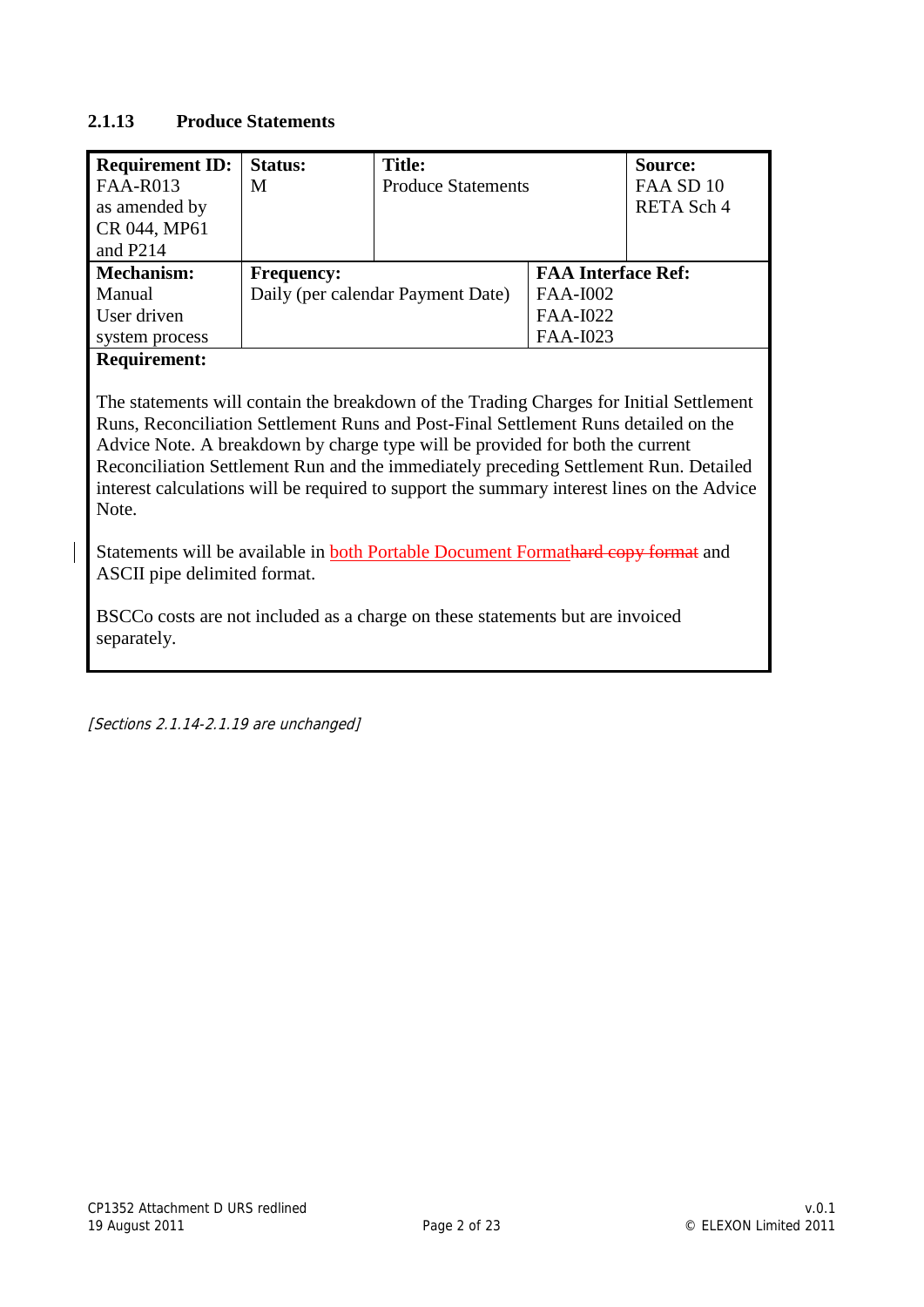[Section 2.1.20 is unchanged, but is shown for reference/completeness]

#### **2.1.20 Generate Confirmation Notices**

| <b>Requirement ID:</b>   Status: |                           | Title:                               |                           | Source:            |
|----------------------------------|---------------------------|--------------------------------------|---------------------------|--------------------|
| FAA-R020 as                      | M                         | <b>Generate Confirmation Notices</b> |                           | <b>FAA SD 11.7</b> |
| amended by P214                  |                           |                                      |                           | RETA Sch 4         |
| <b>Mechanism:</b>                | <b>Frequency:</b>         |                                      | <b>FAA Interface Ref:</b> |                    |
| Manual                           | Per calendar Payment Date |                                      | FAA-I003                  |                    |
| User driven                      |                           |                                      | FAA-I022                  |                    |
| system process                   |                           |                                      | FAA-I023                  |                    |
| $\sim$                           |                           |                                      |                           |                    |

#### **Requirement:**

*This requirement is retained for the purpose of generating Confirmation Notices for Payment Dates prior to the P214 implementation date*.

Subsequent to the calendar Payment Date, the FAA will receive bank statements from the Collection Bank and a statement for the Clearing Account and the Borrowing Account. For calendar Payment Dates included on Advice Notes issued before the implementation of Modification Proposal P214, the FAA will reconcile the statement balances against the Expected Cash Report and the Business master reports. Any discrepancies will be detailed and handled outside of the FTS system.

Once the bank accounts have been reconciled, Confirmation Notices will be generated for the relevant calendar Payment Date. A unique number will be assigned to each Confirmation Notice.

For calendar Payment Dates included on Advice Notes issued before the implementation of Modification Proposal P214, a Confirmation Notice will be produced for the BSCCo and each BSC Party who received an Advice Note for the relevant calendar Payment Date.

The produced Confirmation Notice will represent the tax document and will detail amounts paid to or received from the BSC Party, inclusive and exclusive of VAT. The VAT rate applied and the VAT amount paid or received will also be detailed per Settlement Run.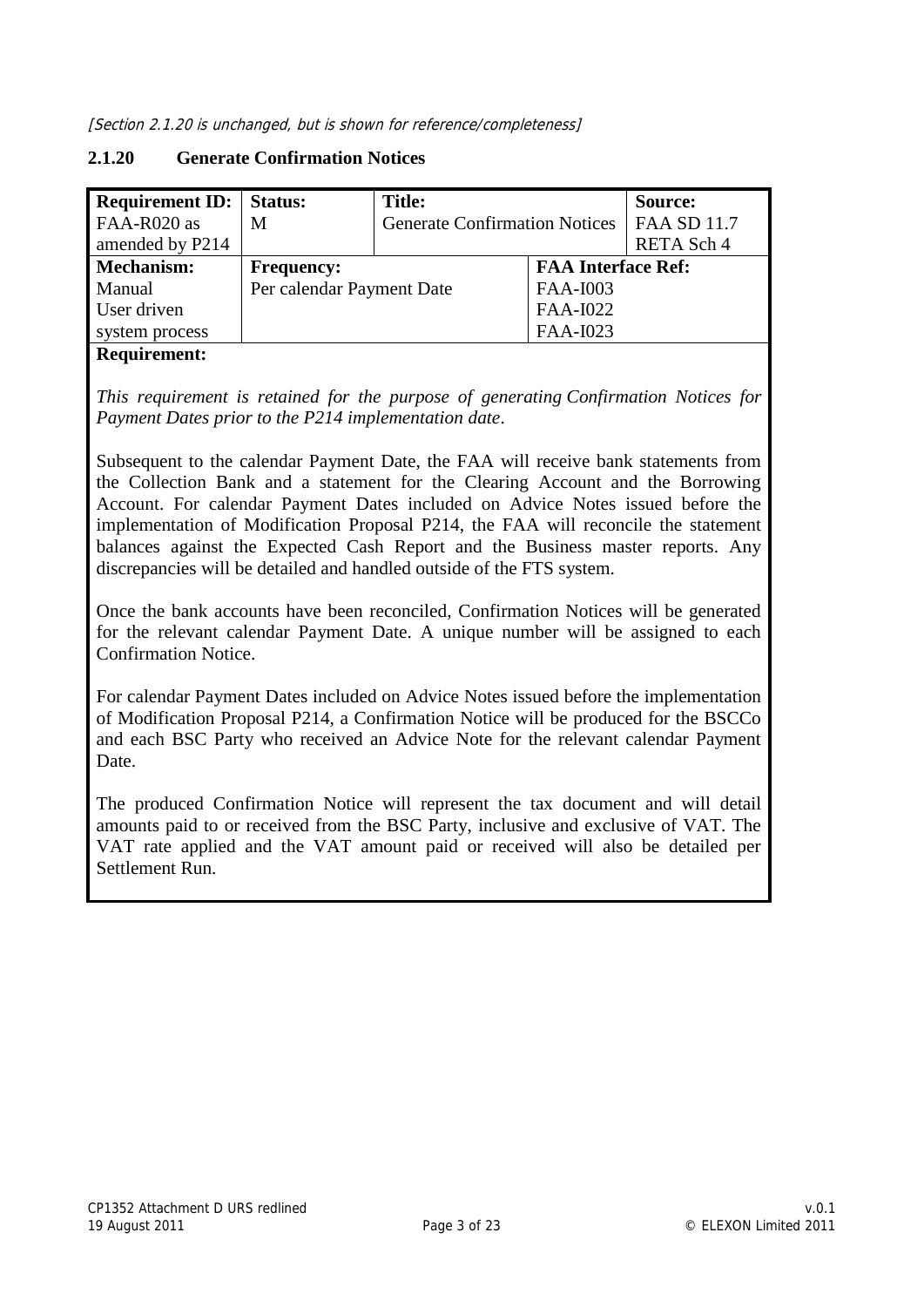#### **2.1.21 Maintain BSC Party Standing Data**

| <b>Requirement ID:</b>   Status: |                        | <b>Title:</b>                      |                           | Source:  |
|----------------------------------|------------------------|------------------------------------|---------------------------|----------|
| FAA-R021 as                      | M                      | <b>Maintain BSC Party Standing</b> |                           | FAA SD 6 |
| amended by P214                  |                        | Data                               |                           |          |
| <b>Mechanism:</b>                | <b>Frequency:</b>      |                                    | <b>FAA Interface Ref:</b> |          |
| Manual                           | On-going as applicable |                                    | FAA-I015                  |          |
| User entered                     |                        |                                    | FAA-I025                  |          |
| parameters                       |                        |                                    |                           |          |

#### **Requirement:**

The system will hold contact details for each BSC Party that is a Payment Party. These details will be provided by the BSC Parties on the form BSCP301/4 (a) the Funds Accession Form, and will be manually entered into the system. The details will be maintained by the FAA and updated on an on-going basis as applicable.

Any subsequent amendments to the BSC Parties original details will be accepted upon receipt of form BSCP301/4 (b).(where BSCP301/4(b) is being used to notify a change in VAT status which alters liability of the Party to UK VAT, BSCCo will notify the FAA within one day of receipt of the BSCP301/04(b) to confirm change in VAT status).

The FAA to manage a manual solution whereby any amendments to VAT status are post-dated.

Details stored will include the following:

- Contact Details:
	- BSC Party Name
	- BSC Party ID
	- Contact name
	- Address
	- Telephone number
	- Facsimile number
	- Contact email address (for general queries)
	- Delivery email address (for Advice Notes, Confirmation Notices and related statements)
	- Registered company name
	- Company number  $\bullet$
	- Registered address
	- VAT code (standard / zero rated)
	- VAT country code (if applicable)
	- VAT registration number(if applicable)
- dvice Note Recipient Details:
	- Contact name
	- **Address**
	- Telephone number
	- Facsimile number
	- Delivery email address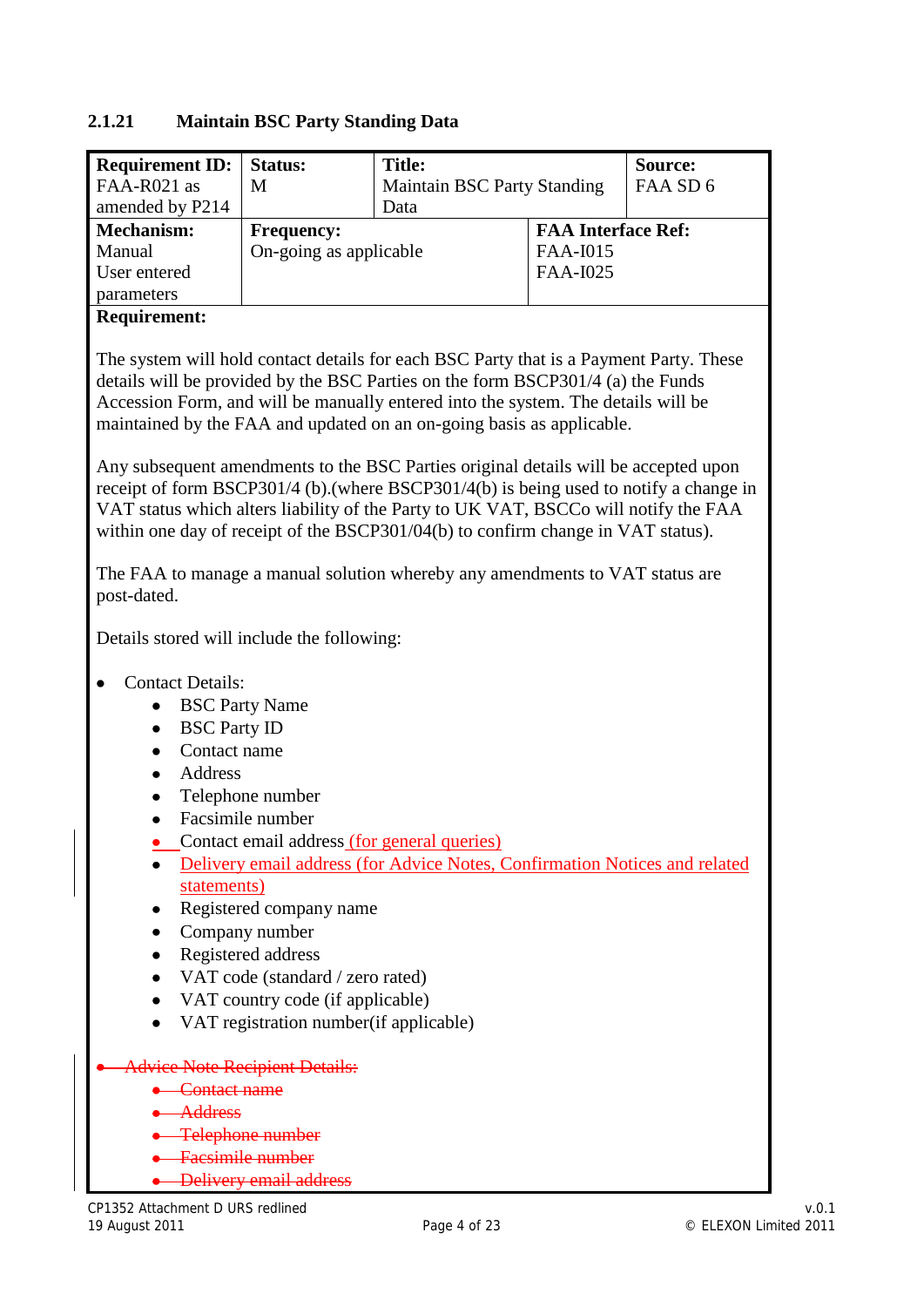#### Other Details  $\bullet$

- VAT code
- Dispute pro-rating inclusion/exclusion
- Scaledown inclusion/exclusion
- Network details:
	- 1. Username
	- 2. Password
	- 3. Node name
	- 4. Directory
- Postal reporting inclusion/exclusion
- **•** Postal reporting inclusion/exclusion date
- Threshold override flag indicates that the BSC Party as independent of any Advice Note Threshold Limit or time threshold. (For example, the BSC Party may change VAT code, in which case all outstanding funds must be paid to and collected from the BSC Party under the original VAT code.)

The system will also store the Credit Cover formula variables for each BSC Party

[Sections 2.1.22-2.1.30 are unchanged]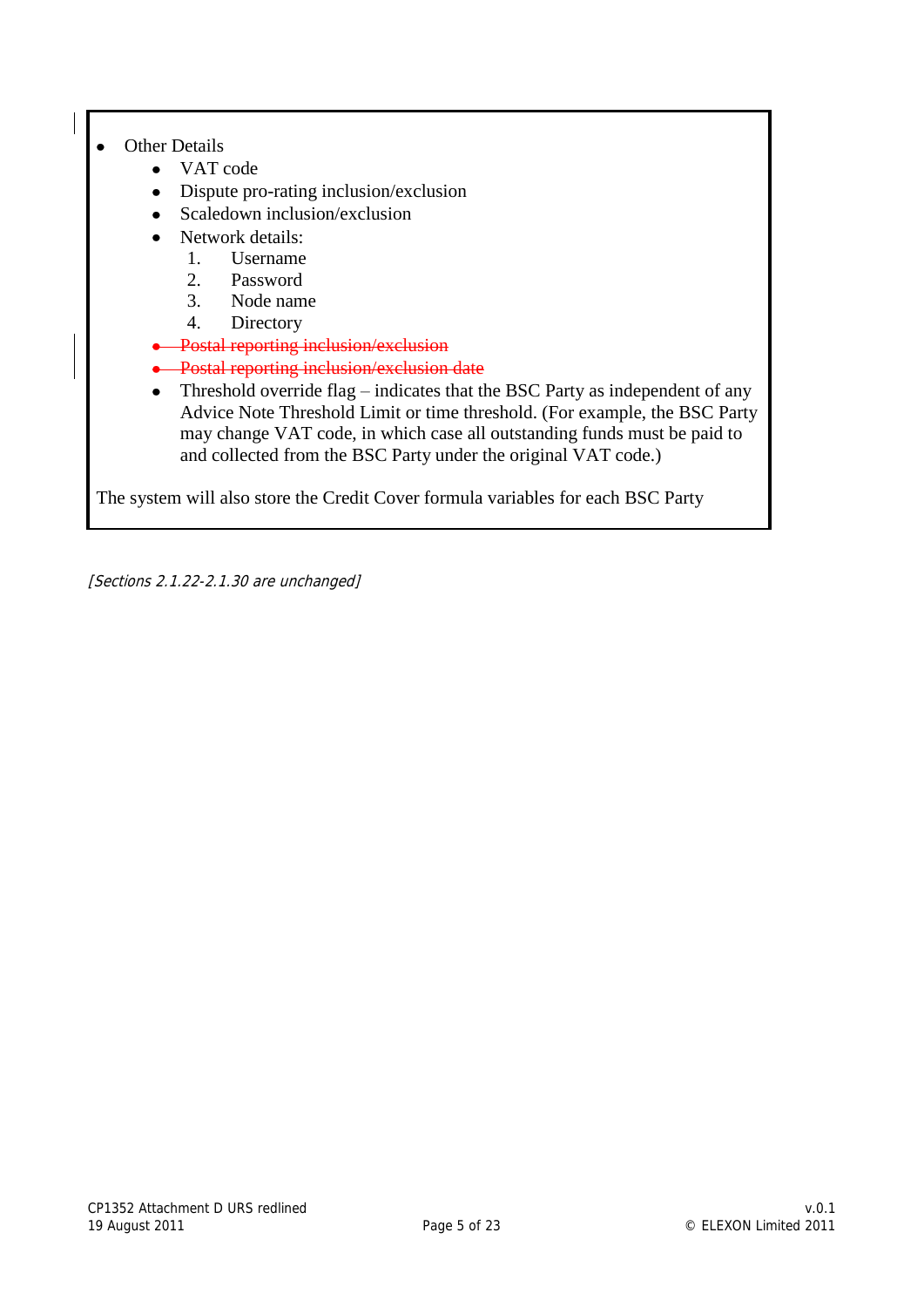#### **2.1.31 Generate Combined Advice Notes**

| <b>Requirement ID:</b><br><b>FAA-R079</b> | Status:<br>M                                           | <b>Title:</b><br><b>Generate Combined Advice</b><br><b>Notes</b> |                                              | Source:<br><b>NA</b> |
|-------------------------------------------|--------------------------------------------------------|------------------------------------------------------------------|----------------------------------------------|----------------------|
| <b>Mechanism:</b><br>Manual               | <b>Frequency:</b><br>Following threshold breach, or as |                                                                  | <b>FAA Interface Ref:</b><br><b>FAA-I038</b> |                      |
| User driven<br>system process             | manually triggered                                     |                                                                  |                                              |                      |

#### **Requirement:**

Advice Note data will remain within the system until an Advice Note Threshold Limit is breached, or the system date is greater than or equal to the most recent working date associated with a Quarter Date.

The BSCCo and Payment Parties will receive a combined Advice Note detailing multiple Advice Notes and VAT imbalances. A combined Advice Note is a combination of Trading Charges, Default charges and Ad-Hoc Charges, produced separately prior to the implementation of Modification Proposal P214.

- Combined Advice Note number
- Reason for threshold breach
- Advice Note Threshold Limit
- Backing sheet number that breached Advice Note Threshold Limit (if applicable)  $\bullet$
- Advice Note Date  $\bullet$
- Payment Date  $\bullet$
- Total amount payable/receivable net of tax liabilities, aggregate of Trading Charges, Default charges and Ad-Hoc Charges

For each Trading Charges Advice Note detail item:

- o Backing sheet number
- o Calendar Payment Date
- o Settlement Date
- o Description
- o Net amount excluding VAT per Settlement Run
- o Total including VAT per Settlement Run
- Trading Charge subtotal including VAT

#### For each Default Advice Note detail item:

- o Backing sheet number
- o Calendar Payment Date
- o Affected Date
- o Defaulting Party
- o Amount in Default
- o Description
- o Net amount excluding VAT per Default Share Amount
- o Total including VAT per Default Share Amount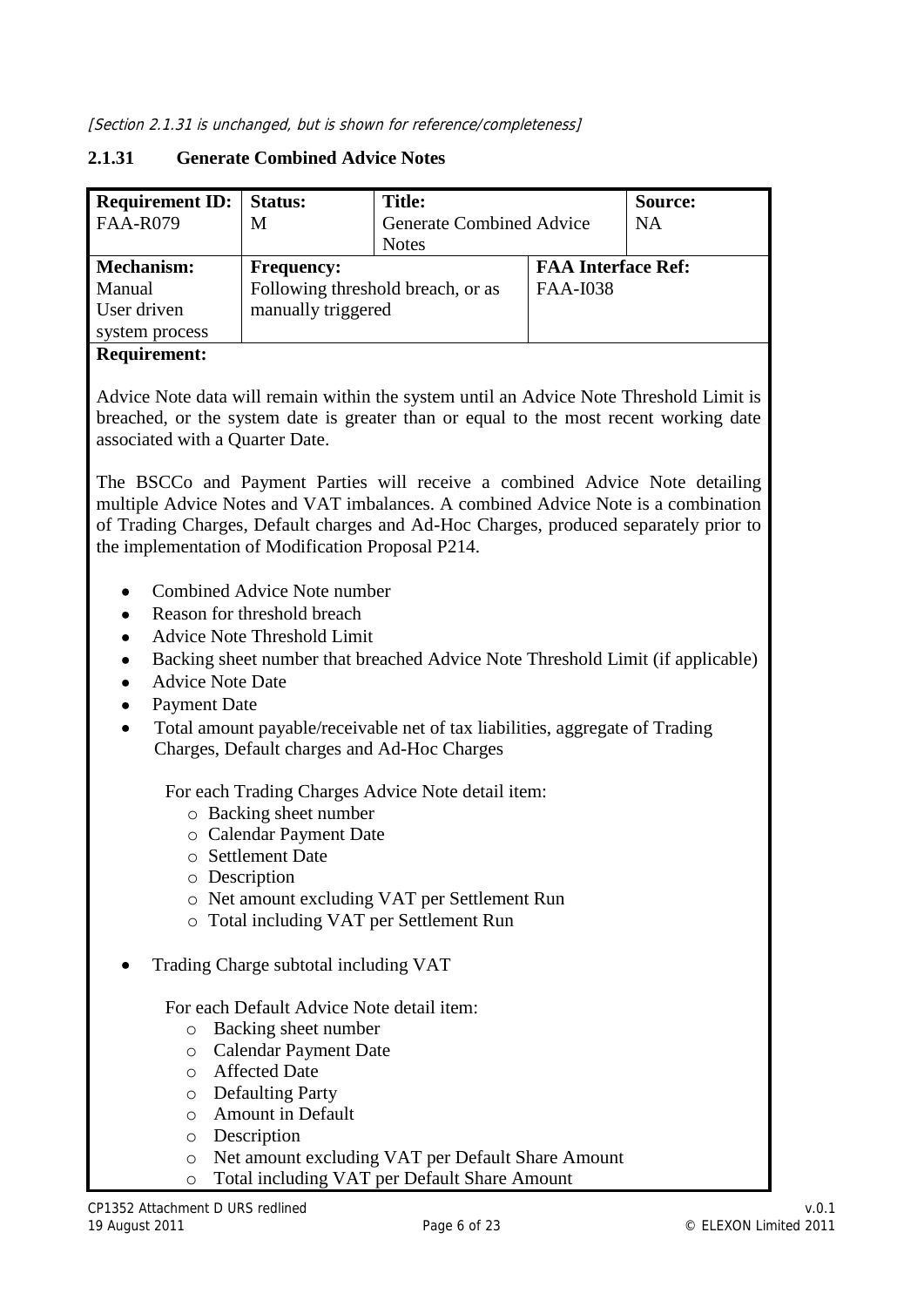Default charge subtotal including VAT  $\bullet$ 

For each Ad-Hoc Charge Advice Note detail item:

- o Backing sheet number
- o Calendar Payment Date
- o Dispute Run number
- o Description
- o Net Amount excluding VAT per dispute run
- o Total including VAT per dispute run
- Ad-Hoc Charge charge subtotal including VAT $\bullet$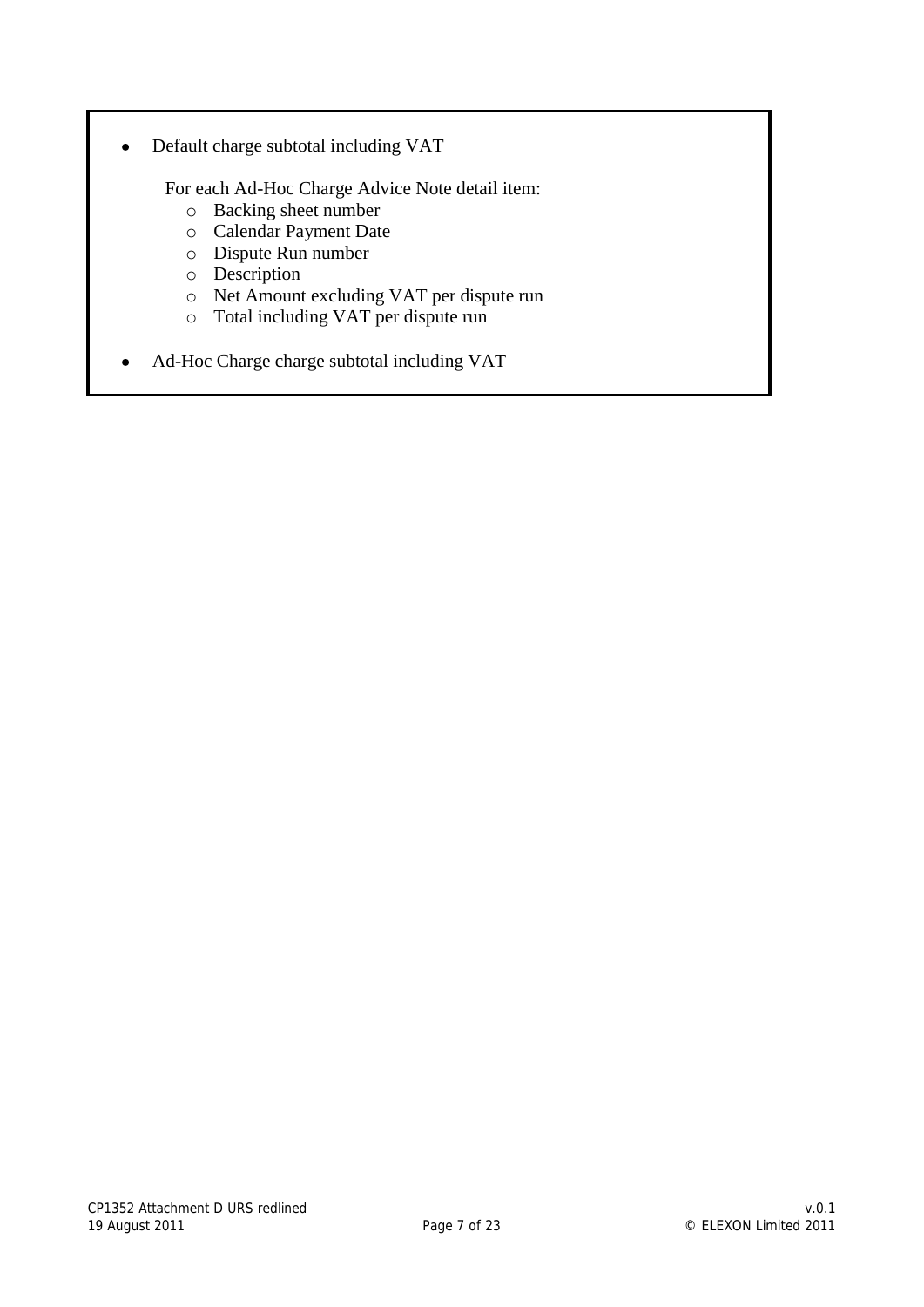#### **2.1.32 Produce Default Statements**

| <b>Requirement ID:</b>                                                                                                                                                                                                                   | <b>Status:</b>     | <b>Title:</b>                     |                           | Source:   |  |
|------------------------------------------------------------------------------------------------------------------------------------------------------------------------------------------------------------------------------------------|--------------------|-----------------------------------|---------------------------|-----------|--|
| <b>FAA-R080</b>                                                                                                                                                                                                                          | M                  | <b>Produce Default Statements</b> |                           | <b>NA</b> |  |
| Mechanism:                                                                                                                                                                                                                               | <b>Frequency:</b>  |                                   | <b>FAA Interface Ref:</b> |           |  |
| Manual                                                                                                                                                                                                                                   |                    | Following threshold breach, or as | FAA-I039                  |           |  |
| User driven                                                                                                                                                                                                                              | manually triggered |                                   |                           |           |  |
| system process                                                                                                                                                                                                                           |                    |                                   |                           |           |  |
| <b>Requirement:</b>                                                                                                                                                                                                                      |                    |                                   |                           |           |  |
| The statements will contain the breakdown of Default charges detailed on the combined<br>Advice Note. A breakdown by Default will be provided.<br>Default statements will be available in hard copy format and Portable Document Format. |                    |                                   |                           |           |  |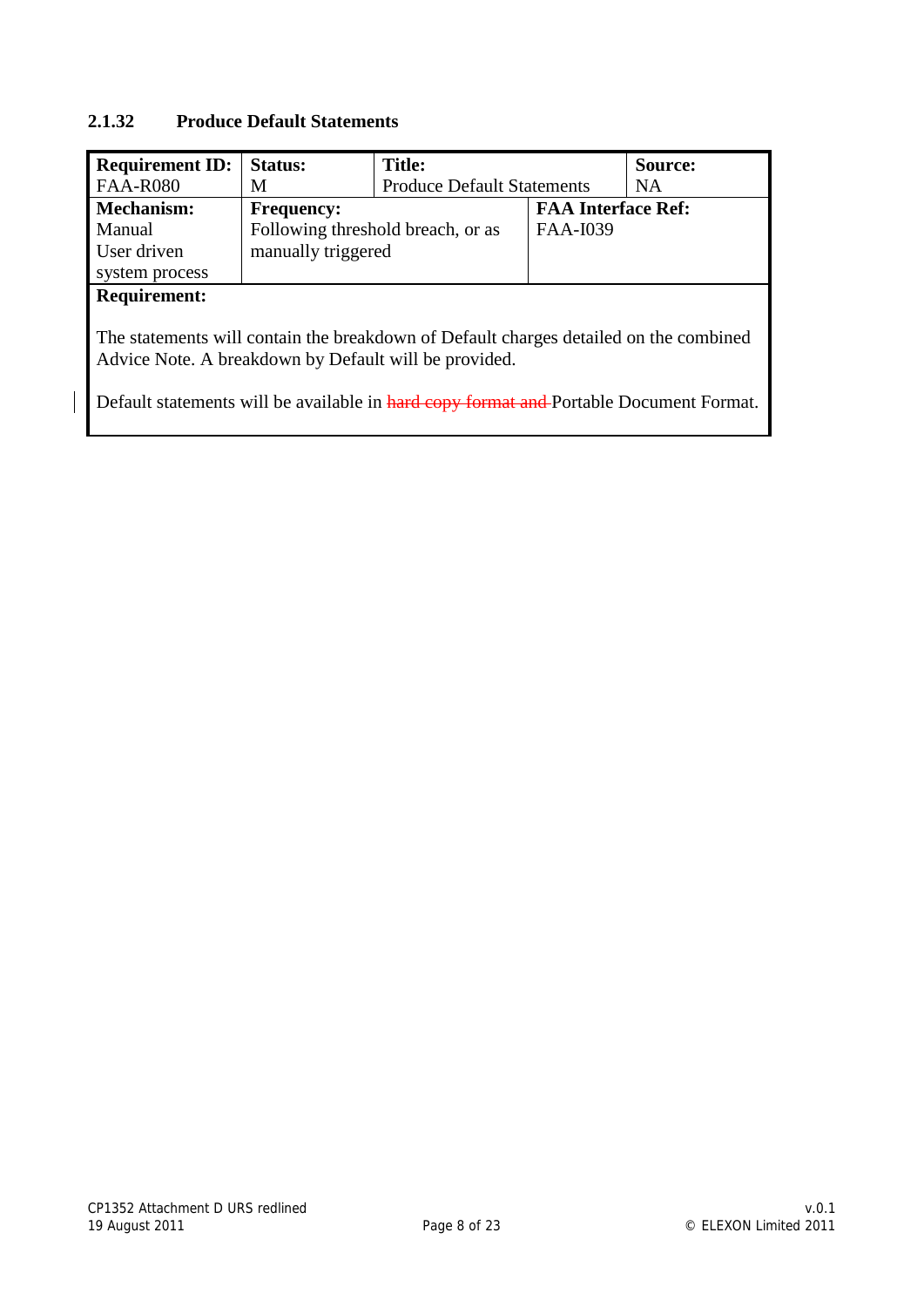| <b>Requirement ID:   Status:</b> |                   | Title:                      |                           | Source:            |
|----------------------------------|-------------------|-----------------------------|---------------------------|--------------------|
| <b>FAA-R081</b>                  | M                 | <b>Generate Combined</b>    |                           | <b>FAA SD 11.7</b> |
|                                  |                   | <b>Confirmation Notices</b> |                           | RETA Sch 4         |
| Mechanism:                       | <b>Frequency:</b> |                             | <b>FAA Interface Ref:</b> |                    |
| Manual                           | Per Payment Date  |                             | <b>FAA-I040</b>           |                    |
| User driven                      |                   |                             | FAA-I022                  |                    |
| system process                   |                   |                             | FAA-I023                  |                    |

#### **2.1.33 Generate Combined Confirmation Notices**

#### **Requirement:**

Subsequent to the Payment Date, the FAA will receive bank statements from the Collection Account and a statement for the Clearing Account and the Borrowing Account. The FAA will reconcile the statement balances against the "Expected Cash Report" and the Businessmaster reports. Any discrepancies will be detailed and handled outside of the FTS system.

Once the bank accounts have been reconciled, combined Confirmation Notices will be generated for the relevant Payment Date. A combined Confirmation Notice will be produced for the BSCCo, and for each BSC Party who received a combined Advice Note for the relevant Payment Date. Combined Confirmation Notices will be uniquely numbered, and will reference the relevant combined Advice Note.

Each produced combined Confirmation Notice will only include Advice Notes from the combined Advice Note that have been reconciled against the "Expected Cash Report" and the Businessmaster reports. Any Advice Notes not reconciled against the "Expected Cash Report' and the Businessmaster reports will be treated as non-payments, and handled outside of the FTS system. If non-payments are paid before becoming an Amount in Default, the relevant Advice Note will be included in a new combined Confirmation Notice, referencing the same combined Advice Note, and bearing the same issue date as the original combined Confirmation Notice for that combined Advice Note.

The combined Confirmation Notice will represent the tax document and will detail amounts paid to or received from the BSC Party, inclusive and exclusive of VAT. The VAT rate applied and the VAT amount paid or received will also be detailed per Settlement Run.

[Section 2.1.34 is unchanged]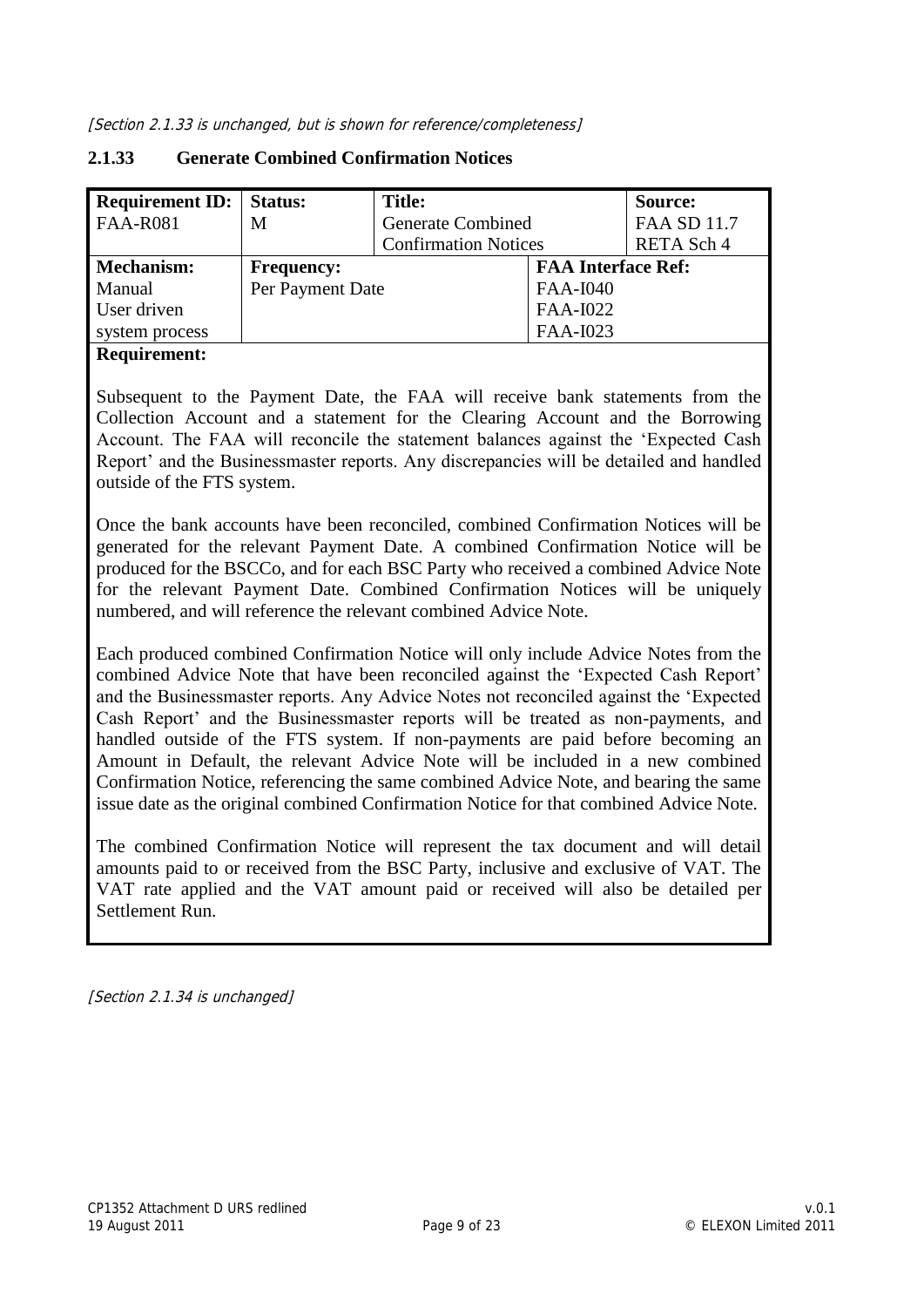#### **2.1.35 Produce Ad-Hoc Statements**

| <b>Requirement ID:</b>                                                                                                                                                                                                                                 | <b>Status:</b>                    | <b>Title:</b>                    |                           | Source: |
|--------------------------------------------------------------------------------------------------------------------------------------------------------------------------------------------------------------------------------------------------------|-----------------------------------|----------------------------------|---------------------------|---------|
| <b>FAA-R083</b>                                                                                                                                                                                                                                        | M                                 | <b>Produce Ad-Hoc Statements</b> |                           | NA.     |
| <b>Mechanism:</b>                                                                                                                                                                                                                                      | <b>Frequency:</b>                 |                                  | <b>FAA Interface Ref:</b> |         |
| Manual                                                                                                                                                                                                                                                 |                                   | When an Ad-Hoc Charge occurs, or | N/A                       |         |
| User driven                                                                                                                                                                                                                                            | following threshold breach, or as |                                  |                           |         |
| system process                                                                                                                                                                                                                                         | manually triggered                |                                  |                           |         |
| <b>Requirement:</b>                                                                                                                                                                                                                                    |                                   |                                  |                           |         |
| The Ad-Hoc statements will contain the breakdown of Ad-Hoc Charges detailed on the<br>combined Advice Note. A breakdown by Ad-Hoc Charge will be provided.<br>Ad-Hoc statements will be available in-hard copy format and Portable Document<br>Format. |                                   |                                  |                           |         |

[Sections 2.1.36-2.2.16 are unchanged]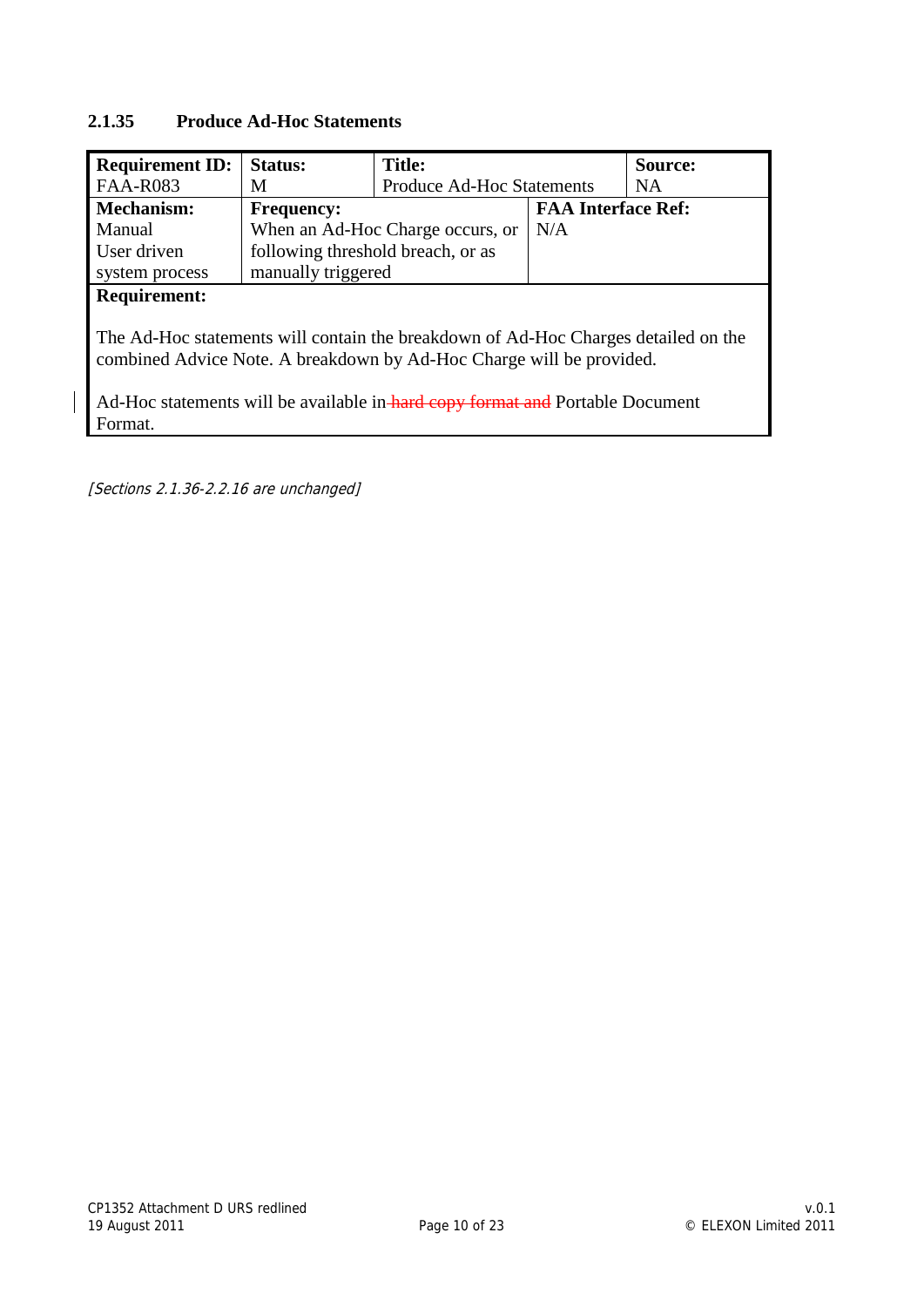[Section 2.2.17 is unchanged, but is shown for reference/completeness]

#### **2.2.17 Issue Advice Notes**

| <b>Requirement ID:</b><br><b>FAA-R043</b>                       | Status:<br>M      | <b>Title:</b><br><b>Issue Advice Notes</b> |                                              | Source:<br>FAA SD 10<br>RETA Sch 4 |
|-----------------------------------------------------------------|-------------------|--------------------------------------------|----------------------------------------------|------------------------------------|
| <b>Mechanism:</b><br>Manual<br>Dispatch of hard<br>copy in post | <b>Frequency:</b> | Daily (per calendar Payment Date)          | <b>FAA Interface Ref:</b><br><b>FAA-I001</b> |                                    |

#### **Requirement:**

*This requirement is retained for the purpose of issuing Advice Notes for Payment Dates prior to the P214 implementation date*.

For calendar Payment Dates included on Advice Notes issued before the implementation of Modification Proposal P214, Advice Notes are issued to all relevant Payment Parties each Notification Date. The Advice Notes are sent by post.

The Advice Note will include the following detail lines:

- Payment Party name  $\bullet$
- Payment Party address  $\bullet$
- Payment Party facsimile number
- Advice Note number
- Payment Date
	- 1. Settlement Date
	- 2. Settlement code
	- 3. Description
	- 4. Net amount per Settlement Run
	- 5. Total including VAT per Settlement Run
	- 6. Total amount payable/receivable net of tax liabilities

One Advice Note will be produced per Payment Party per Payment Date.

One "Notice of VAT Imbalance" will also be produced per Payment Date for BSCCo to inform of the expected VAT imbalance payable/receivable, which will be paid/received to/from BSC Clearer.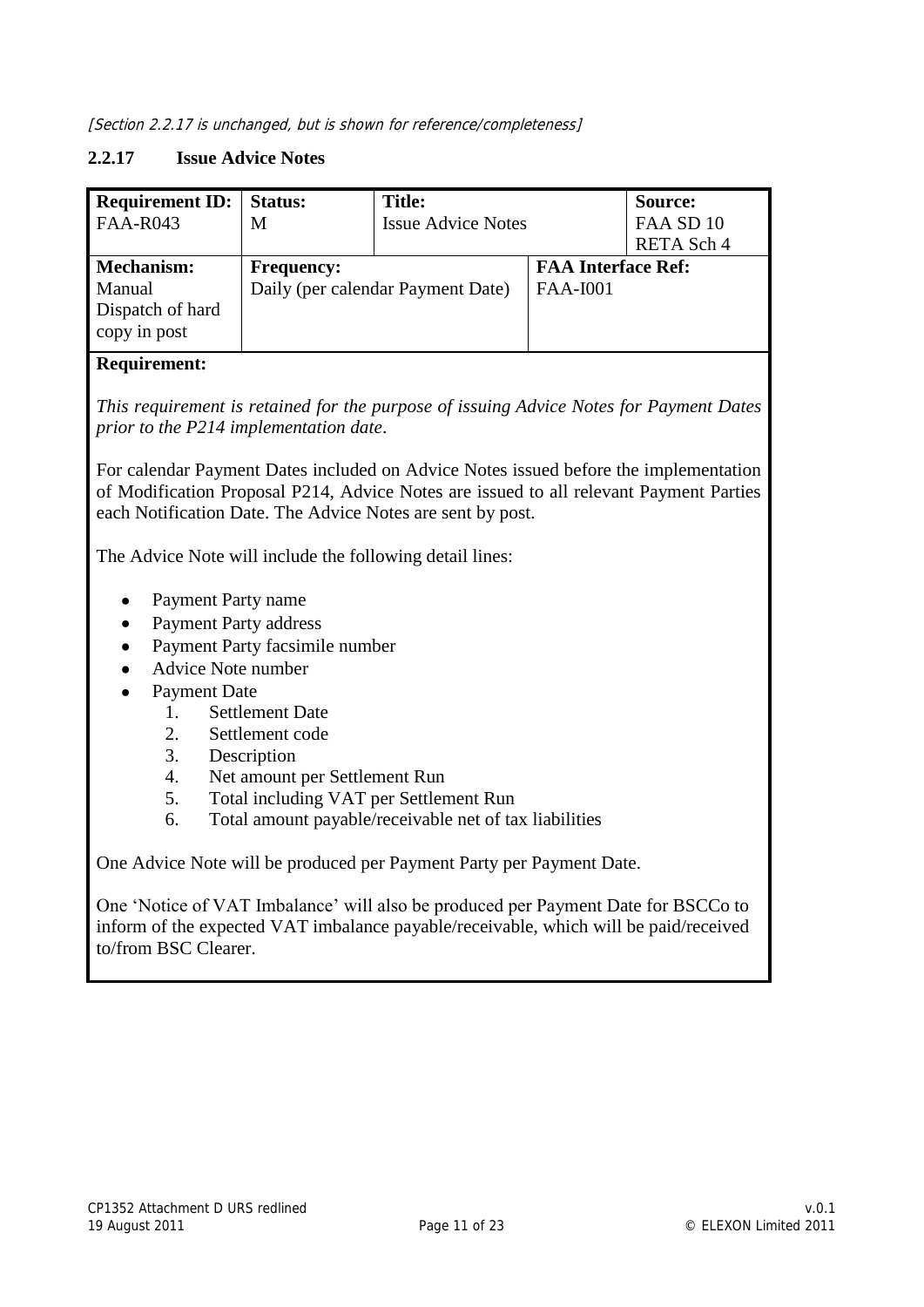#### **2.2.18 Issue Statements**

| <b>Requirement ID:</b>       | <b>Status:</b>                                                                                                                                                                                                                                                                                                                                                                                                                                                       | <b>Title:</b>                                                                                                                                                                                                                                                             |                           | Source:    |  |  |
|------------------------------|----------------------------------------------------------------------------------------------------------------------------------------------------------------------------------------------------------------------------------------------------------------------------------------------------------------------------------------------------------------------------------------------------------------------------------------------------------------------|---------------------------------------------------------------------------------------------------------------------------------------------------------------------------------------------------------------------------------------------------------------------------|---------------------------|------------|--|--|
| <b>FAA-R044</b>              | M                                                                                                                                                                                                                                                                                                                                                                                                                                                                    | <b>Issue Statements</b>                                                                                                                                                                                                                                                   |                           | FAA SD 10  |  |  |
| As amended by                |                                                                                                                                                                                                                                                                                                                                                                                                                                                                      |                                                                                                                                                                                                                                                                           |                           | RETA Sch 4 |  |  |
| CR 026, MP61                 |                                                                                                                                                                                                                                                                                                                                                                                                                                                                      |                                                                                                                                                                                                                                                                           |                           |            |  |  |
| and P214                     |                                                                                                                                                                                                                                                                                                                                                                                                                                                                      |                                                                                                                                                                                                                                                                           |                           |            |  |  |
| <b>Mechanism:</b>            | <b>Frequency:</b>                                                                                                                                                                                                                                                                                                                                                                                                                                                    |                                                                                                                                                                                                                                                                           | <b>FAA Interface Ref:</b> |            |  |  |
| Manual                       |                                                                                                                                                                                                                                                                                                                                                                                                                                                                      | Daily (per calendar Payment Date)                                                                                                                                                                                                                                         | <b>FAA-I002</b>           |            |  |  |
| Electronic                   |                                                                                                                                                                                                                                                                                                                                                                                                                                                                      |                                                                                                                                                                                                                                                                           |                           |            |  |  |
| <b>Network</b>               |                                                                                                                                                                                                                                                                                                                                                                                                                                                                      |                                                                                                                                                                                                                                                                           |                           |            |  |  |
| <b>Requirement:</b>          |                                                                                                                                                                                                                                                                                                                                                                                                                                                                      |                                                                                                                                                                                                                                                                           |                           |            |  |  |
| Advice Note.                 |                                                                                                                                                                                                                                                                                                                                                                                                                                                                      | The statements provide supporting documentation relating to the Advice Note lines, in<br>particular details of previous Settlement code amounts to enable verification of<br>reconciliation calculations and interest calculations for each interest line detailed on the |                           |            |  |  |
|                              | The statements will contain the breakdown of the Initial Settlement Run and<br>Reconciliation Settlement Run amounts detailed on the Advice Note, and where<br>applicable the Post Final Settlement Run amount. A breakdown by charge type will be<br>provided for both the current Reconciliation Settlement Run and the immediately<br>preceding run. Detailed interest calculations will be required to support the summary<br>interest lines on the Advice Note. |                                                                                                                                                                                                                                                                           |                           |            |  |  |
| who request this service.    |                                                                                                                                                                                                                                                                                                                                                                                                                                                                      | The statements will be emailed in both Portable Document Format and ASCII pipe<br>delimited format to all Payment Parties, and sent in hard copy by post to Payment Parties                                                                                               |                           |            |  |  |
|                              |                                                                                                                                                                                                                                                                                                                                                                                                                                                                      | The details included on the statements will include the following:                                                                                                                                                                                                        |                           |            |  |  |
|                              |                                                                                                                                                                                                                                                                                                                                                                                                                                                                      |                                                                                                                                                                                                                                                                           |                           |            |  |  |
| Backing sheet number<br>٠    |                                                                                                                                                                                                                                                                                                                                                                                                                                                                      |                                                                                                                                                                                                                                                                           |                           |            |  |  |
| <b>Calendar Payment Date</b> |                                                                                                                                                                                                                                                                                                                                                                                                                                                                      |                                                                                                                                                                                                                                                                           |                           |            |  |  |
| <b>BSC</b> Party name        |                                                                                                                                                                                                                                                                                                                                                                                                                                                                      |                                                                                                                                                                                                                                                                           |                           |            |  |  |
| Settlement Run details       | <b>Settlement Date</b>                                                                                                                                                                                                                                                                                                                                                                                                                                               |                                                                                                                                                                                                                                                                           |                           |            |  |  |
| 1.<br>2.                     |                                                                                                                                                                                                                                                                                                                                                                                                                                                                      |                                                                                                                                                                                                                                                                           |                           |            |  |  |
| 3.                           | Settlement code (SF, R1, R2, R3, RF)<br><b>Calendar Payment Date</b>                                                                                                                                                                                                                                                                                                                                                                                                 |                                                                                                                                                                                                                                                                           |                           |            |  |  |
| 4.                           | Charge type                                                                                                                                                                                                                                                                                                                                                                                                                                                          |                                                                                                                                                                                                                                                                           |                           |            |  |  |
| 5.                           | Amount $(f)$                                                                                                                                                                                                                                                                                                                                                                                                                                                         |                                                                                                                                                                                                                                                                           |                           |            |  |  |
| Total<br>6.                  |                                                                                                                                                                                                                                                                                                                                                                                                                                                                      |                                                                                                                                                                                                                                                                           |                           |            |  |  |
| 7.<br><b>VAT</b>             |                                                                                                                                                                                                                                                                                                                                                                                                                                                                      |                                                                                                                                                                                                                                                                           |                           |            |  |  |
| 8.                           | Total including VAT                                                                                                                                                                                                                                                                                                                                                                                                                                                  |                                                                                                                                                                                                                                                                           |                           |            |  |  |
|                              |                                                                                                                                                                                                                                                                                                                                                                                                                                                                      |                                                                                                                                                                                                                                                                           |                           |            |  |  |
|                              |                                                                                                                                                                                                                                                                                                                                                                                                                                                                      |                                                                                                                                                                                                                                                                           |                           |            |  |  |

[Sections 2.2.19-2.2.22 are unchanged]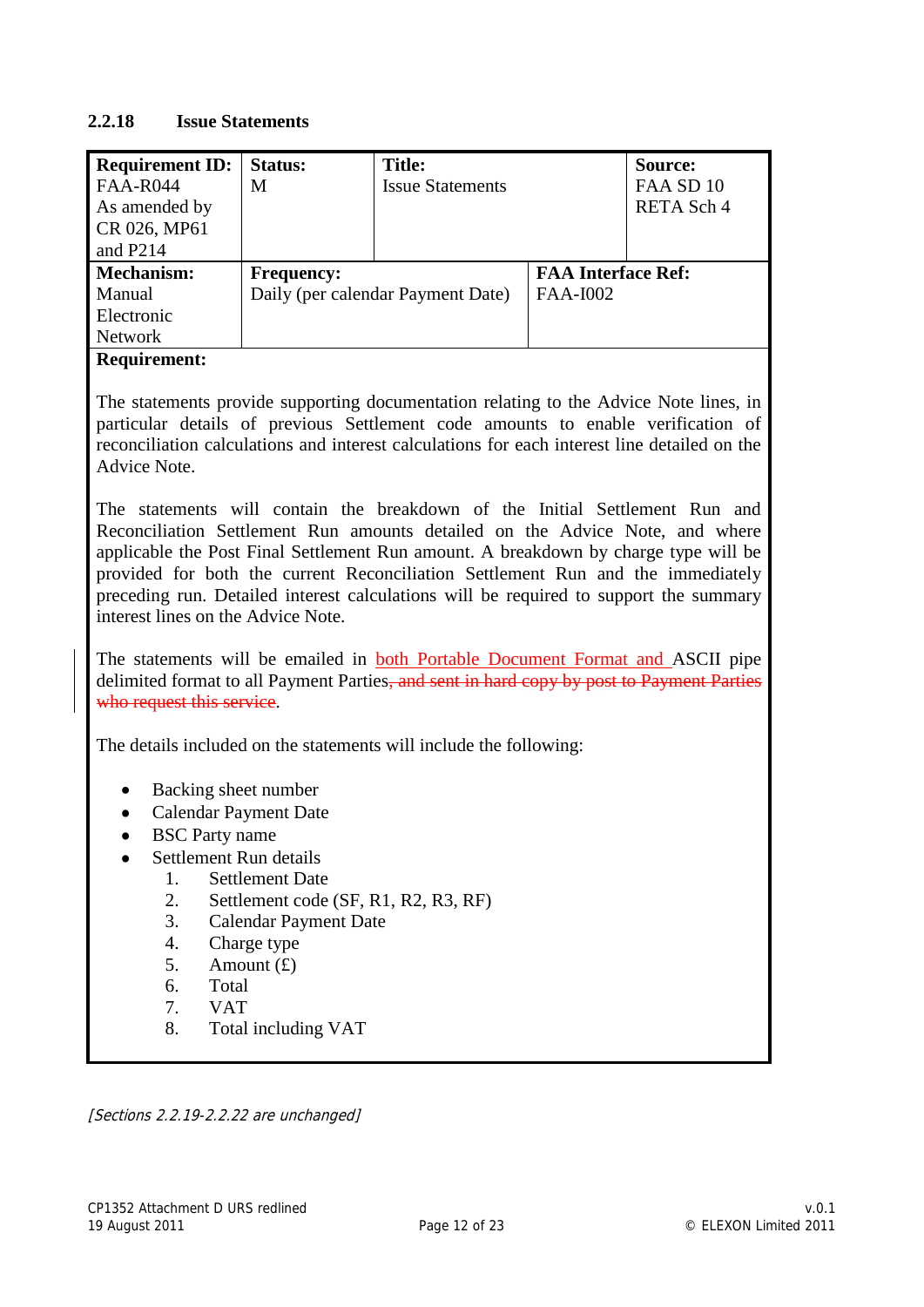#### **2.2.23 Issue Confirmation Notices**

| <b>Requirement ID:</b> | Status:           | <b>Title:</b>                     |                           | Source:            |
|------------------------|-------------------|-----------------------------------|---------------------------|--------------------|
| <b>FAA-R046</b>        | M                 | <b>Issue Confirmation Notices</b> |                           | <b>FAA SD 11.7</b> |
|                        |                   |                                   |                           | <b>RETA SCH4</b>   |
| <b>Mechanism:</b>      | <b>Frequency:</b> |                                   | <b>FAA Interface Ref:</b> |                    |
| Manual                 |                   | Daily (Per calendar Payment Date) | <b>FAA-I003</b>           |                    |
| Hard copy              |                   |                                   |                           |                    |
| dispatched by          |                   |                                   |                           |                    |
| post                   |                   |                                   |                           |                    |
| $\sim$                 |                   |                                   |                           |                    |

#### **Requirement:**

*This requirement is retained for the purpose of issuing Confirmation Notices for Payment Dates prior to the P214 implementation date*.

For calendar Payment Dates included on Advice Notes issued before the implementation of Modification Proposal P214, the system will produce tax documents in the form of Confirmation Notices. A Confirmation Notice will be issued to every BSC Party and the BSCCo for each calendar Payment Date. The Confirmation Notice will detail amounts paid to or received from the BSC Party, inclusive and exclusive of VAT. The VAT rate applied and the VAT amount paid or received will also be detailed per Settlement Run.

Hard copy Confirmation Notices are dispatched by post within 2 Business Days of the calendar Payment Date subject to the receipt of Collection bank statements.

Specific details will include:

- Date of Issue  $\bullet$
- BSC Party name  $\bullet$
- $\bullet$ BSC Party address
- BSC Party facsimile number  $\bullet$
- BSC Party VAT country code (if applicable)  $\bullet$
- VAT registration number (if applicable)  $\bullet$
- Confirmation Notice number  $\bullet$
- Backing sheet umber  $\bullet$ 
	- Calendar Payment Date
- Tax Point
	- 1. Settlement Date
	- 2. Settlement code
	- 3. Description
	- 4. Amount excluding VAT
	- 5. VAT rate
	- 6. VAT amount
	- 7. Total including VAT
	- 8. Total amount net of tax liabilities
	- 9. VAT statement (dependant on whether BSC Party is UK or non UK registered and whether paid or received).

[Sections 2.2.24-2.2.31 are unchanged]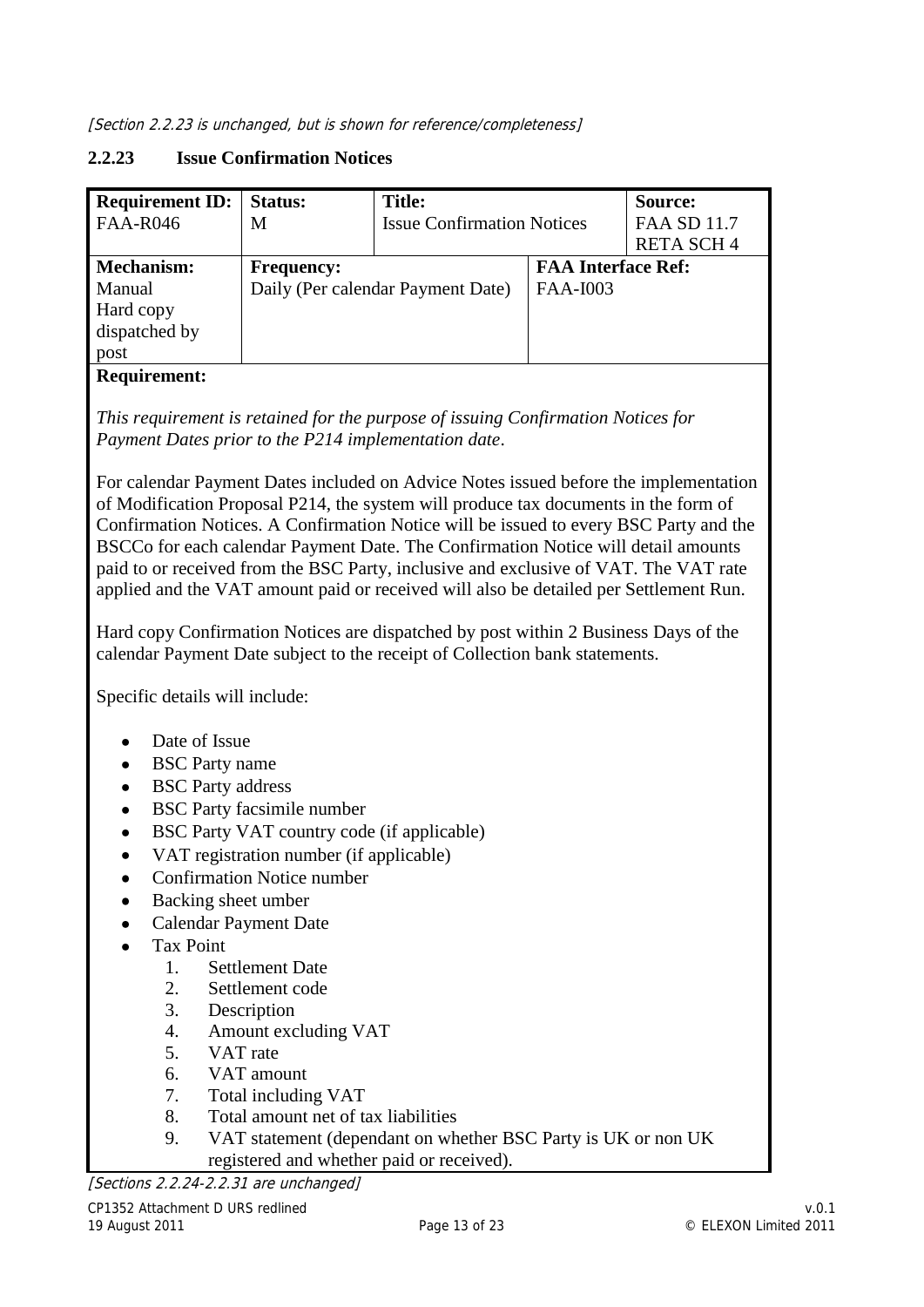#### **2.2.32 Issue Combined Advice Notes**

| <b>Requirement ID:</b> Status: |                                   | <b>Title:</b>                      |                           | Source:   |
|--------------------------------|-----------------------------------|------------------------------------|---------------------------|-----------|
| <b>FAA-R085</b>                | M                                 | <b>Issue Combined Advice Notes</b> |                           | <b>NA</b> |
| Mechanism:                     | <b>Frequency:</b>                 |                                    | <b>FAA Interface Ref:</b> |           |
| Email and                      | Following threshold breach, or as |                                    | <b>FAA-I038</b>           |           |
| optionally by Post             | manually triggered                |                                    |                           |           |

#### **Requirement:**

Combined Advice Notes are issued to relevant Payment Parties following an Advice Note Threshold Limit or time threshold breach. Combined Advice Notes are emailed to the Payment Party in Portable Document Format, and may also be posted, if requested by the Payment Party.

The combined Advice Note will include the following detail lines:

- $\bullet$ Payment Party name
- Payment Party address  $\bullet$
- Payment Party facsimile number  $\bullet$
- $\bullet$ Payment Party email address
- Combined Advice Note number  $\bullet$
- Reason for threshold breach  $\bullet$
- Advice Note Threshold Limit
- Backing sheet number that breached Advice Note Threshold Limit (if  $\bullet$ applicable)
- Advice Note Date
- $\bullet$ Payment Date
- Total amount payable/receivable net of tax liabilities, aggregate of Trading Charges, Default charges and Ad-Hoc Charges

For each Trading Charges Advice Note detail item:

- 1. Backing sheet number
- 2. Calendar Payment Date
- 3. Settlement Date
- 4. Settlement code
- 5. Description
- 6. Net amount excluding VAT per Settlement Run
- 7. Total including VAT per Settlement Run
- Trading Charge subtotal including VAT

For each Default Advice Note detail item:

- 1. Backing sheet number
- 2. Calendar Payment Date
- 3. Affected Date
- 4. Defaulting Party
- 5. Amount in Default
- 6. Description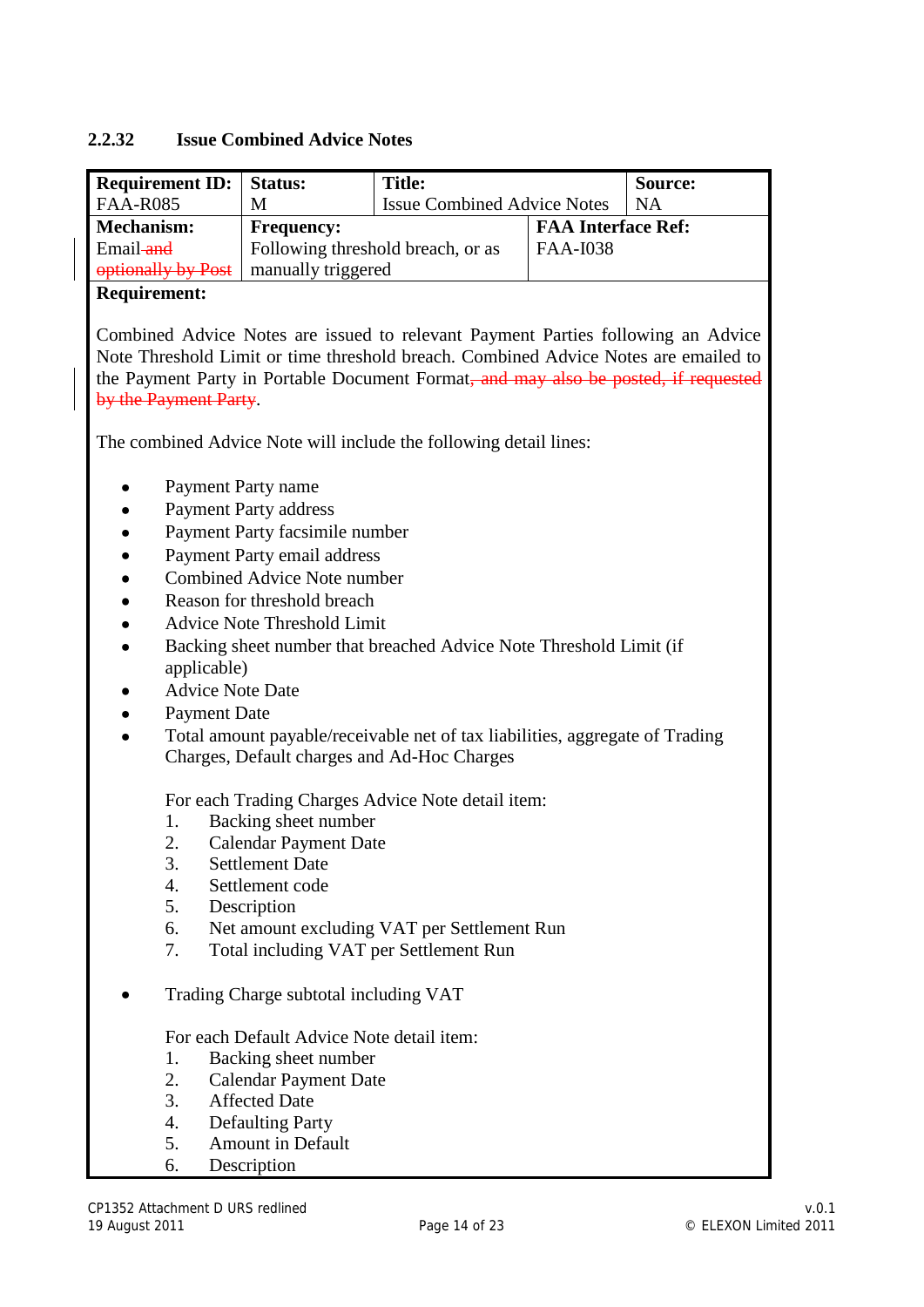- 7. Net amount excluding VAT per Default Share Amount
- 8. Total including VAT per Default Share Amount
- Default Charge Subtotal Including VAT  $\bullet$

For each Ad-Hoc Charge Advice Note detail item:

- 1. Backing sheet number
- 2. Calendar Payment Date
- 3. Dispute Run Number
- 4. Description
- 5. Net amount Excluding VAT per dispute run
- 6. Total including VAT per dispute run
- Ad-Hoc Charge Charge subtotal including VAT

The combined Advice Note will also include a separate section, detailing the following VAT information:

- For each Trading Charges Advice Note detail item  $\bullet$ 
	- 1. VAT amount payable details:
		- o Backing sheet number
		- o VAT code
		- o Description
		- o Trade value
		- o VAT rate
		- o VAT amount
		- o Total including VAT
	- 2. VAT amount receivable details:
		- o Backing sheet number
			- o VAT code
			- o Description
			- o Trade value
			- o VAT rate
			- o VAT amount
			- o Total including VAT
- Trading Charge VAT amount payable subtotals of
	- 1. Trade value
	- 2. VAT amount
	- 3. Total including VAT
- Trading Charge VAT amount receivable subtotals of
	- 1. Trade value
	- 2. VAT amount
	- 3. Total including VAT
- For each Default charges Advice Note detail item
	- 1. VAT amount payable details:
		- o Affected Date
		- o Backing sheet number
		- o VAT code
		- o Description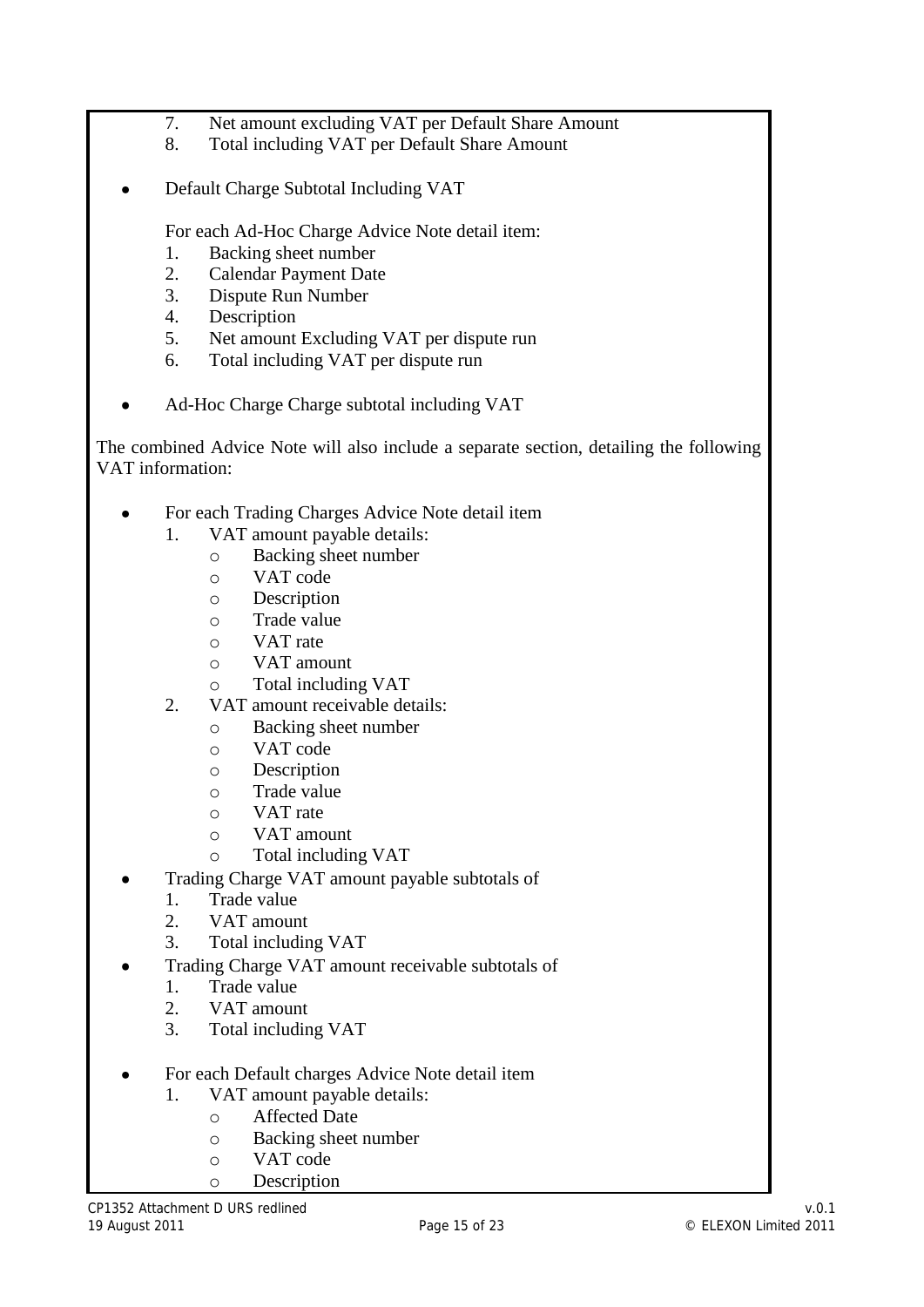- o Trade value
- o VAT rate
- o VAT amount
- o Total including VAT
- 2. VAT amount receivable details:
	- o Affected Date
		- o Backing sheet number
		- o VAT code
		- o Description
		- o Trade value
		- o VAT rate
		- o VAT amount
		- o Total including VAT
- Default charge VAT amount payable subtotals of
	- 1. Trade value
	- 2. VAT amount
	- 3. Total including VAT
- Default charge VAT amount receivable subtotals of
	- 1. Trade value
	- 2. VAT amount
	- 3. Total including VAT
- For each Ad-Hoc Charge Advice Note detail item
	- 1. VAT amount payable details:
		- o Backing sheet number
		- o VAT code
		- o Description
		- o Trade value
		- o VAT rate
		- o VAT amount
		- o Total including VAT
	- 2. VAT amount receivable details:
		- o Backing sheet number
		- o VAT code
		- o Description
		- o Trade value
		- o VAT rate
		- o VAT amount
		- o Total including VAT
- Ad-Hoc Charge VAT amount payable subtotals of
	- 1. Trade value
	- 2. VAT amount
	- 3. Total including VAT
- Ad-Hoc Charge VAT amount receivable subtotals of
	- 1. Trade value
	- 2. VAT amount
	- 3. Total including VAT
	- Trading Charge, Default charge and Ad-Hoc Charge grand totals for
		- 1. VAT amounts payable:
			- o Trade value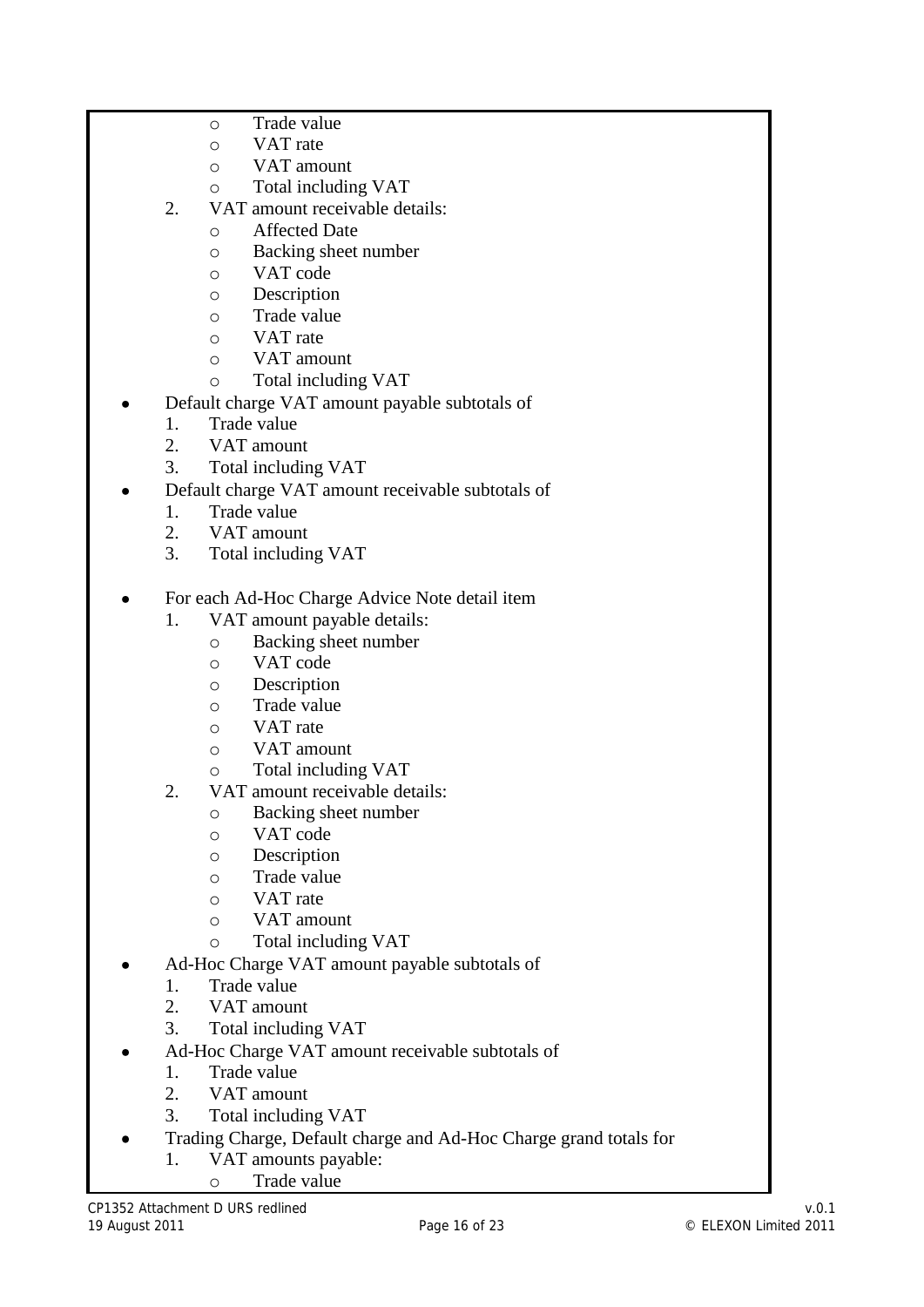- o VAT amount
- o Total including VAT
- 2. VAT amounts receivable:
	- o Trade value
	- o VAT amount
	- o Total including VAT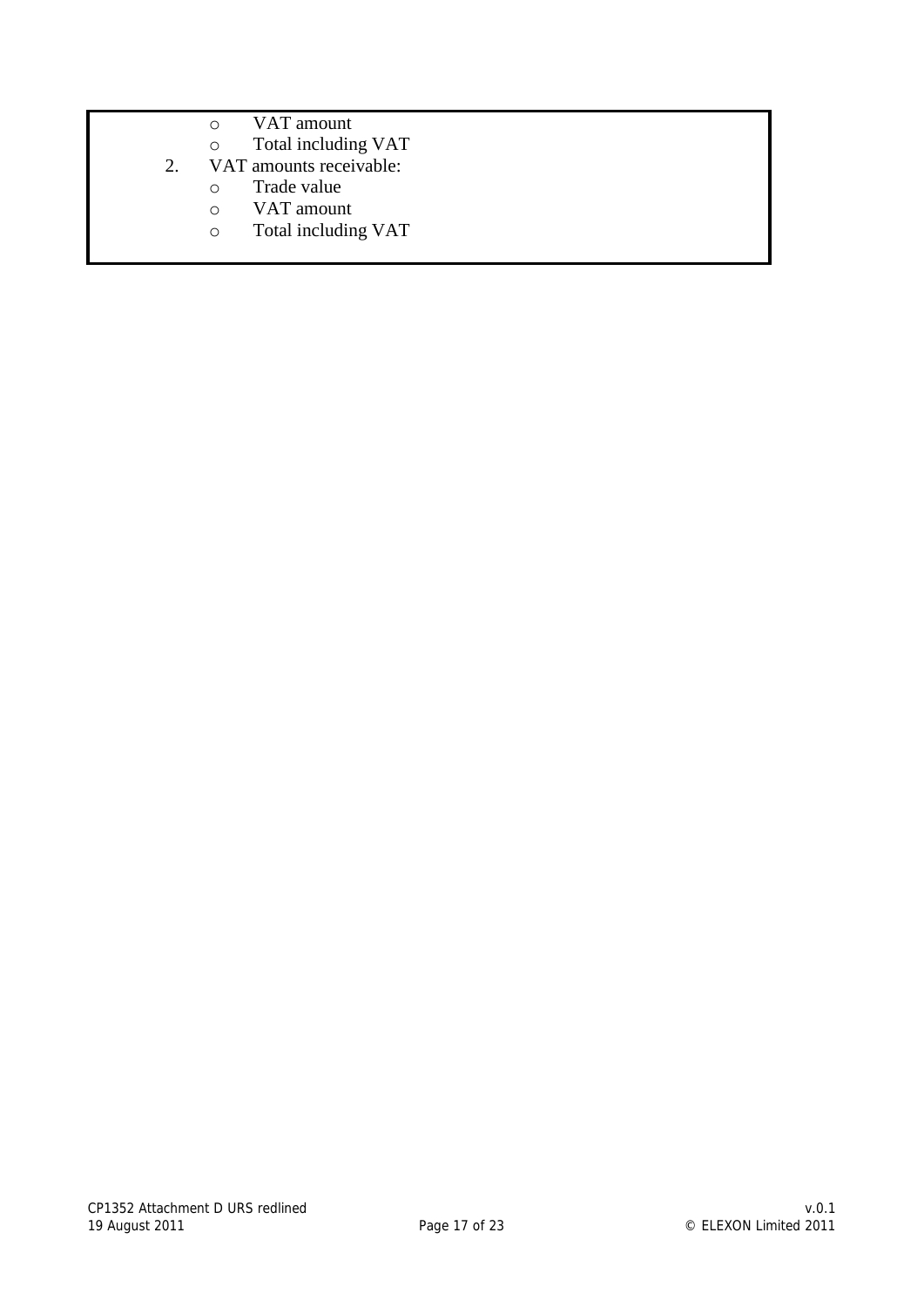#### **2.2.33 Issue Default Statements**

| <b>Requirement ID:</b>                                 | <b>Status:</b>                          | <b>Title:</b>                                                                                                                                                          |                           | Source:   |
|--------------------------------------------------------|-----------------------------------------|------------------------------------------------------------------------------------------------------------------------------------------------------------------------|---------------------------|-----------|
| <b>FAA-R086</b>                                        | M                                       | <b>Issue Default Statements</b>                                                                                                                                        |                           | <b>NA</b> |
| <b>Mechanism:</b>                                      | <b>Frequency:</b>                       |                                                                                                                                                                        | <b>FAA Interface Ref:</b> |           |
| Email-and                                              |                                         | Following threshold breach, or as                                                                                                                                      | <b>FAA-I039</b>           |           |
| optionally by Post                                     | manually triggered                      |                                                                                                                                                                        |                           |           |
| <b>Requirement:</b>                                    |                                         |                                                                                                                                                                        |                           |           |
| Advice Note, in particular details of Default charges. |                                         | The Default Statements provide supporting documentation relating to the combined<br>The statements are emailed in Portable Document Format, and may also be posted, if |                           |           |
| requested by the Payment Party.                        |                                         |                                                                                                                                                                        |                           |           |
| ٠                                                      | <b>Combined Advice Note number</b>      | The details included on the statements will include the following:                                                                                                     |                           |           |
| $\bullet$                                              | Payment Date (for Default charges only) |                                                                                                                                                                        |                           |           |
| Payment Party name                                     |                                         |                                                                                                                                                                        |                           |           |
| Default charge details<br><b>Details of Default:</b>   |                                         |                                                                                                                                                                        |                           |           |
| 1.                                                     | <b>Affected Date</b>                    |                                                                                                                                                                        |                           |           |
| 2.                                                     | <b>Defaulting Party</b>                 |                                                                                                                                                                        |                           |           |
| 3.                                                     | <b>Amount in Default</b>                |                                                                                                                                                                        |                           |           |
|                                                        | <b>Details of Default Share Amount:</b> |                                                                                                                                                                        |                           |           |
| 1.                                                     | Amount excluding VAT                    |                                                                                                                                                                        |                           |           |
| 2.<br><b>VAT</b>                                       |                                         |                                                                                                                                                                        |                           |           |
| 3.                                                     | Amount including VAT                    |                                                                                                                                                                        |                           |           |
| 4.                                                     | Non-VATable share                       |                                                                                                                                                                        |                           |           |
| 5.<br>Interest                                         |                                         |                                                                                                                                                                        |                           |           |
| 6.                                                     |                                         | Total amount payable/receivable net of tax liabilities                                                                                                                 |                           |           |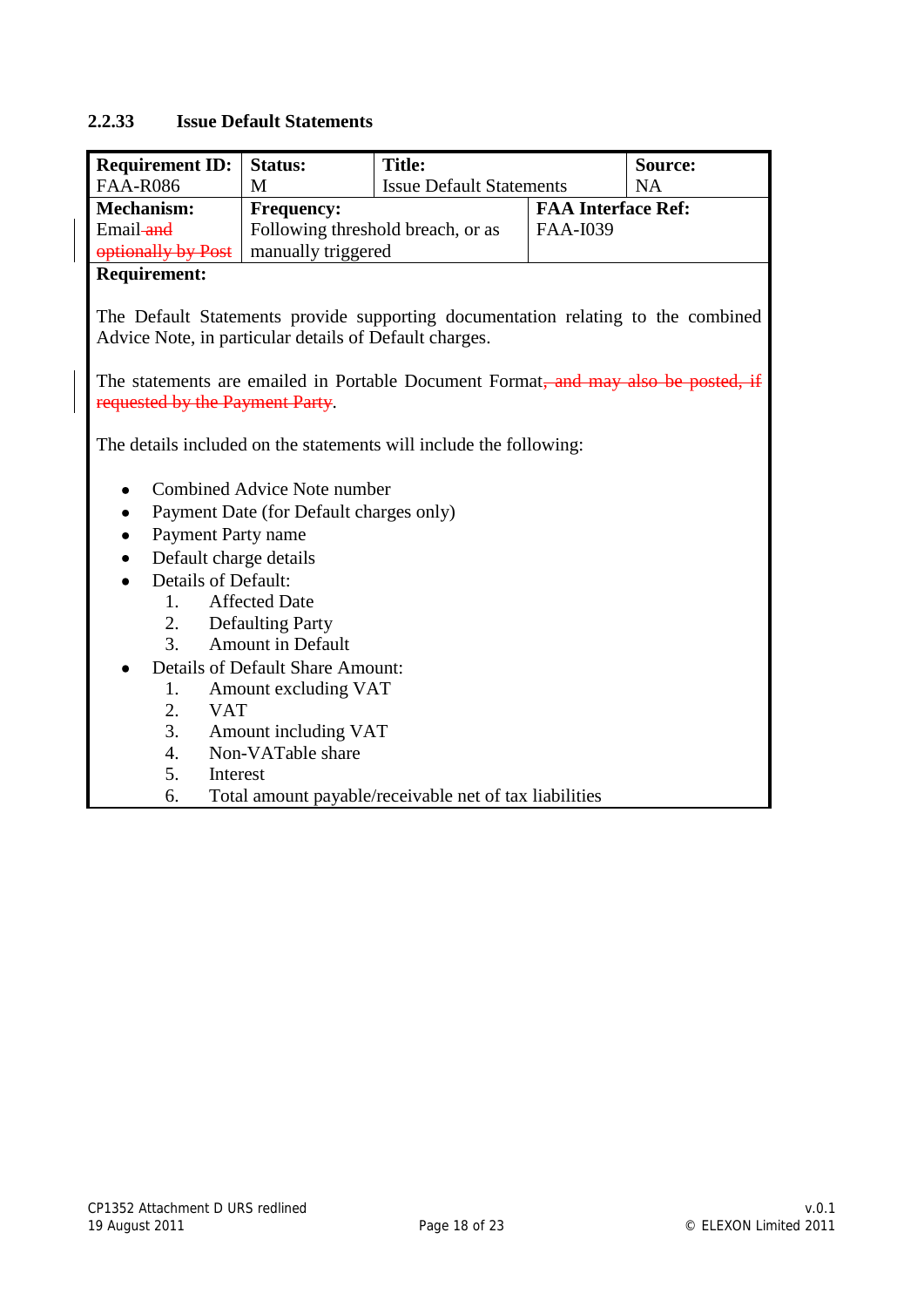# **2.2.34 Issue Combined Confirmation Notices**

| <b>Requirement ID:</b>                                                                                                 | <b>Status:</b>                                                                                                                                                                                                                                                  | <b>Title:</b>                                                                                                                                                                                                                                                                                                                                                                                                                                  |                           | Source:   |  |  |
|------------------------------------------------------------------------------------------------------------------------|-----------------------------------------------------------------------------------------------------------------------------------------------------------------------------------------------------------------------------------------------------------------|------------------------------------------------------------------------------------------------------------------------------------------------------------------------------------------------------------------------------------------------------------------------------------------------------------------------------------------------------------------------------------------------------------------------------------------------|---------------------------|-----------|--|--|
| <b>FAA-R087</b>                                                                                                        | M                                                                                                                                                                                                                                                               | <b>Issue Combined Confirmation</b>                                                                                                                                                                                                                                                                                                                                                                                                             |                           | <b>NA</b> |  |  |
|                                                                                                                        |                                                                                                                                                                                                                                                                 | <b>Notices</b>                                                                                                                                                                                                                                                                                                                                                                                                                                 |                           |           |  |  |
| <b>Mechanism:</b>                                                                                                      | <b>Frequency:</b>                                                                                                                                                                                                                                               |                                                                                                                                                                                                                                                                                                                                                                                                                                                | <b>FAA Interface Ref:</b> |           |  |  |
| Email-and                                                                                                              | Per Payment Date                                                                                                                                                                                                                                                |                                                                                                                                                                                                                                                                                                                                                                                                                                                | <b>FAA-I040</b>           |           |  |  |
| optionally by Post                                                                                                     |                                                                                                                                                                                                                                                                 |                                                                                                                                                                                                                                                                                                                                                                                                                                                |                           |           |  |  |
| <b>Requirement:</b>                                                                                                    |                                                                                                                                                                                                                                                                 |                                                                                                                                                                                                                                                                                                                                                                                                                                                |                           |           |  |  |
| Settlement Run.                                                                                                        |                                                                                                                                                                                                                                                                 | The system will produce tax documents in the form of combined Confirmation Notices.<br>A combined Confirmation Notice will be required for BSC Parties that have breached<br>threshold, and the BSCCo, per Payment Date. The Combined Confirmation Notice will<br>detail amounts paid to or received from the BSC Party, inclusive and exclusive of VAT.<br>The VAT rate applied and the VAT amount paid or received will also be detailed per |                           |           |  |  |
|                                                                                                                        | Combined Confirmation Notices are emailed in Portable Document Format (and posted,<br>if requested by the BSC Party, marked as a 'Copy') to the BSC Party, within 2 Business<br>Days of the Payment Date, subject to the receipt of Collection bank statements. |                                                                                                                                                                                                                                                                                                                                                                                                                                                |                           |           |  |  |
|                                                                                                                        | Specific details will include:                                                                                                                                                                                                                                  |                                                                                                                                                                                                                                                                                                                                                                                                                                                |                           |           |  |  |
| Date of Issue<br><b>BSC</b> Party name<br><b>BSC</b> Party address<br>٠<br>$\bullet$<br>$\bullet$<br>٠<br>Payment Date | <b>BSC</b> Party facsimile number<br><b>BSC</b> Party email address<br>liable to VAT and must account for VAT"<br><b>Combined Confirmation Notice number</b><br>Combined Advice Note number                                                                     | BSC Party VAT non-liability statement (if applicable) – "The BSC Party is not<br>BSC Party VAT registration number and two digit country code<br>Total amount payable/receivable net of tax liabilities                                                                                                                                                                                                                                        |                           |           |  |  |
| 1.<br>$\circ$<br>$\circ$<br>O<br>O<br>O<br>O<br>O<br>O                                                                 | Backing sheet number<br><b>Calendar Payment Date</b><br><b>Settlement Date</b><br>Settlement code<br>Description<br>VAT amount                                                                                                                                  | For each Trading Charges Advice Note detail item:<br>Net amount excluding VAT per Settlement Run<br>Total including VAT per Settlement Run                                                                                                                                                                                                                                                                                                     |                           |           |  |  |
| 2.                                                                                                                     |                                                                                                                                                                                                                                                                 | Trading Charges subtotal including VAT                                                                                                                                                                                                                                                                                                                                                                                                         |                           |           |  |  |

3. For each Default charges Advice Note detail item: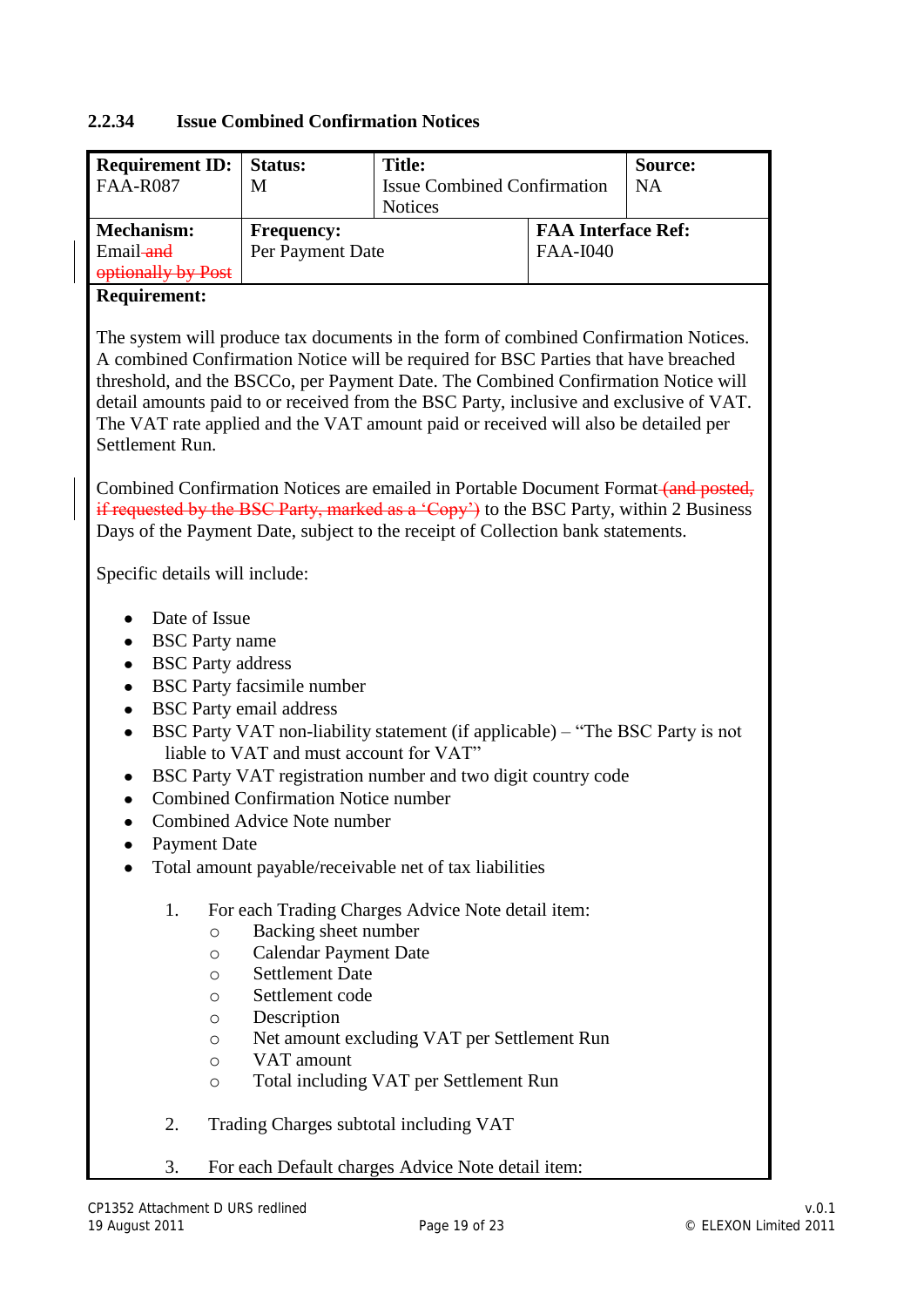- o Backing sheet number
- o Calendar Payment Date
- o Affected Date
- o Defaulting Party
- o Amount in Default
- o Description
- o Net amount excluding VAT per Default Share Amount
- o VAT Amount
- o Total including VAT per Default Share Amount
- 4. Default Charges Subtotal Including VAT
- 5. For each Ad-Hoc Charges Advice Note detail item:
	- o Backing sheet number
	- o Calendar Payment Date
	- o Dispute run number
	- o Description
	- o Net amount excluding VAT per dispute run
	- o VAT amount
	- o Total including VAT per dispute run
- 6. Ad-Hoc Charges subtotal including VAT

The combined Confirmation Notice will also include a separate section, detailing the following VAT information:

- For each Trading Charges Advice Note detail item
	- 1. VAT amount payable details:
		- o Backing sheet number
			- o VAT code
			- o Description
			- o Trade value
			- o VAT rate
			- o VAT amount
			- o Total including VAT
	- 2. VAT amount receivable details:
		- o Backing sheet number
		- o VAT code
		- o Description
		- o Trade value
		- o VAT rate
		- o VAT amount
		- o Total including VAT
- Trading Charge VAT amount payable subtotals of
	- 1. Trade value
	- 2. VAT amount
	- 3. Total including VAT
- Trading Charge VAT amount receivable subtotals of
	- 1. Trade value
	- 2. VAT amount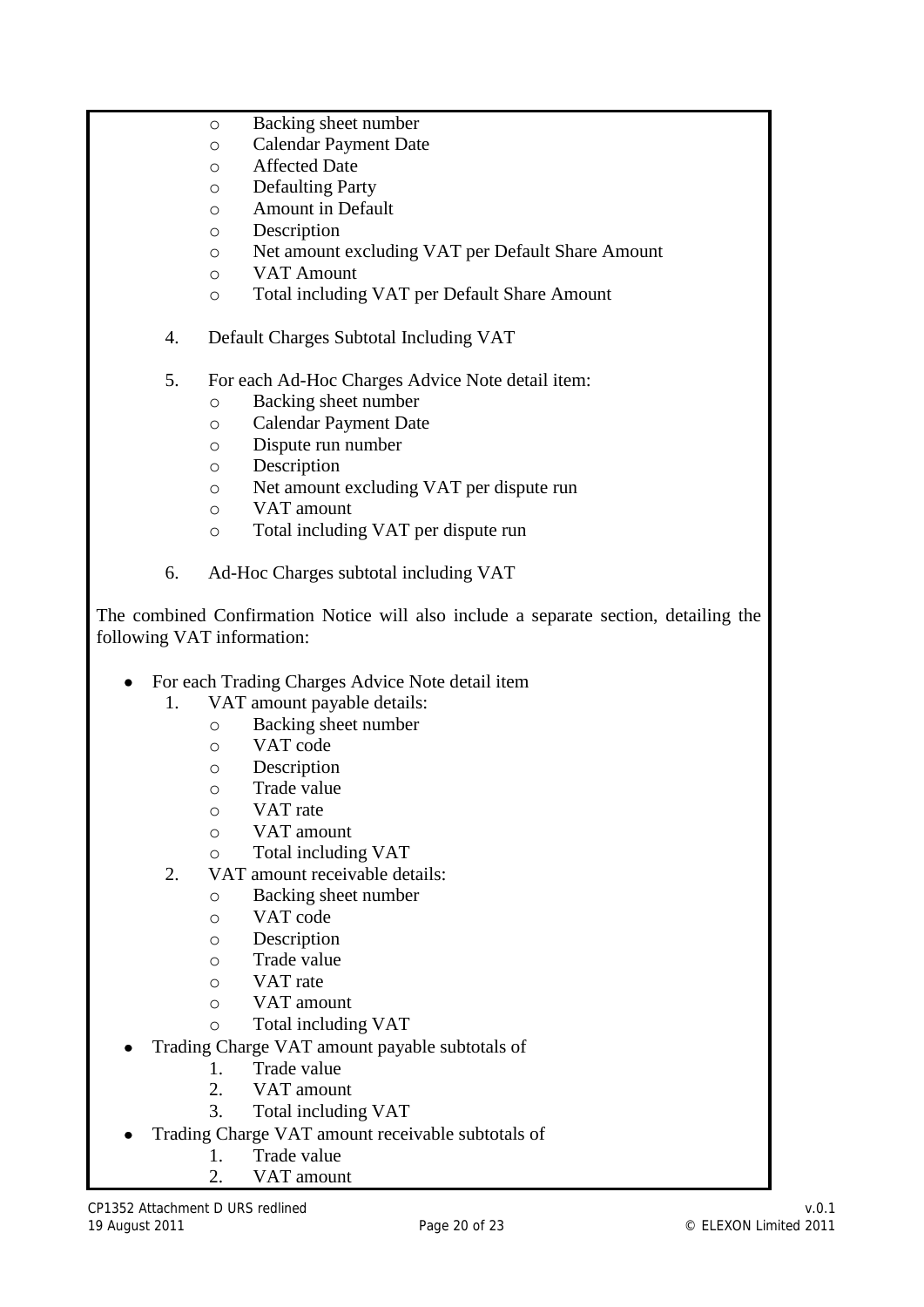#### 3. Total including VAT

- For each Default charges Advice Note detail item
	- 1. VAT amount payable details:
		- o Affected Date
			- o Backing sheet number
			- o VAT code
			- o Description
			- o Trade value
			- o VAT rate
			- o VAT amount
			- o Total including VAT
	- 2. VAT amount receivable details:
		- o Affected Date
		- o Backing sheet number
		- o VAT code
		- o Description
		- o Trade value
		- o VAT rate
		- o VAT amount
		- o Total including VAT
- Default charge VAT amount payable subtotals of
	- 1. Trade value
	- 2. VAT amount
	- 3. Total including VAT
- Default charge VAT amount receivable subtotals of
	- 1. Trade value
	- 2. VAT amount
	- 3. Total including VAT
- For each Ad-Hoc Charge Advice Note detail item
	- 1. VAT amount payable details:
		- o Backing sheet number
		- o VAT code
		- o Description
		- o Trade value
		- o VAT rate
		- o VAT amount
		- o Total including VAT
	- 2. VAT amount receivable details:
		- o Backing sheet number
		- o VAT code
		- o Description
		- o Trade value
		- o VAT rate
		- o VAT amount
		- o Total including VAT
- Ad-Hoc Charge VAT amount payable subtotals of
	- 1. Trade value
	- 2. VAT amount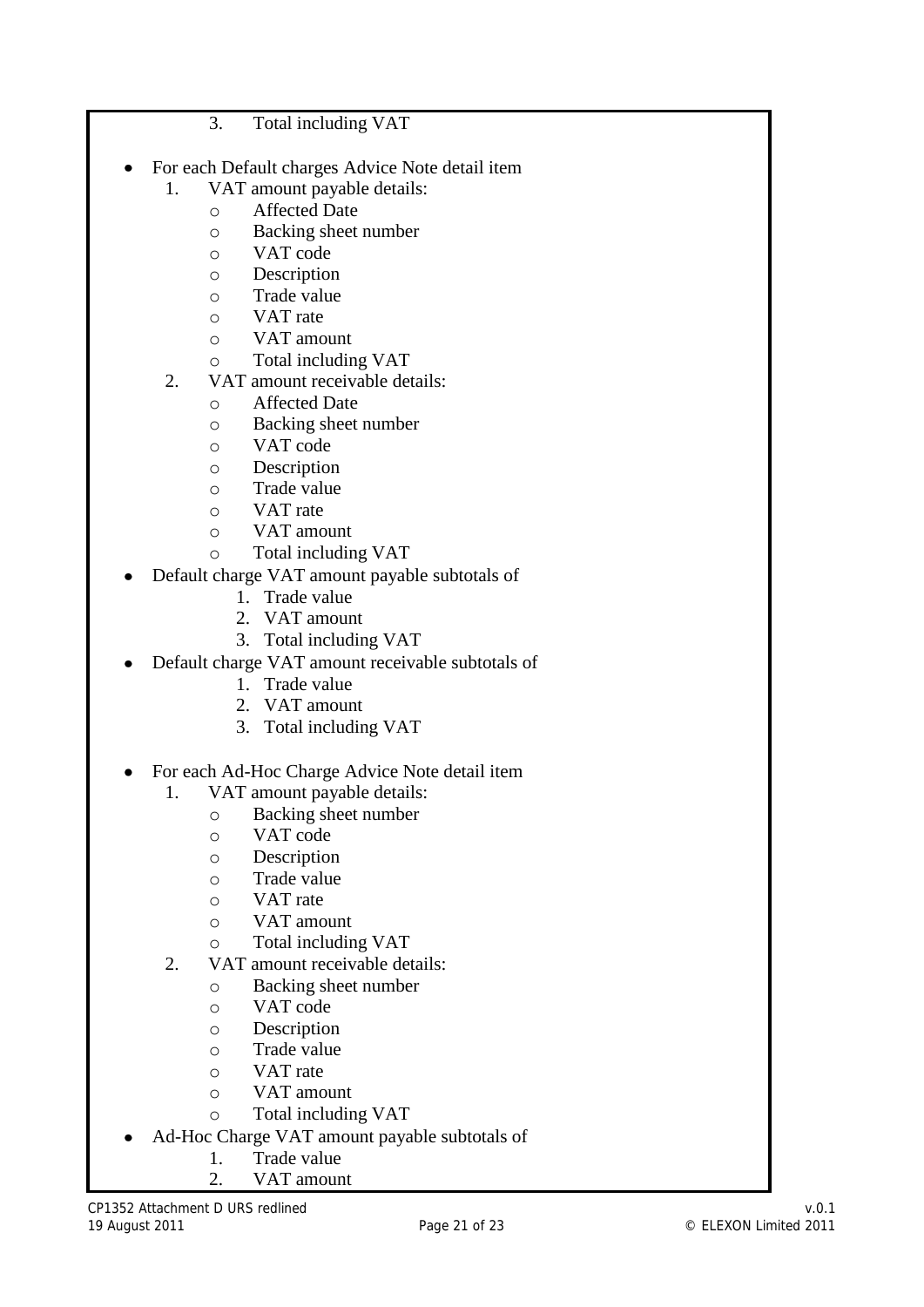- 3. Total including VAT
- Ad-Hoc Charge VAT amount receivable subtotals of  $\bullet$ 
	- 1. Trade value
	- 2. VAT amount
	- 3. Total including VAT
- Trading Charge, Default charge and Ad-Hoc Charge grand totals for
	- 1. VAT amounts payable:
		- o Trade value
		- o VAT amount
		- o Total including VAT
	- 2. VAT amounts receivable:
		- o Trade value
		- o VAT amount
		- o Total including VAT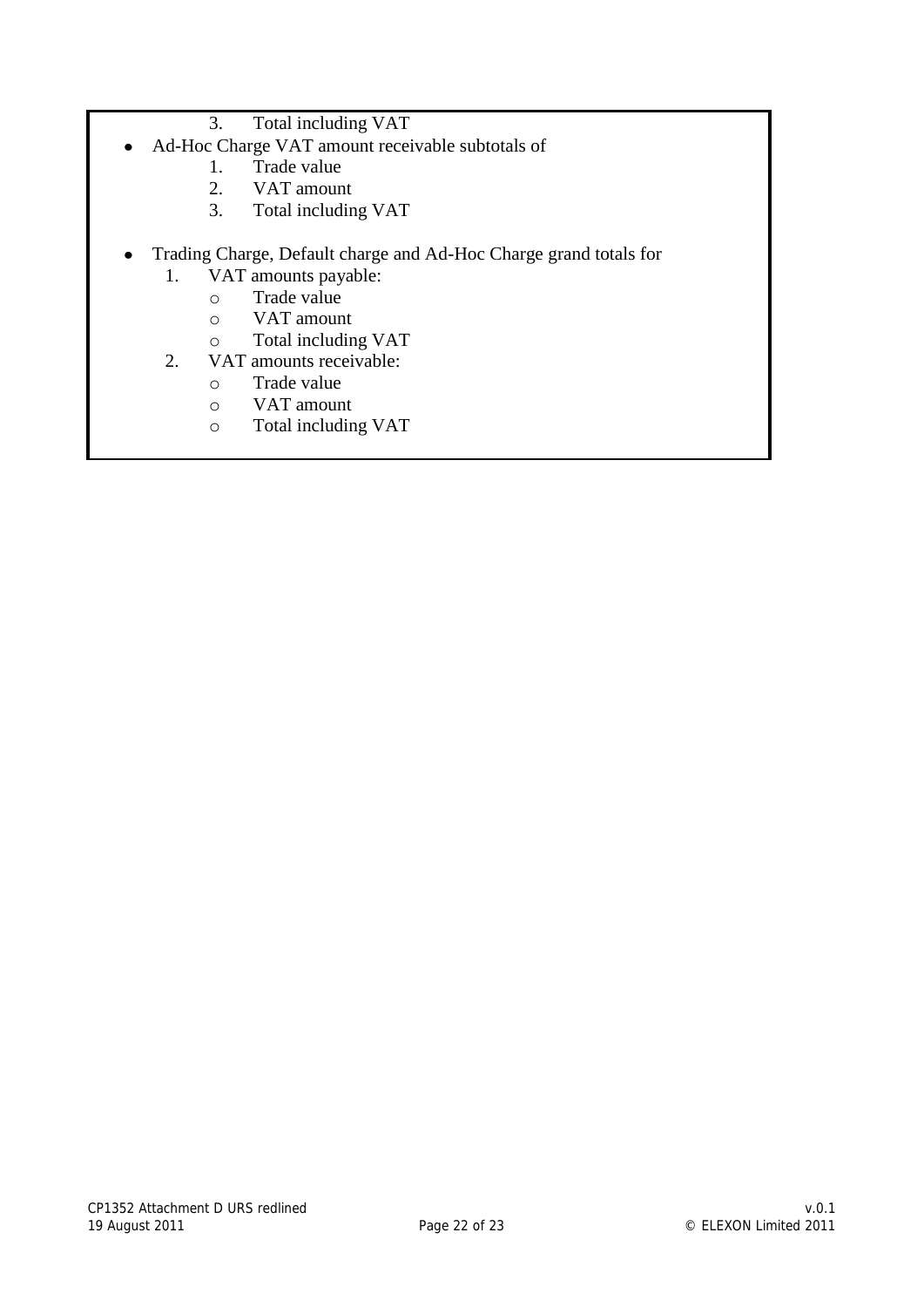#### **2.2.35 Issue Ad-Hoc Statements**

| <b>Requirement ID:</b>                                                                                                                                                                                                                     | <b>Status:</b>                  | <b>Title:</b>                                                      |                           | Source:   |  |
|--------------------------------------------------------------------------------------------------------------------------------------------------------------------------------------------------------------------------------------------|---------------------------------|--------------------------------------------------------------------|---------------------------|-----------|--|
| <b>FAA-R088</b>                                                                                                                                                                                                                            | M                               | <b>Issue Default Statements</b>                                    |                           | <b>NA</b> |  |
| <b>Mechanism:</b>                                                                                                                                                                                                                          | <b>Frequency:</b>               |                                                                    | <b>FAA Interface Ref:</b> |           |  |
| Email-and                                                                                                                                                                                                                                  |                                 | When an Ad-Hoc Charge occurs, or                                   | N/A                       |           |  |
| optionally by Post                                                                                                                                                                                                                         |                                 | following threshold breach, or as                                  |                           |           |  |
|                                                                                                                                                                                                                                            | manually triggered              |                                                                    |                           |           |  |
| <b>Requirement:</b>                                                                                                                                                                                                                        |                                 |                                                                    |                           |           |  |
| The Ad-Hoc Statements provide supporting documentation relating to the combined<br>Advice Note, in particular details of Ad-Hoc charges.<br>The statements are emailed in Portable Document Format <del>, and may also be posted, if</del> |                                 |                                                                    |                           |           |  |
| requested by the Payment Party.                                                                                                                                                                                                            |                                 |                                                                    |                           |           |  |
|                                                                                                                                                                                                                                            |                                 | The details included on the statements will include the following: |                           |           |  |
| Payment Party name                                                                                                                                                                                                                         |                                 |                                                                    |                           |           |  |
| <b>Payment Party address</b>                                                                                                                                                                                                               |                                 |                                                                    |                           |           |  |
| Dispute reference                                                                                                                                                                                                                          |                                 |                                                                    |                           |           |  |
| Dispute amount                                                                                                                                                                                                                             |                                 |                                                                    |                           |           |  |
|                                                                                                                                                                                                                                            | <b>Calendar Payment Date</b>    |                                                                    |                           |           |  |
| $\bullet$                                                                                                                                                                                                                                  | Payment Party/Charge Type total |                                                                    |                           |           |  |
|                                                                                                                                                                                                                                            | Payment Party's percentage take |                                                                    |                           |           |  |
| Interest amount                                                                                                                                                                                                                            |                                 |                                                                    |                           |           |  |
| Settlement Run details:                                                                                                                                                                                                                    |                                 |                                                                    |                           |           |  |
| 1.                                                                                                                                                                                                                                         | Settlement period               |                                                                    |                           |           |  |
| 2.                                                                                                                                                                                                                                         | Run type                        |                                                                    |                           |           |  |

[Sections 2.2.36-Appendix III are unchanged]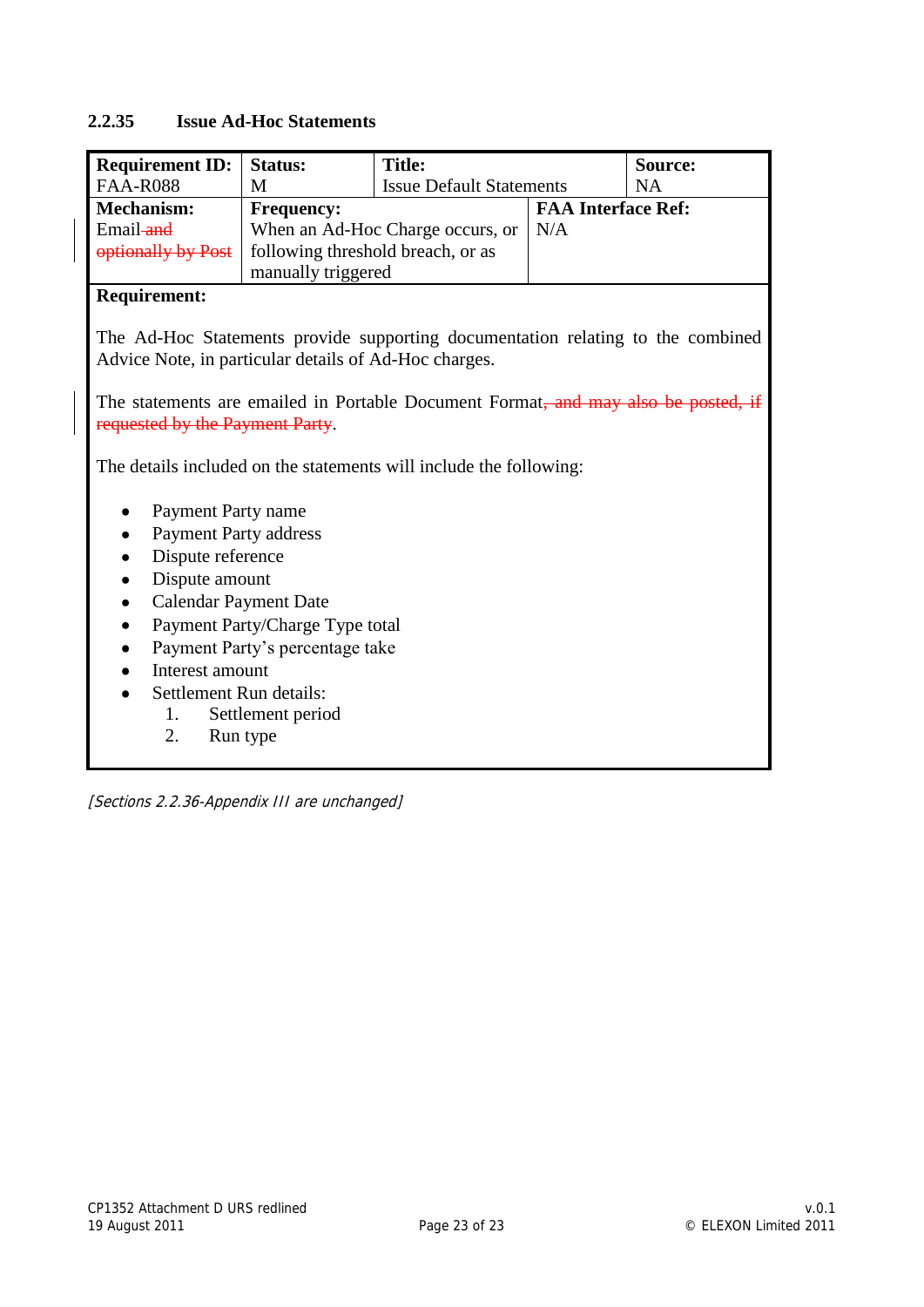

#### **CP1352 – Remove option of postal FAA invoices**

CP1352 proposes changes to sections 3.1, 3.3.1, 3.3.2, 3.3.3, 3.3.12, 3.3.13, 3.3.14 and 3.4.5 to Part 1 of the FAA Interface Definition and Design (IDD).

We have redlined these changes against version 20.0 of the document.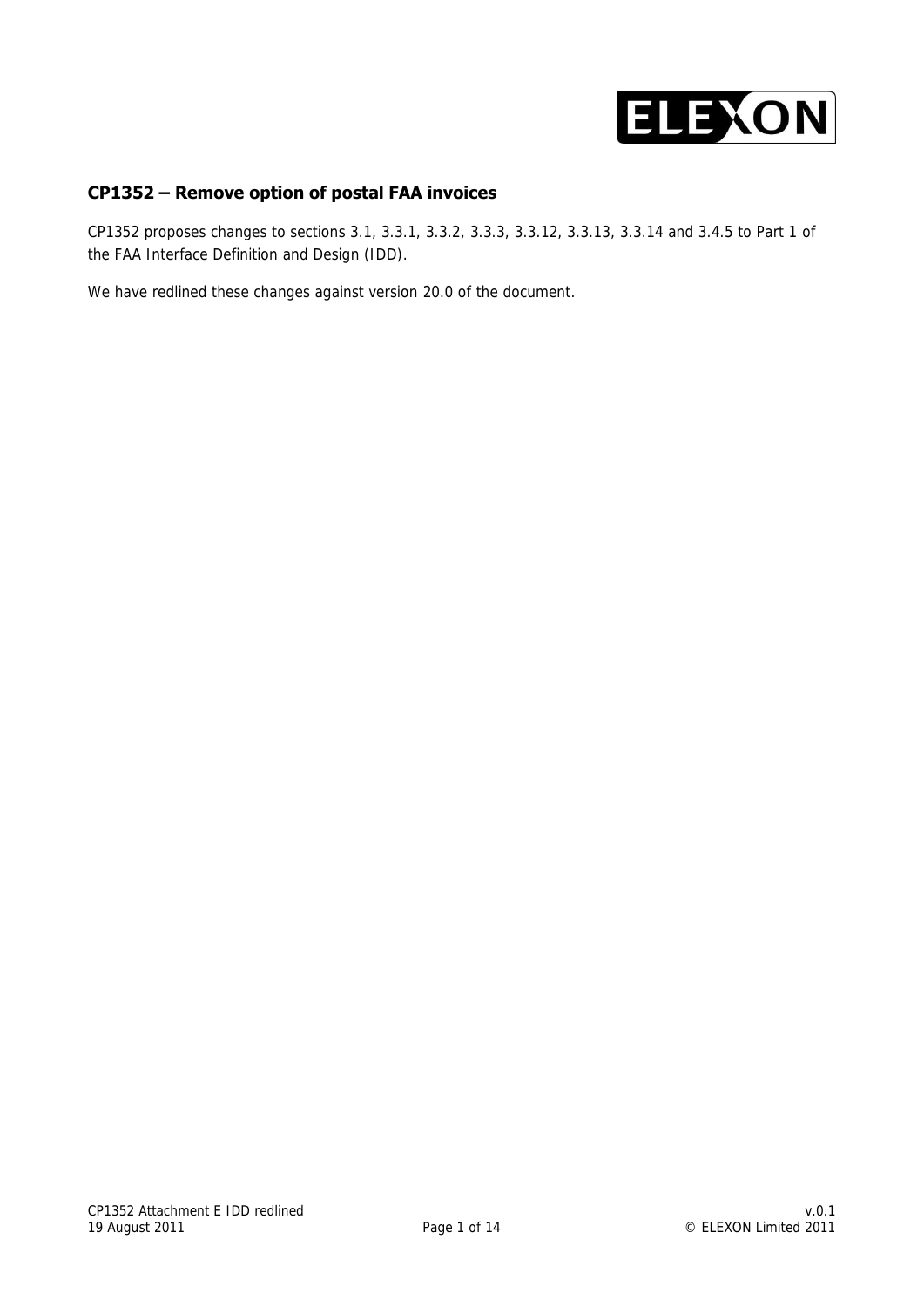[Sections 1.1-2 are unchanged]

# **3 Interfaces with BSC Parties and Agents**

# **3.1 Outbound Interfaces**

| Agent-Id        | <b>Name</b>                                  | Dirn | <b>User</b>            | <b>Type</b>                                                              |
|-----------------|----------------------------------------------|------|------------------------|--------------------------------------------------------------------------|
| <b>FAA-I001</b> | <b>Advice Notes</b>                          | To   | <b>Payment Party</b>   | Manual and Hardcopy by post [Housekeeping](retained for pre-P214         |
|                 |                                              |      |                        | <b>Payment Dates)</b>                                                    |
| <b>FAA-I002</b> | Statement (Backing documentation)            | To   | <b>Payment Party</b>   | Manual, Electronic transfer by Email and optional hardcopy by Post       |
| <b>FAA-I003</b> | <b>Confirmation Notices</b>                  | To   | <b>BSC</b> Party       | Manual, Hardcopy by post [Housekeeping](retained for pre-P214 Payment    |
|                 |                                              |      |                        | Dates)                                                                   |
| <b>FAA-I004</b> | <b>Credit Cover Requirements</b>             | To   | <b>Payment Party</b>   | Manual, letter                                                           |
| <b>FAA-I005</b> | Credit Call Request                          | To   | <b>Payment Party</b>   | Manual, letter                                                           |
| <b>FAA-I006</b> | Payment Calendar (Agreed)                    | To   | <b>Payment Parties</b> | Manual, data file (csv)                                                  |
| <b>FAA-I007</b> | Notice of Default                            | To   | <b>BSCCo</b>           | Manual, telephone by authorised personnel $\&$ confirmatory letter       |
| <b>FAA-I008</b> | <b>Payment Initiation Instructions</b>       | To   | <b>Clearing Banks</b>  | Manually initiated electronic transfer of files via FAA CHAPS & Business |
|                 |                                              |      |                        | Master software                                                          |
| <b>FAA-I009</b> | <b>Payment Instructions</b>                  | To   | Collection             | Manual, Fax with password security                                       |
|                 |                                              |      | Account                |                                                                          |
| <b>FAA-I010</b> | <b>Quarterly Statements</b>                  | To   |                        | $H.M.$ Customs $\&$ Manual, hardcopy by post and data file               |
|                 |                                              |      | Excise                 |                                                                          |
| <b>FAA-I010</b> | <b>Quarterly Statements</b>                  | To   | <b>Payment Parties</b> | Manual, hardcopy by post and data file                                   |
| FAA-I035        | <b>Reserve Account Interest Advice Notes</b> | To   | <b>Payment Parties</b> | Manual, hardcopy by post                                                 |
| <b>FAA-I038</b> | <b>Combined Advice Notes</b>                 | To   | <b>Payment Party</b>   | Manual, Electronic transfer by Email and optional hardcopy by Post       |
| <b>FAA-I039</b> | Default Statement (Backing)                  | To   | <b>Payment Party</b>   | Manual, Electronic transfer by Email-and optional hardcopy by Post       |
|                 | documentation)                               |      |                        |                                                                          |
| <b>FAA-I040</b> | <b>Combined Confirmation Notices</b>         | To   | <b>BSC</b> Party       | Manual, Electronic transfer by Email and optional hardcopy by Post       |

[Section 3.2 is unchanged]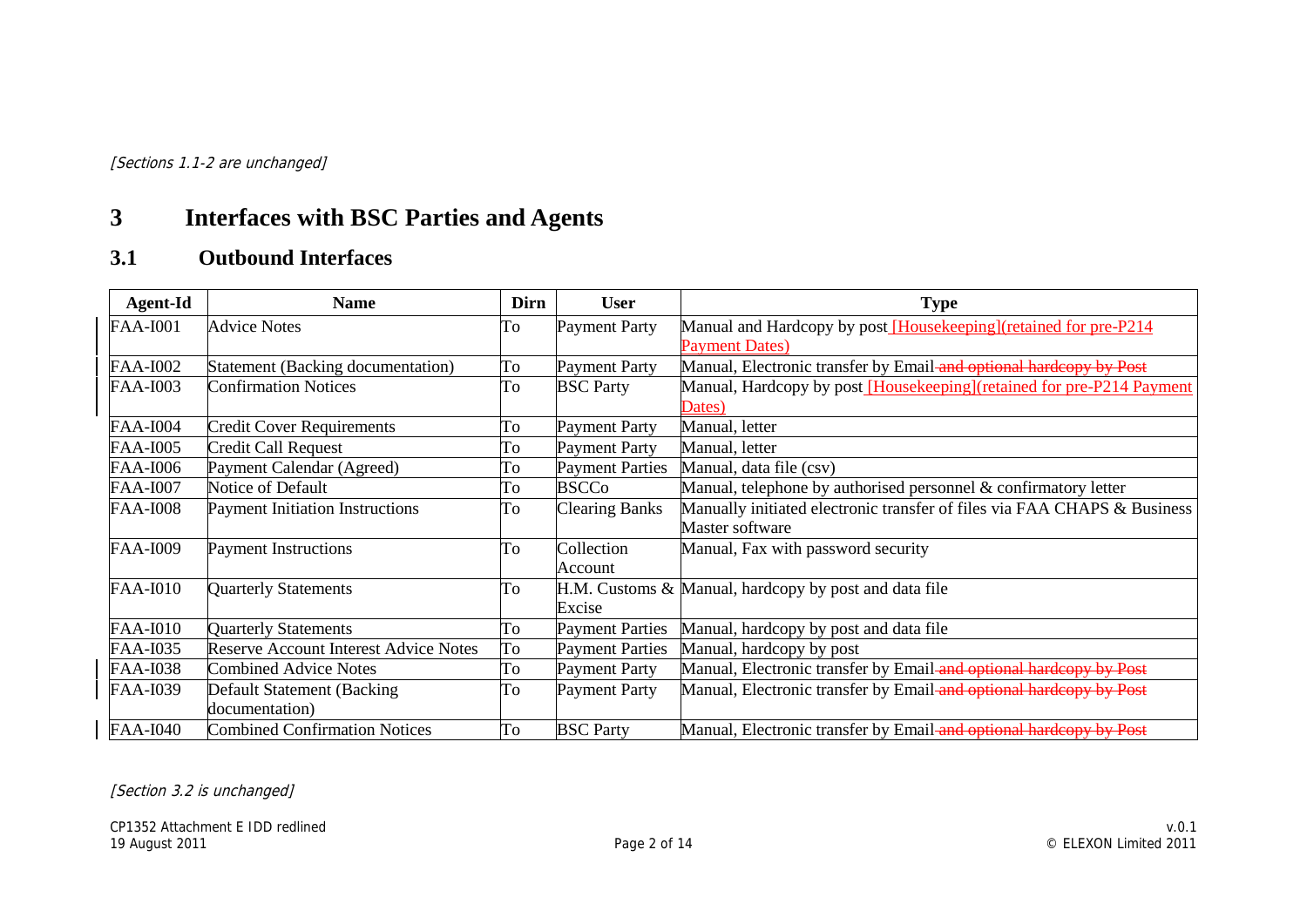# **3.3 FAA Outbound Interfaces**

#### **3.3.1** *Advice Notes*

| <b>Interface ID:</b>       | User:             | <b>Title:</b>                                     | <b>ITT</b> reference: |
|----------------------------|-------------------|---------------------------------------------------|-----------------------|
| <b>FAA-I001</b>            | <b>BSC</b> Party  | <b>Advice Notes</b>                               | FAA SD 10             |
|                            | <b>BSCCo Ltd</b>  |                                                   | FAA SD 9.1.1          |
|                            |                   |                                                   | <b>RETA SCH4</b>      |
| <b>Mechanism:</b>          | <b>Frequency:</b> | <b>Volumes:</b>                                   |                       |
| Manual                     | Daily             | Low: 100 Advice Notes dispatched per working day  |                       |
| Auto-fax batch process and |                   | Average: 200 Advice Notes dispatched per working  |                       |
| dispatch of Hardcopy by    |                   | day                                               |                       |
| post                       |                   | High: 300 Advice Notes dispatched per working day |                       |

#### **Interface Requirement:**

*[Housekeeping]This requirement is retained for the purpose of generating and issuing Advice Notes for Payment Dates prior to the P214 implementation date.*

A uniquely identified document containing data relating to a number of charge types which will include the following:

- Energy Imbalance charges and payments  $\bullet$
- Information imbalance charges  $\bullet$
- Non-delivery charges
- $\bullet$ Balancing Mechanism charges
- $\bullet$ System Operator charges
- Cost re-allocation charges and payments  $\bullet$

Detail lines will be as follows:

- $\bullet$ BSC Party Name
- BSC Party Address
- BSC Party Facsimile Number  $\bullet$
- Advice Note Number  $\bullet$
- Payment Date  $\bullet$
- VAT Code  $\bullet$ 
	- $\triangleright$  Settlement Date
	- Settlement Code
	- > Description\*
	- Net Amount per Settlement Run
	- Total Including VAT per Settlement Run
	- Total Amount Payable/Receivable Net of Tax Liabilities

\*Description will be amount payable/receivable, reconciliation interest payable/ receivable or income tax payable/receivable.

An Advice Note Continuation Sheet will be required.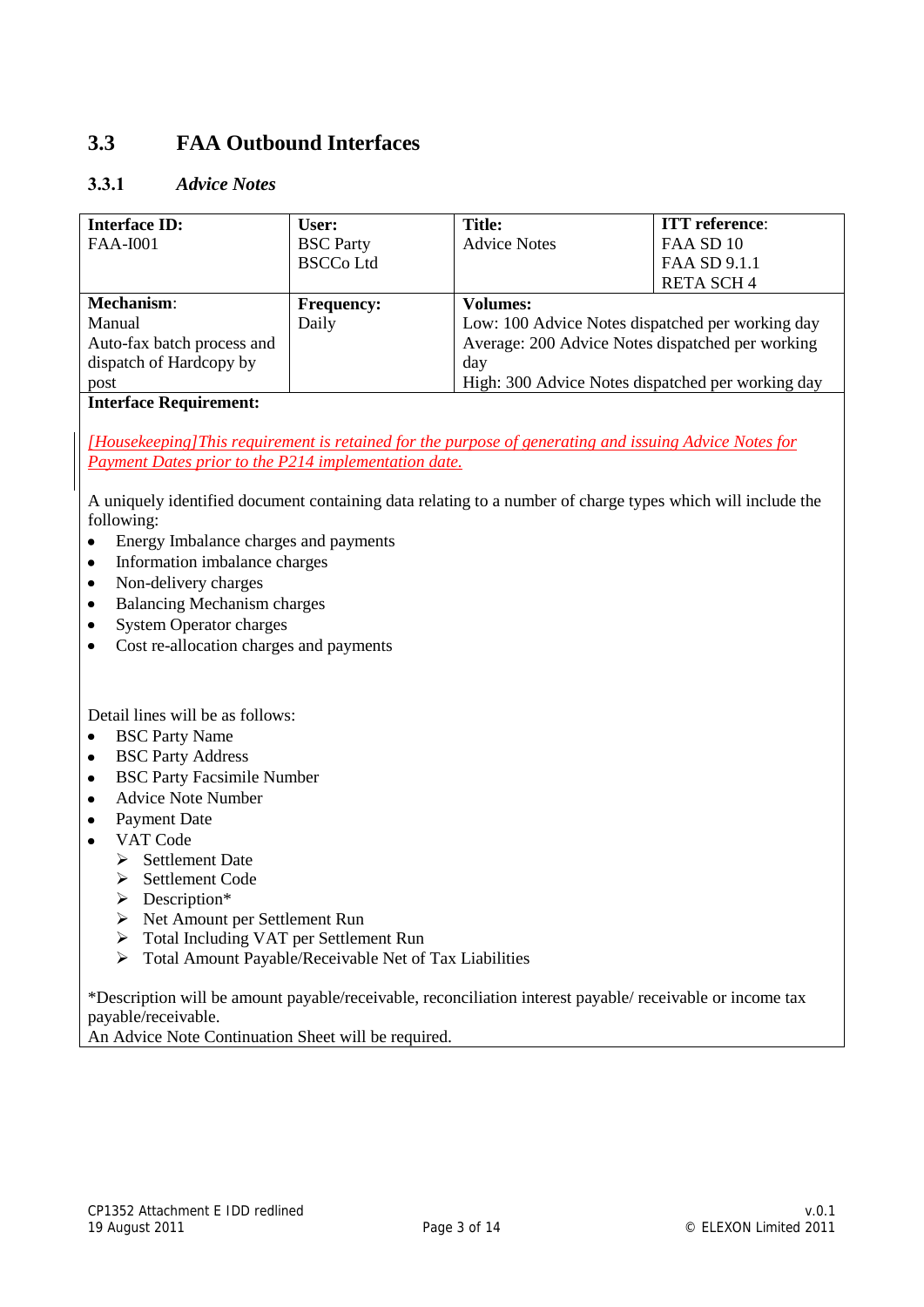#### **3.3.2** *Statements (Backing Documentation)*

| <b>Interface ID:</b>        | User:             | <b>Title:</b>                                      | <b>ITT</b> reference: |
|-----------------------------|-------------------|----------------------------------------------------|-----------------------|
| <b>FAA-I002</b>             | <b>BSC</b> Party  | <b>Statements (Backing</b>                         | FAA SD 10             |
|                             | <b>BSCCo Ltd</b>  | Documentation)                                     | FAA SD 9.1.1          |
|                             |                   |                                                    | <b>RETA SCH4</b>      |
| Mechanism:                  | <b>Frequency:</b> | <b>Volumes:</b>                                    |                       |
| Manual, Electronic transfer | Daily             | Low: 100 Statements dispatched per working day     |                       |
| by Email-and optional       |                   | Average: 200 Statements dispatched per working day |                       |
| hardcopy by Post            |                   | High: 300 Statements dispatched per working day    |                       |

#### **Interface Requirement:**

Supporting information relating to the advice note lines, in particular details of previous settlement code amounts to enable verification of reconciliation calculations and interest calculations for each interest line detailed on the advice note. Backing Sheet also to include support for standard rate VAT and zero rate VAT BSC parties.

Details will include:

- Backing Sheet Number  $\bullet$
- Calendar Payment Date  $\bullet$
- BSC Party Name  $\bullet$
- Initial Settlement Run Details  $\bullet$ 
	- $\triangleright$  Settlement Date
	- $\triangleright$  Settlement Code
	- Calendar Payment Date
	- $\triangleright$  Charge Type
	- $\triangleright$  Amount (£)
	- $\triangleright$  Total
	- $\triangleright$  Interest (on late billing)
	- $\triangleright$  VAT
	- $\triangleright$  Total Including VAT
- Reconciliation Run Details  $\bullet$ 
	- $\triangleright$  Settlement Date
	- Previous Settlement Code
	- Previous Calendar Payment Date
	- $\triangleright$  Charge Type
	- $\triangleright$  Previous Amount (£)
	- $\triangleright$  Previous Total
	- Current Settlement Code
	- Current Calendar Payment Date
	- $\triangleright$  Charge Type
	- $\triangleright$  Current Amount (£)
	- Current Total
	- $\triangleright$  Difference (£)
	- $\triangleright$  Interest on Difference
	- **► VAT on Difference**
	- Income Tax on Long Interest (only printed if non-zero)

Total including VAT net of Income tax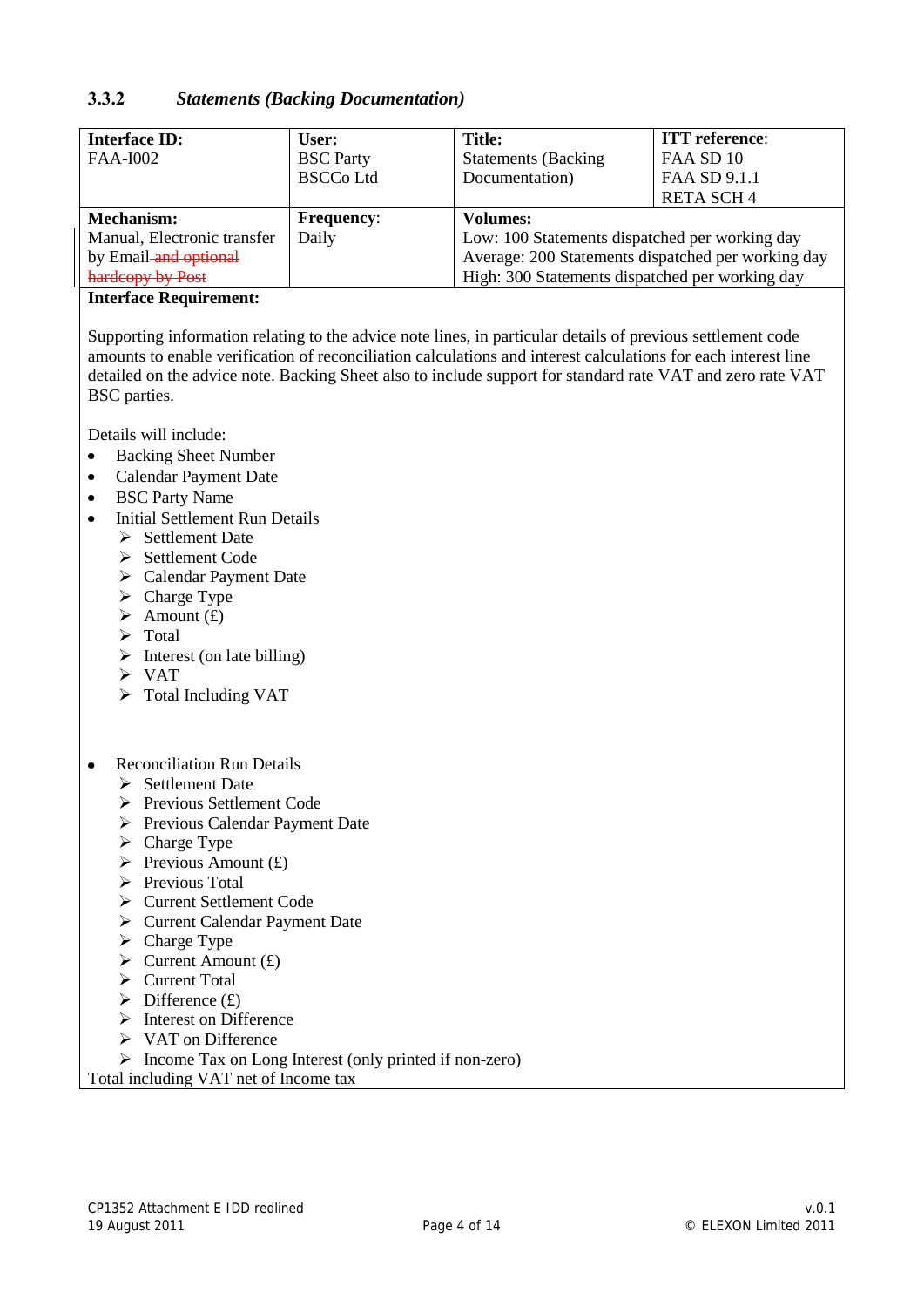#### **3.3.3** *Confirmation Notices*

| <b>Interface ID:</b>    | User:             | <b>Title:</b>                                                                                                                                                                                  | <b>ITT</b> reference: |
|-------------------------|-------------------|------------------------------------------------------------------------------------------------------------------------------------------------------------------------------------------------|-----------------------|
| <b>FAA-I003</b>         | <b>BSC</b> Party  | <b>Confirmation Notices</b>                                                                                                                                                                    | <b>FAA SD 11.7</b>    |
|                         | <b>BSCCo</b>      |                                                                                                                                                                                                | <b>RETA SCH4</b>      |
| <b>Mechanism:</b>       | <b>Frequency:</b> | <b>Volumes:</b>                                                                                                                                                                                |                       |
| Manual Hardcopy by post | Daily             | Low: 100 Confirmation Notices dispatched per<br>working day<br>Average: 200 Confirmation Notices dispatched per<br>working day<br>High: 300 Confirmation Notices dispatched per<br>working day |                       |

#### **Interface Requirement:**

*[Housekeeping]This requirement is retained for the purpose of generating and issuing Confirmation Notices for Payment Dates prior to the P214 implementation date.*

Tax document detailing amounts paid to or received from BSC Parties on a Payment Date. Support for standard rate VAT and zero rate VAT BSC parties.

In addition, the BSCCo receives a confirmation notice detailing the amount of VAT imbalance transferred to/from the BSCCo to/from the BSC Clearer in relation to that Payment Date.

Details will include:

- Date of Issue  $\bullet$
- BSC Party Name
- BSC Party Address
- BSC Party facsimile Number  $\bullet$
- BSC Party VAT country code (if applicable)  $\bullet$
- VAT registration number (if applicable)
- Confirmation Notice Number
- Advice Note Number
- Payment Date
- Tax Point
	- $\triangleright$  Settlement Date
	- $\triangleright$  Settlement Code
	- $\triangleright$  Description
	- Amount excluding VAT
	- $\triangleright$  VAT rate
	- $\triangleright$  VAT amount
	- $\triangleright$  Total including VAT
	- $\triangleright$  Total amount net of tax liabilities
	- VAT statement (dependent on whether BSC party is UK or non UK registered and whether paid or received)

Backing Sheet also to include support for standard rate VAT and zero rate VAT BSC parties.

Amounts for Scale-Down or Set-Off will be included if applicable  $\bullet$ 

A continuation sheet will be required.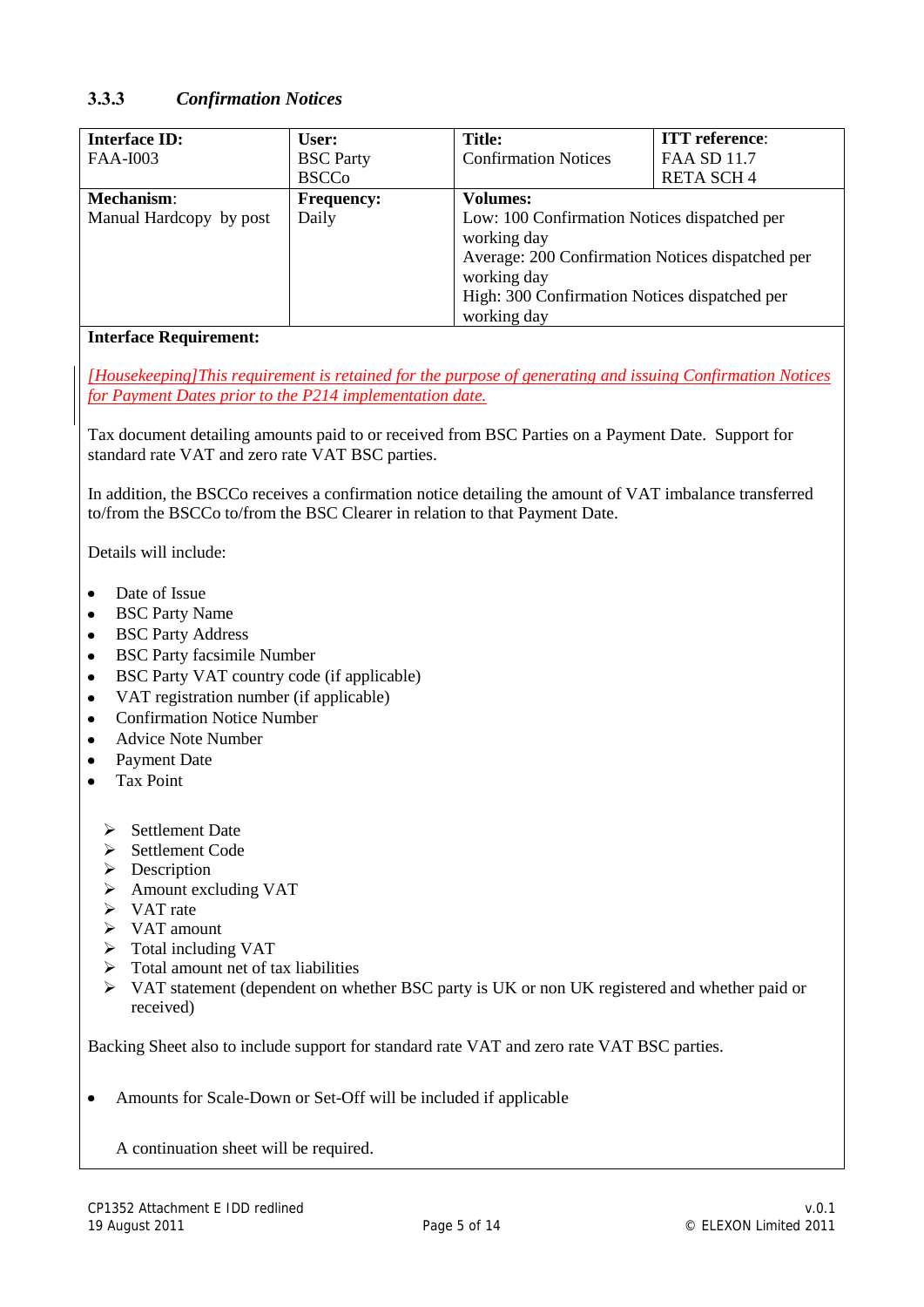#### **3.3.12** *Combined Advice Notes*

| <b>Interface ID:</b>       | User:                | <b>Title:</b>                                     | <b>ITT</b> reference: |
|----------------------------|----------------------|---------------------------------------------------|-----------------------|
| <b>FAA-I038</b>            | <b>Payment Party</b> | <b>Combined Advice Notes</b>                      | N/A (Modification     |
|                            | <b>BSCCo</b>         |                                                   | Proposal P214)        |
| Mechanism:                 | <b>Frequency:</b>    | Volumes:                                          |                       |
| Manual electronic transfer | Following threshold  | Low: 1 combined Advice Note per Payment Party per |                       |
| and optional hardcopy by   | breach, or as        | tax quarter                                       |                       |
| post                       | manually triggered   | High: 300 combined Advice Notes dispatched per    |                       |
|                            |                      | working day                                       |                       |

#### **Interface Requirement:**

A uniquely identified document containing data relating to a number of Trading Charges, Default charges and Ad-Hoc Charges Advice Notes.

Header details will include the following:

- Payment Party name  $\bullet$
- Payment Party address
- Payment Party facsimile number
- Payment Party email address
- Combined Advice Note number
- Reason for threshold breach  $\bullet$
- Advice Note Threshold Limit
- Backing sheet number that breached Advice Note Threshold Limit (if applicable)  $\bullet$
- Advice Note Date
- Payment Date
- Total amount payable/receivable net of tax liabilities, aggregate of Trading Charges, Default charges and Ad-Hoc Charges

Report body details will include the following:

For each Trading Charges Advice Note detail item:

- 1. Backing sheet number
- 2. Calendar Payment Date
- 3. Settlement Date
- 4. Settlement code
- 5. Description
- 6. Net amount excluding VAT per Settlement Run
- 7. Total including VAT per Settlement Run
- Trading Charge subtotal including VAT
- $\blacktriangleright$

For each Default Advice Note detail item:

- 1. Backing sheet number
- 2. Calendar Payment Date
- 3. Affected Date
- 4. Defaulting Party
- 5. Amount in Default
- 6. Description
- 7. Net amount excluding VAT per Default Share Amount
- 8. Total including VAT per Default Share Amount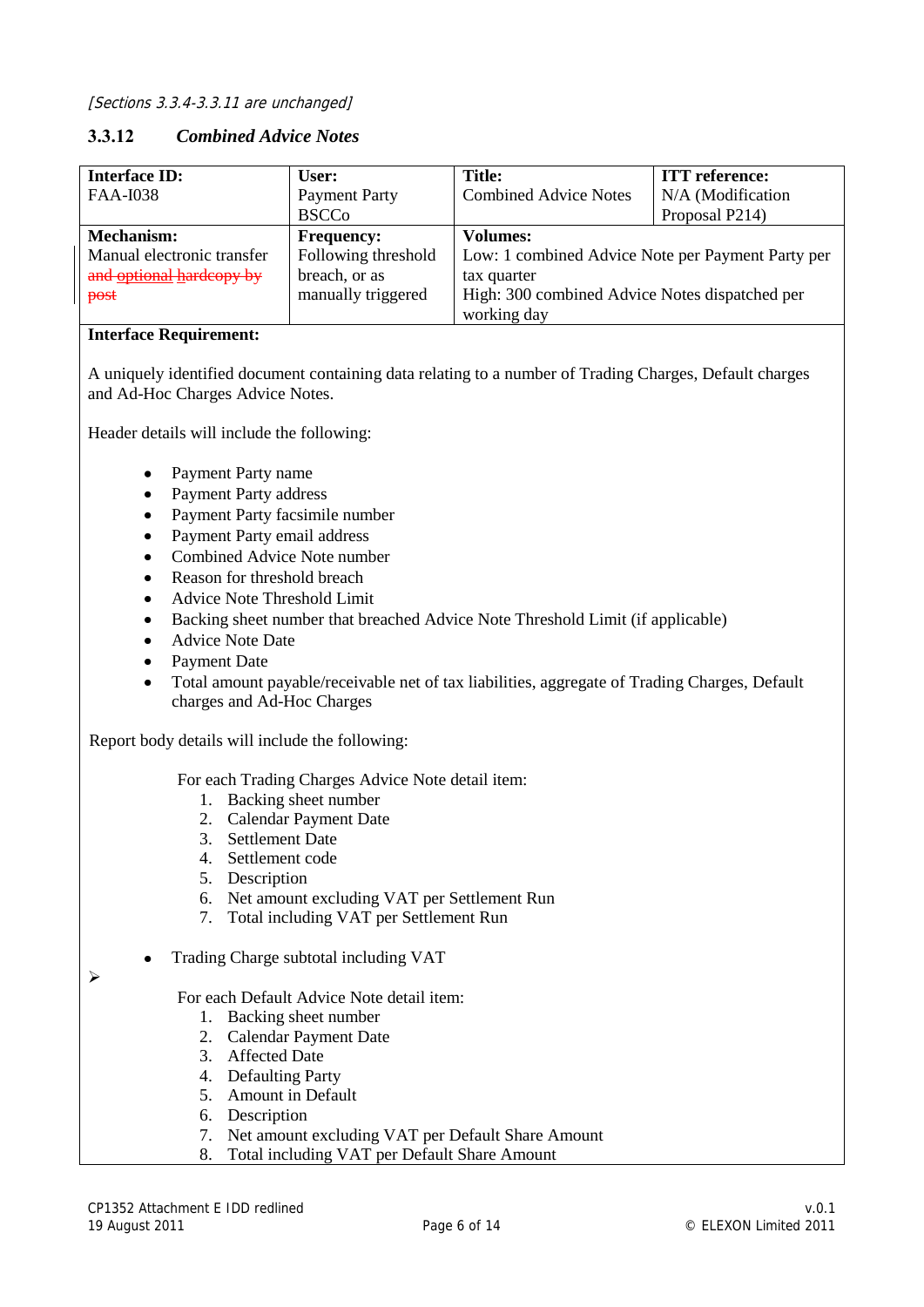⋗

 $\blacktriangleright$ 

Default Charge Subtotal Including VAT

For each Ad-Hoc Charge Advice Note detail item:

- 1. Backing sheet number
- 2. Calendar Payment Date
- 3. Dispute Run Number
- 4. Description
- 5. Net amount Excluding VAT per dispute run
- 6. Total including VAT per dispute run

 $\blacktriangleright$ 

Ad-Hoc Charge Charge subtotal including VAT

A continuation sheet will be required.

The combined Advice Note will also include a separate section, detailing the following VAT information:

- For each Trading Charges Advice Note detail item  $\bullet$ 
	- 1. VAT amount payable details:
		- o Backing sheet number
		- o VAT code
		- o Description
		- o Trade value
		- o VAT rate
		- o VAT amount
		- o Total including VAT
	- 2. VAT amount receivable details:
		- o Backing sheet number
		- o VAT code
		- o Description
		- o Trade value
		- o VAT rate
		- o VAT amount
		- o Total including VAT
- Trading Charge VAT amount payable subtotals of
	- 1. Trade value
	- 2. VAT amount
	- 3. Total including VAT
- Trading Charge VAT amount receivable subtotals of
	- 1. Trade value
	- 2. VAT amount
	- 3. Total including VAT
- For each Default charges Advice Note detail item
	- 1. VAT amount payable details:
		- o Affected Date
		- o Backing sheet number
		- o VAT code
		- o Description
		- o Trade value
		- o VAT rate
		- o VAT amount
		- o Total including VAT
	- 2. VAT amount receivable details:
		- o Affected Date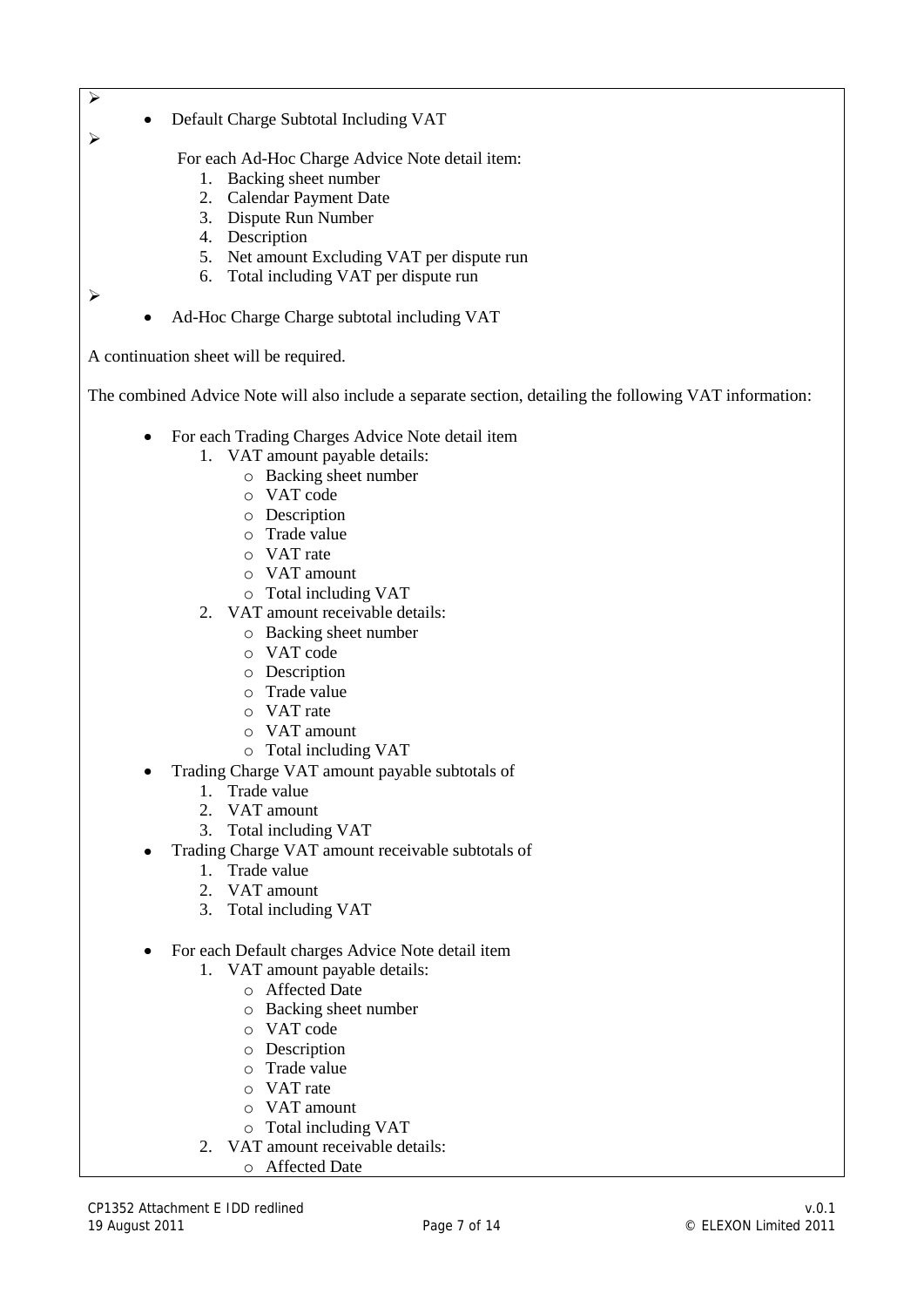- o Backing sheet number
- o VAT code
- o Description
- o Trade value
- o VAT rate
- o VAT amount
- o Total including VAT
- Default charge VAT amount payable subtotals of  $\bullet$ 
	- 1. Trade value
	- 2. VAT amount
	- 3. Total including VAT
- Default charge VAT amount receivable subtotals of
	- 1. Trade value
	- 2. VAT amount
	- 3. Total including VAT
- $\bullet$ For each Ad-Hoc Charge Advice Note detail item
	- 1. VAT amount payable details:
		- o Backing sheet number
		- o VAT code
		- o Description
		- o Trade value
		- o VAT rate
		- o VAT amount
		- o Total including VAT
	- 2. VAT amount receivable details:
		- o Backing sheet number
		- o VAT code
		- o Description
		- o Trade value
		- o VAT rate
		- o VAT amount
		- o Total including VAT
- Ad-Hoc Charge VAT amount payable subtotals of
	- 1. Trade value
	- 2. VAT amount
	- 3. Total including VAT
- Ad-Hoc Charge VAT amount receivable subtotals of
	- 1. Trade value
	- 2. VAT amount
	- 3. Total including VAT
- $\bullet$ Trading Charge, Default charge and Ad-Hoc Charge grand totals for
	- 1. VAT amounts payable:
		- o Trade value
			- o VAT amount
		- o Total including VAT
	- 2. VAT amounts receivable:
		- o Trade value
		- o VAT amount
		- o Total including VAT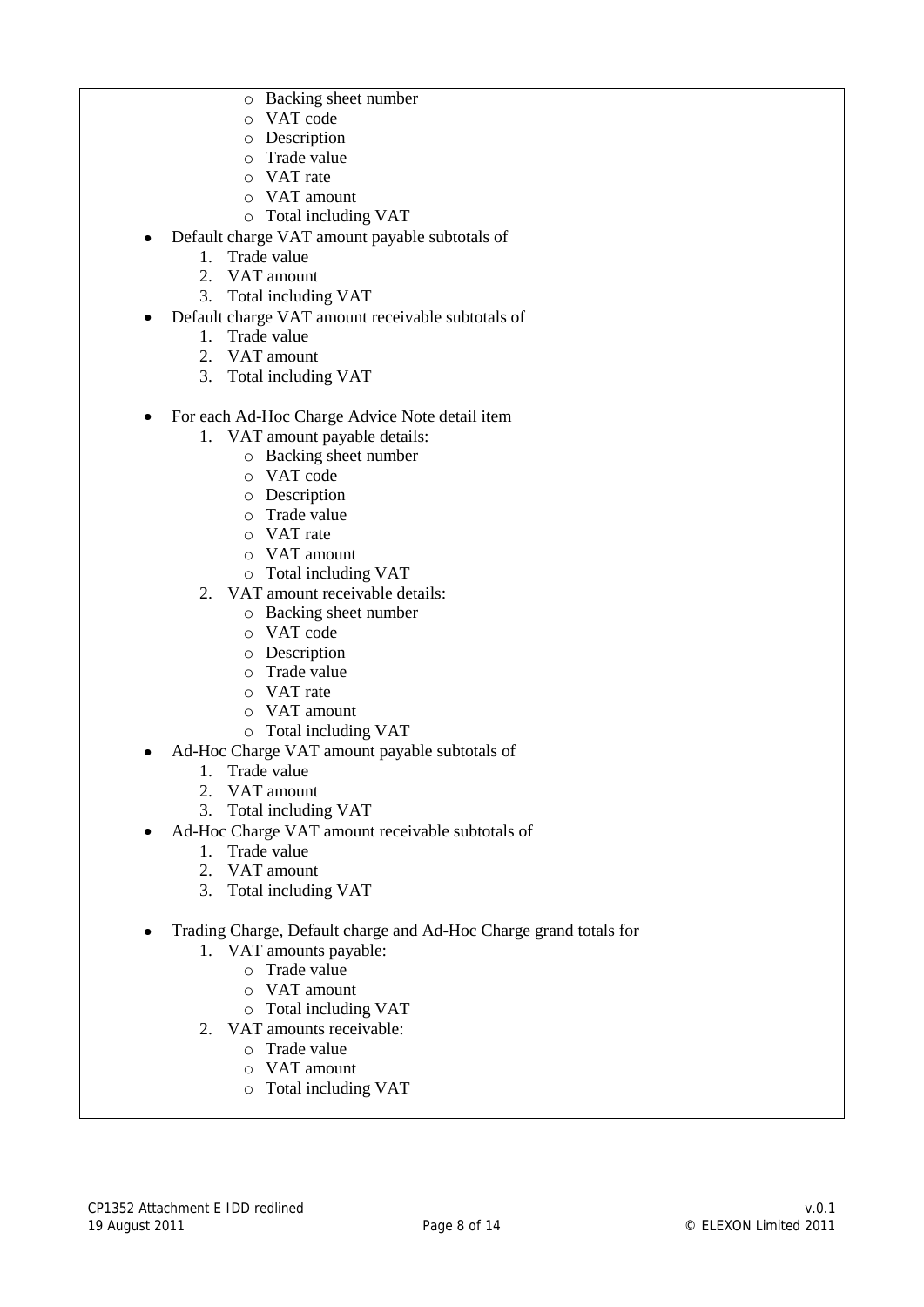#### **3.3.13** *Default Statement (Backing Documentation)*

| <b>Interface ID:</b>       | User:                | <b>Title:</b>                                  | <b>ITT</b> reference: |
|----------------------------|----------------------|------------------------------------------------|-----------------------|
| FAA-I039                   | <b>Payment Party</b> | <b>Threshold Default</b>                       | N/A (Modification     |
|                            | <b>BSCCo</b>         | <b>Statement</b> (Backing                      | Proposal P214)        |
|                            |                      | Documentation)                                 |                       |
| Mechanism:                 | <b>Frequency:</b>    | <b>Volumes:</b>                                |                       |
| Manual electronic transfer | Following threshold  | Low: 1 Combined Advice Note per BSC Party per  |                       |
| and optional hardcopy by   | breach, or as        | Tax Quarter                                    |                       |
| post                       | manually triggered   | High: 300 Combined Advice Notes dispatched per |                       |
|                            |                      | working day                                    |                       |

#### **Interface Requirement:**

Supporting information relating to the Default Advice Notes listed in the Combined Advice Note, in particular details of Default Share Amounts payable or receivable by a Payment Party with respect to multiple Payment Defaults.

Default statements will be available in hard copy format and Portable Document Format.

Header details will include the following:

- Payment Party name
- Payment Party address
- Payment Party telephone number
- $\bullet$ Payment Party fax number
- Payment Party email address
- Combined Advice Note number
- Payment Date  $\bullet$

Report body details will include the following:

- Details of Default:
	- 1. Affected Date
	- 2. Defaulting Party
	- 3. Amount in Default
- Details of Default Share Amount:
	- 1. Amount excluding VAT
	- 2. VAT
	- 3. Amount including VAT
	- 4. Non-VATable share
	- 5. Interest
	- 6. Total amount payable/receivable net of tax liabilities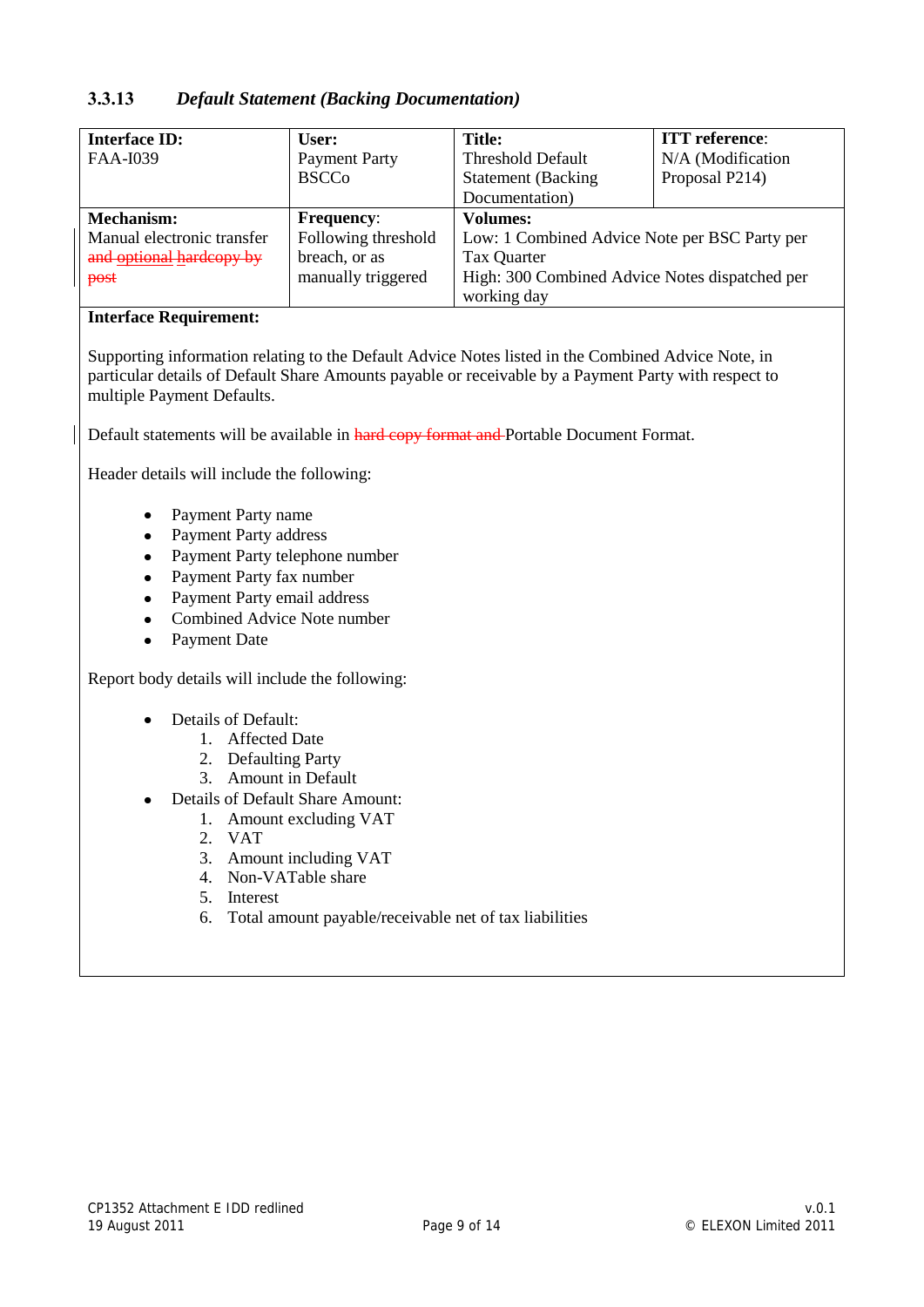#### **3.3.14** *Combined Confirmation Notices*

| <b>Interface ID:</b>       | User:             | <b>Title:</b>                                    | <b>ITT</b> reference: |
|----------------------------|-------------------|--------------------------------------------------|-----------------------|
| <b>FAA-I040</b>            | <b>BSC</b> Party  | <b>Combined Confirmation</b>                     | N/A (Modification     |
|                            | <b>BSCCo</b>      | <b>Notices</b>                                   | Proposal P214)        |
| Mechanism:                 | <b>Frequency:</b> | <b>Volumes:</b>                                  |                       |
| Manual electronic transfer | Per Payment Date  | Low: 1 combined Confirmation Note per BSC Party  |                       |
| and optional hardcopy by   |                   | per Tax Quarter                                  |                       |
| post                       |                   | High: 300 combined Confirmation Notes dispatched |                       |
|                            |                   | per working day                                  |                       |

#### **Interface Requirement:**

Tax document detailing amounts paid to or received from BSC Parties on a Payment Date in relation to multiple Trading Charges, Default charges and Ad-Hoc Charges Advice Notes detailed on combined Advice Notes. Support for standard rate VAT and zero rate VAT BSC parties.

In addition, the BSCCo receives a Combined Confirmation Notice detailing the amount of VAT imbalance transferred to/from the BSCCo to/from the BSC Clearer in relation to that Payment Date.

Header details will include the following:

- Date of Issue
- BSC Party name
- BSC Party address
- BSC Party facsimile number
- BSC Party email address  $\bullet$
- BSC Party VAT non-liability statement (if applicable) "The BSC Party is not liable to VAT and  $\bullet$ must account for VAT"
- $\bullet$ BSC Party VAT registration number and two digit country code
- Combined Confirmation Notice number  $\bullet$
- Combined Advice Note number
- Payment Date
- $\bullet$ Total amount payable/receivable net of tax liabilities

Report body details will include the following:

- 1. For each Trading Charges Advice Note detail item:
	- o Backing sheet number
	- o Calendar Payment Date
	- o Settlement Date
	- o Settlement code
	- o Description
	- o Net amount excluding VAT per Settlement Run
	- o VAT amount
	- o Total including VAT per Settlement Run
- 2. Trading Charges subtotal including VAT
- 3. For each Default charges Advice Note detail item:
	- o Backing sheet number
	- o Calendar Payment Date
	- o Affected Date
	- o Defaulting Party
	- o Amount in Default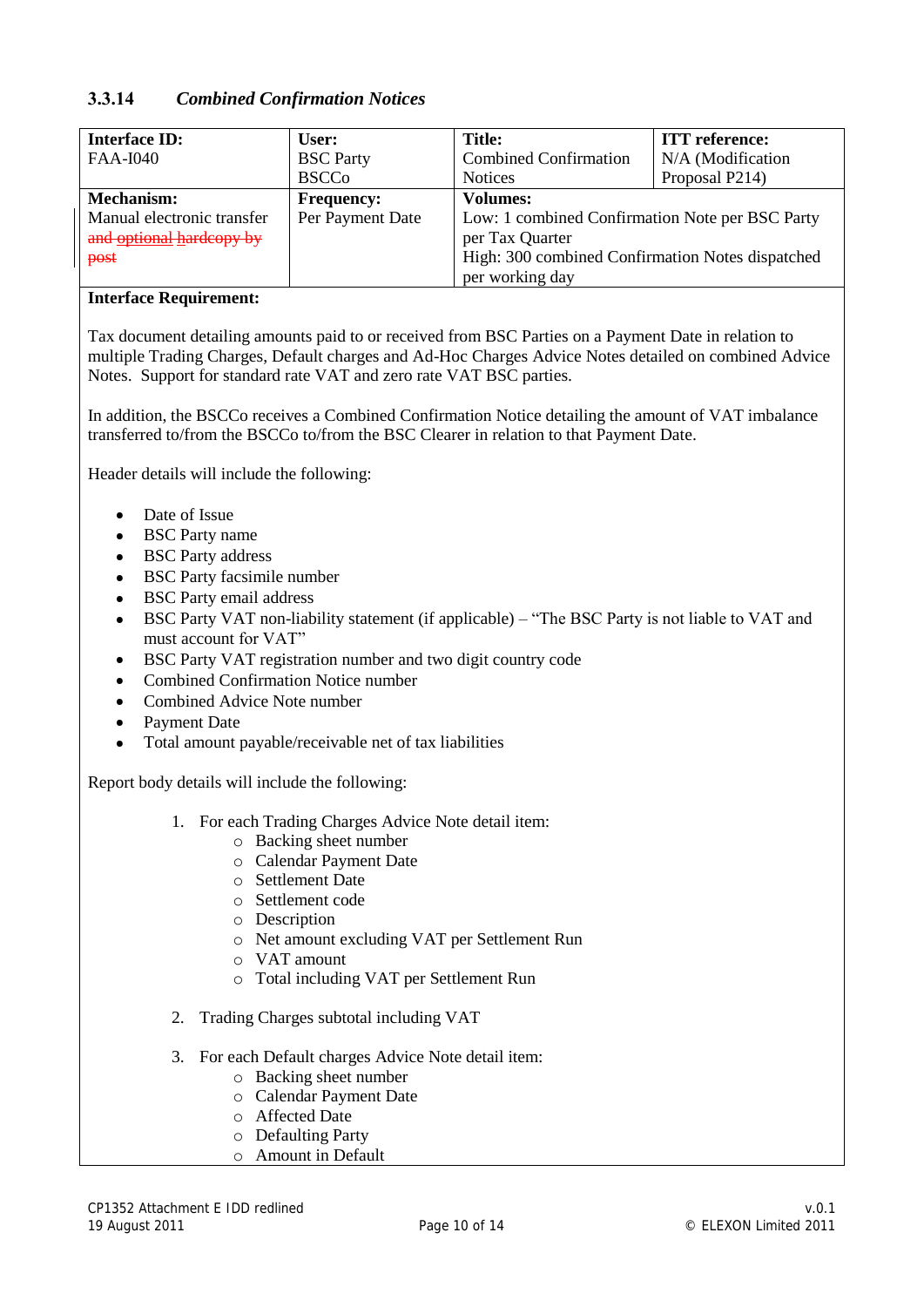- o Description
- o Net amount excluding VAT per Default Share Amount
- o VAT Amount
- o Total including VAT per Default Share Amount
- 4. Default Charges Subtotal Including VAT
- 5. For each Ad-Hoc Charges Advice Note detail item:
	- o Backing sheet number
	- o Calendar Payment Date
	- o Dispute run number
	- o Description
	- o Net amount excluding VAT per dispute run
	- o VAT amount
	- o Total including VAT per dispute run
- 6. Ad-Hoc Charges subtotal including VAT

A continuation sheet will be required.

The combined Confirmation Notice will also include a separate section, detailing the following VAT information:

- For each Trading Charges Advice Note detail item  $\bullet$ 
	- 1. VAT amount payable details:
		- o Backing sheet number
		- o VAT code
		- o Description
		- o Trade value
		- o VAT rate
		- o VAT amount
		- o Total including VAT
	- 2. VAT amount receivable details:
		- o Backing sheet number
		- o VAT code
		- o Description
		- o Trade value
		- o VAT rate
		- o VAT amount
		- o Total including VAT
- Trading Charge VAT amount payable subtotals of
	- 1. Trade value
	- 2. VAT amount
	- 3. Total including VAT
- Trading Charge VAT amount receivable subtotals of
	- 1. Trade value
	- 2. VAT amount
	- 3. Total including VAT
- For each Default charges Advice Note detail item
	- 1. VAT amount payable details:
		- o Affected Date
			- o Backing sheet number
			- o VAT code
			- o Description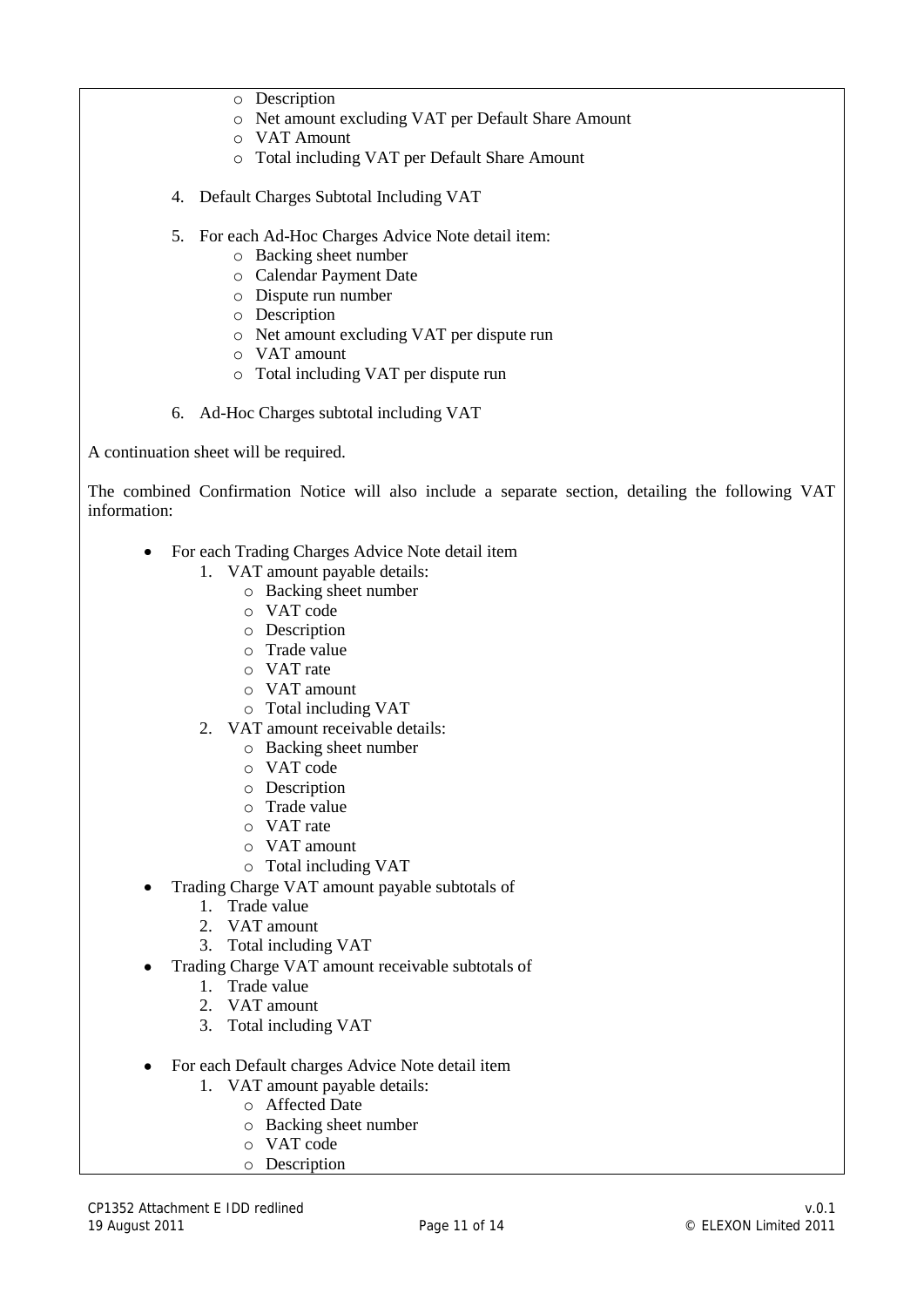- o Trade value
- o VAT rate
- o VAT amount
- o Total including VAT
- 2. VAT amount receivable details:
	- o Affected Date
	- o Backing sheet number
	- o VAT code
	- o Description
	- o Trade value
	- o VAT rate
	- o VAT amount
	- o Total including VAT
- Default charge VAT amount payable subtotals of  $\bullet$ 
	- 1. Trade value
	- 2. VAT amount
	- 3. Total including VAT
- Default charge VAT amount receivable subtotals of
	- 1. Trade value
	- 2. VAT amount
	- 3. Total including VAT
- For each Ad-Hoc Charge Advice Note detail item  $\bullet$ 
	- 1. VAT amount payable details:
		- o Backing sheet number
		- o VAT code
		- o Description
		- o Trade value
		- o VAT rate
		- o VAT amount
		- o Total including VAT
	- 2. VAT amount receivable details:
		- o Backing sheet number
		- o VAT code
		- o Description
		- o Trade value
		- o VAT rate
		- o VAT amount
		- o Total including VAT
- Ad-Hoc Charge VAT amount payable subtotals of
	- 1. Trade value
	- 2. VAT amount
	- 3. Total including VAT
	- Ad-Hoc Charge VAT amount receivable subtotals of
		- 1. Trade value
		- 2. VAT amount
		- 3. Total including VAT
- Trading Charge, Default charge and Ad-Hoc Charge grand totals for
	- 1. VAT amounts payable:
		- o Trade value
		- o VAT amount
		- o Total including VAT
	- 2. VAT amounts receivable:
		- o Trade value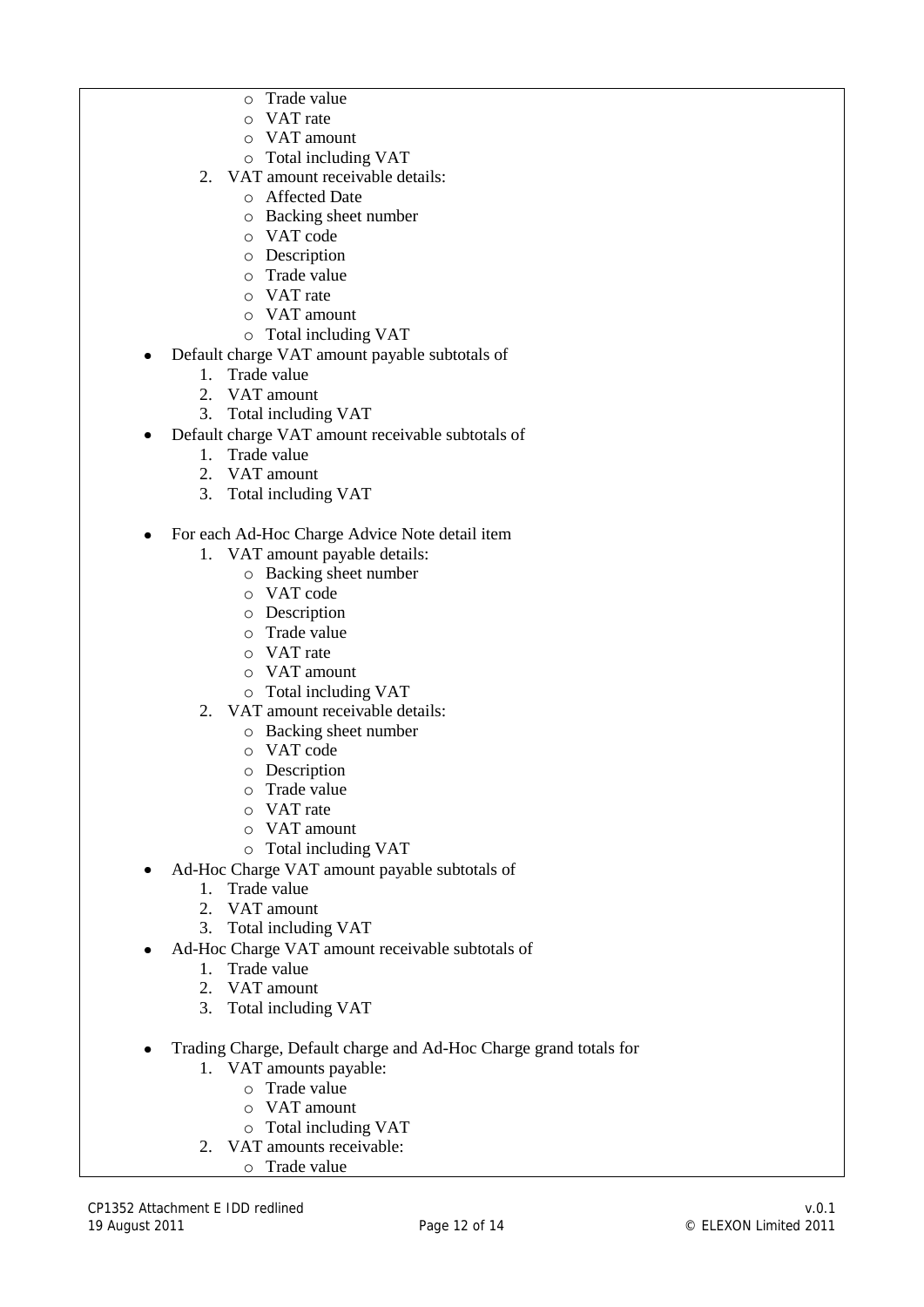o VAT amount

o Total including VAT

Backing Sheet also to include support for standard rate VAT and zero rate VAT BSC parties.

# **3.4 FAA Inbound Interfaces**

[Sections 3.4.1-3.4.4 are unchanged]

#### **3.4.5** *Funds Accession Agreement and BSC Party Checklist*

| <b>Interface ID:</b>                                                                                                                    | Source:                                              | Title:                                             | <b>ITT</b> reference: |
|-----------------------------------------------------------------------------------------------------------------------------------------|------------------------------------------------------|----------------------------------------------------|-----------------------|
| <b>FAA-I015</b>                                                                                                                         |                                                      |                                                    |                       |
|                                                                                                                                         | <b>BSC</b> Party                                     | <b>Funds Accession</b>                             |                       |
|                                                                                                                                         |                                                      | Agreement                                          |                       |
| Mechanism:                                                                                                                              | <b>Frequency:</b>                                    | <b>Volumes:</b>                                    |                       |
| Manual                                                                                                                                  | <b>BSC</b> Party                                     | Low: 100 Funds Accession Agreements to process at  |                       |
| Hardcopy by post                                                                                                                        | Registration &                                       | market start-up                                    |                       |
|                                                                                                                                         | ongoing changes as                                   | Average: 200 Funds Accession Agreements to process |                       |
|                                                                                                                                         | applicable                                           | at market start-up                                 |                       |
|                                                                                                                                         |                                                      | High: 300 Funds Accession Agreements to process at |                       |
|                                                                                                                                         |                                                      | market start-up                                    |                       |
|                                                                                                                                         |                                                      |                                                    |                       |
| <b>Interface Requirements:</b>                                                                                                          |                                                      |                                                    |                       |
| BSC Party details will include:                                                                                                         |                                                      |                                                    |                       |
| <b>Contact Details:</b>                                                                                                                 |                                                      |                                                    |                       |
| > BSC Party Name                                                                                                                        |                                                      |                                                    |                       |
| $\triangleright$ BSC Party Identifier                                                                                                   |                                                      |                                                    |                       |
| <b>Contact Name</b><br>⋗                                                                                                                |                                                      |                                                    |                       |
| Address<br>➤                                                                                                                            |                                                      |                                                    |                       |
| Telephone Number<br>➤                                                                                                                   |                                                      |                                                    |                       |
| $\triangleright$ Facsimile Number                                                                                                       |                                                      |                                                    |                       |
| $\triangleright$ Contact Email Address (for general queries)                                                                            |                                                      |                                                    |                       |
|                                                                                                                                         |                                                      |                                                    |                       |
| <b>Example 1</b> Delivery Email Address (for Advice Notes, Confirmation Notices and backing documentation)<br>> Registered Company Name |                                                      |                                                    |                       |
| $\triangleright$ Company Number                                                                                                         |                                                      |                                                    |                       |
| $\triangleright$ Registered Address                                                                                                     |                                                      |                                                    |                       |
| $\triangleright$ VAT Country code (if applicable)                                                                                       |                                                      |                                                    |                       |
| VAT Registration number (if applicable)<br>➤                                                                                            |                                                      |                                                    |                       |
| ➤                                                                                                                                       | Clarification of whether UK VAT is applicable or not |                                                    |                       |
|                                                                                                                                         |                                                      |                                                    |                       |
| <b>Advice Note Recipient Details:</b>                                                                                                   |                                                      |                                                    |                       |
| Contact Name                                                                                                                            |                                                      |                                                    |                       |
| Address                                                                                                                                 |                                                      |                                                    |                       |
| >-Telephone Number                                                                                                                      |                                                      |                                                    |                       |
| > Facsimile Number                                                                                                                      |                                                      |                                                    |                       |
|                                                                                                                                         |                                                      |                                                    |                       |
| <b>Other Details</b>                                                                                                                    |                                                      |                                                    |                       |
| $\triangleright$ VAT Code                                                                                                               |                                                      |                                                    |                       |
|                                                                                                                                         |                                                      |                                                    |                       |
| Network details:                                                                                                                        |                                                      |                                                    |                       |
| Username                                                                                                                                |                                                      |                                                    |                       |
| Password                                                                                                                                |                                                      |                                                    |                       |